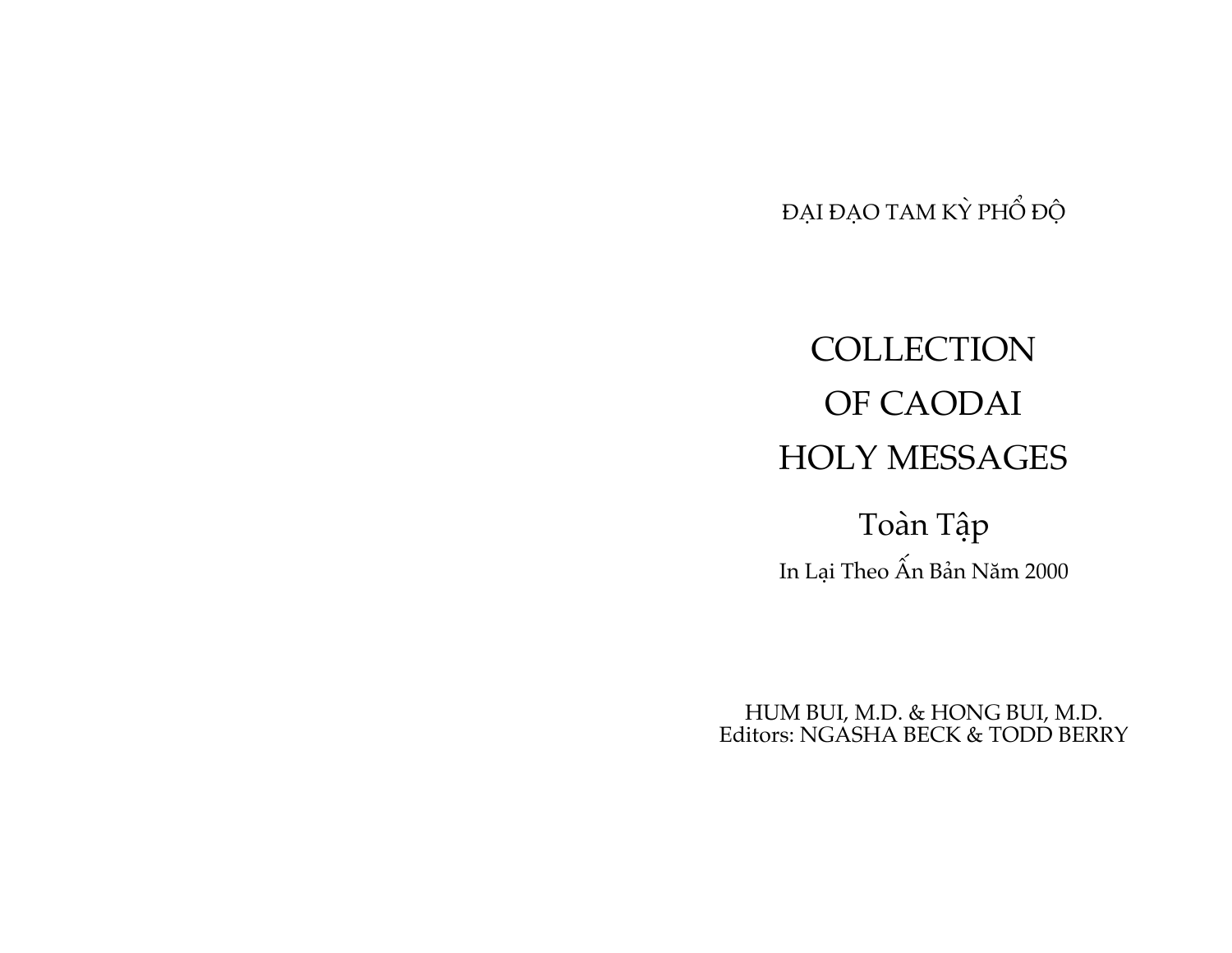$\mathbf{D}$ ánh máy lại: **Bùi Đắc Hùm** Tr`ınh bay: ` **Hˆ`ong Lan & Tˆan´ <sup>H</sup>** ˛ **ung** Xˆep ´ ch ˛ u: ˜ **H&L TypeSetter Dóng tập: H&L eBooker** Lam` tai: . **Chicago - U.S.A.**

# COLLECTIONOF CAODAI HOLY MESSAGES (THANH NGON HIEP TUYEN)

Edition 1968

Translated by Hum D. Bui, M.D. and Hong D. Bui, M.D.

Edited by NgaSharaNguyet Beck-Huy and Todd Berry

Copyright <sup>2006</sup> — Hum Bui, M.D. & Hong Bui, M.D.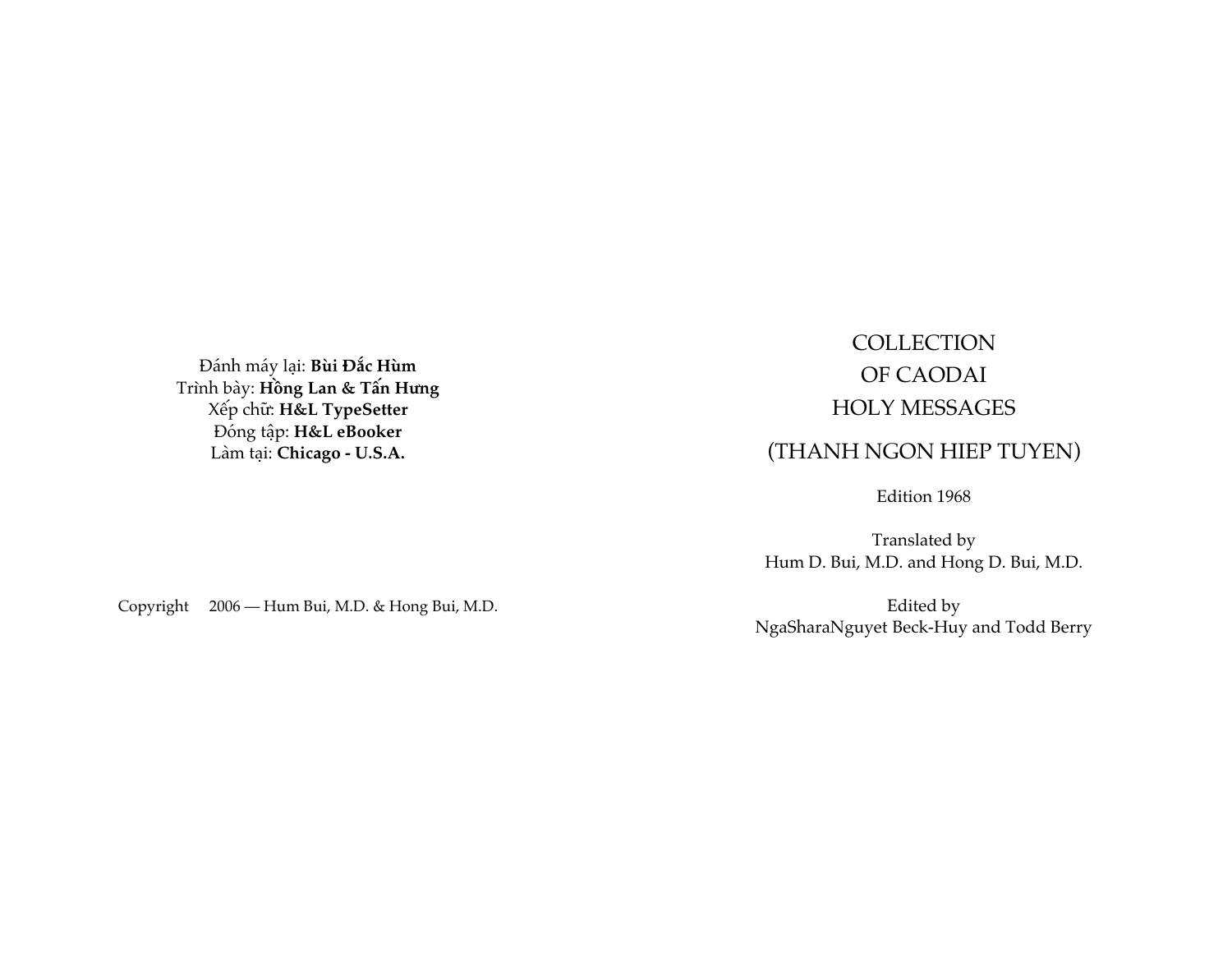# Collection of

# CaoDai Holy Messages

\*\*\*\*\*\*

## **Christmas, 1925**

# JADE EMPEROR, or CAO DAI TIEN ONG DAI BO TAT MA HA TAT, TEACHING THE GREAT WAY FOR THE SOUTHERN QUARTER:

*I have reigned supreme for millennia. Those who improve themselves spiritually will receive blessings.*

*The miraculous way has been taught and followed Throughout the world for millennia.*

Rejoice this day, the 24th of December, the anniversary of my arrival in Europe to teach the Way! Your allegiance brings much joy to me. Blessings will fill this house. The time has come, so be ready to receive my instruction. More miracles will manifest to further persuade you.

Raise high the flag of guidance for all living beings — the born and the unborn!

The Way has been successfully shown;

Those who improve themselves spiritually will return to Heaven

In the palace of splendor. *CHIEU KY TRUNG do dan HOAI sanh BAN dao khai SANG QUI GIANG thanh; HAU DUC TAC CU thien dia canh. HUON MINH MAN\* dao thu dai danh.* Note:

OF CAODAI HOLY MESSAGES Translated by HUM BUI, M.D. & HONG BUI, M.D. 5

\* The capital letter words are the names of the first <sup>12</sup> disciples of the Supreme Being. The last three names of the last verse are the names of the seance participants.

# TNHT, 1968 p. 5

\*\*\*\*\*\*

## **January 3 1926**

# JADE EMPEROR, or CAO DAI TIEN ONG DAI BO TAT MA HA TAT, TEACHING THE GREAT WAY FOR THE SOUTHERN QUARTER:

#### SPIRITISM OR AUTOMATIC WRITING.

In spiritism, the medium must meditate deeply so that his spirit will then be able to come to Me, listen to My instructions, and have his body to write down the messages.

What is a spirit?

The spirit is your second body. It is very difficult for the spirit of a human being to transcend the physical body. The spirits of Saints, Immortals, and Buddhas are very marvelous and immortal. The spirit of an enlightened person may transcend the body and even travel the universe. Only the spirit may approach Me. When the basket with beak is used in spiritism, if the person is unconscious, the spirit may then leave the physical body, hear My instructions, and have the body transcribe the messages. If the interpreter´s reading is incorrect, the medium´s spirit will not agree with the interpretation. They will be obliged to write again.

In the other form of spiritual contact known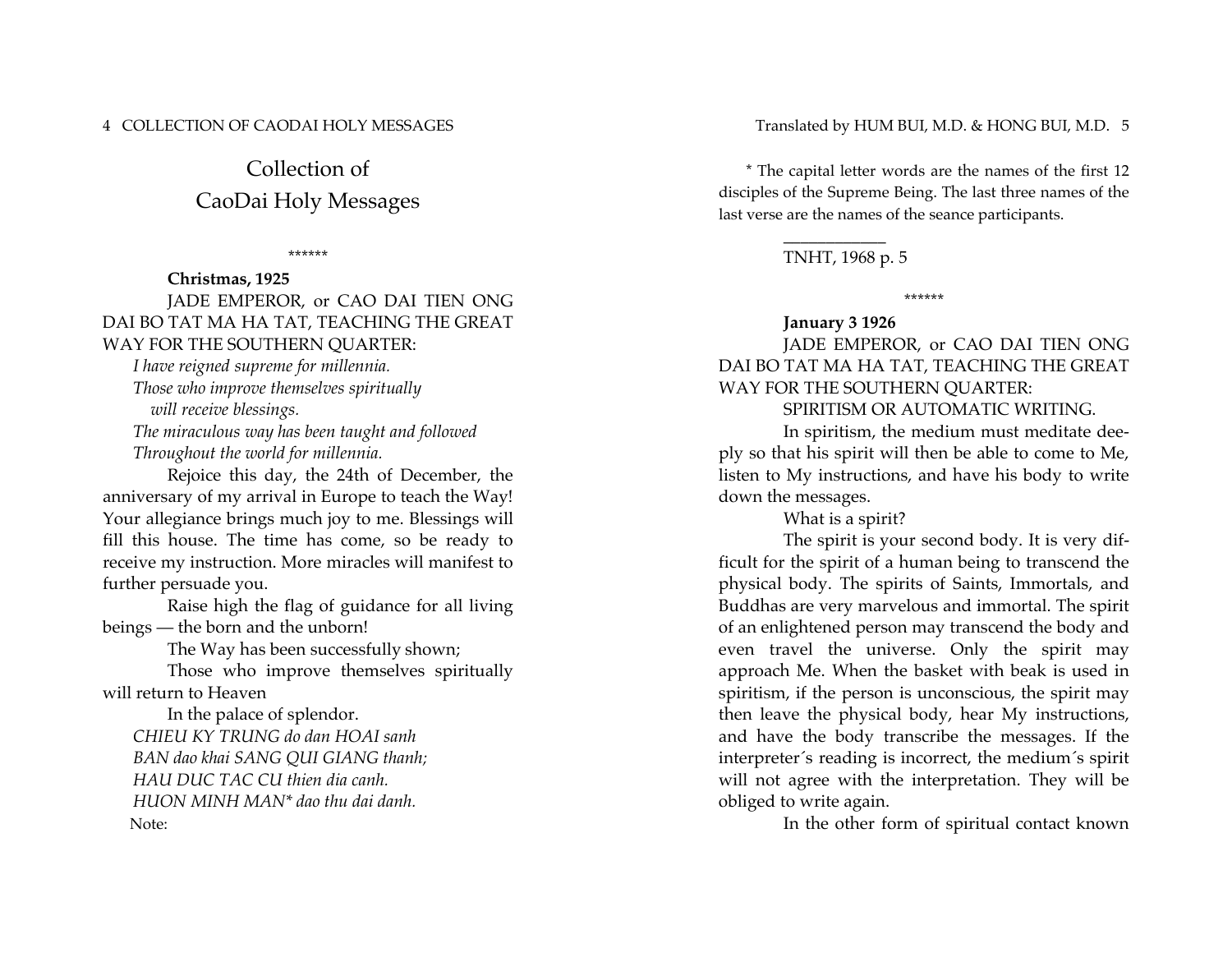#### 6 COLLECTION OF CAODAI HOLY MESSAGES Translated by HUM BUI, M.D.

as automatic writing, or inspired writing, <sup>I</sup> will come to you and make your spirit unstable for a while. During that time, your spirit will be able to listen to Me. Your hand will obey and write. In this form of spiritual contact, <sup>I</sup> cooperate with you so that you can reach Universal Truths.

Before the session, one must purify both mind and body — do not omit this purification or you risk failure. To practice well, one should keep one´s mind pure, not encumbered by everyday living matters, and keep the hands cleansed and deodorized. Deep meditation will allow one´s spirit to transcend the body and communicate with Me.

The mediums should be chosen for their advanced spirit so that the session will be fruitful. They should practice vegetarianism, and train themselves toward being completely balanced (as goo<sup>d</sup> as Saints, Immortals, and Buddhas) to be able to properly achieve the purpose of the session and transmit the teachings.

They are considered My assistants in the propagation of the Way. Spiritual contact cannot be taken lightly. In the reception of vibrations from the spirit, each person has persona<sup>l</sup> vibrations which may be influenced by their own emotions and personality and may interfere: subsequently these writings may not be correct. One should take caution in setting up sessions and in recognizing the authenticity of the writings.

So, after each spiritism session, you have to wait for My approval before any implementation.

# TNHT, 1968 p.6

\*\*\*\*\*\*

**February 20, <sup>1926</sup>** JADE EMPEROR, or CAO DAI TIEN ONG DAI BO TAT MA HA TAT, TEACHING THE GREAT WAY FOR THE SOUTHERN QUARTER:

*From My precious throne, flowers are happily and continually blooming more. Although many different branches are growing out, they will belong later to one same family. Likewise, you should join together to try your best in serving the Great Way. With patience and loyalty, you will come back to Me. \*\*\**

*It is not easy to find the Way to Nirvana. I have in My hands all miracles of the universe. In antiquity, to find Nirvana, one had to cultivate one´s self over the course of innumerable lives. Now, anyone from all over the world can be guided to this Way,*

*Whose virtuous messengers <sup>I</sup> am still discovering. Attempting to change the hearts of the evil ones*

*has brought me sorrow on many occasions. If one wishes to escape from the suffering world, One should cultivate one´s spiritual self and thus will find Nirvana soon.*

The branches that you are now are all par<sup>t</sup> of Me. You will understand this later. I am happy to see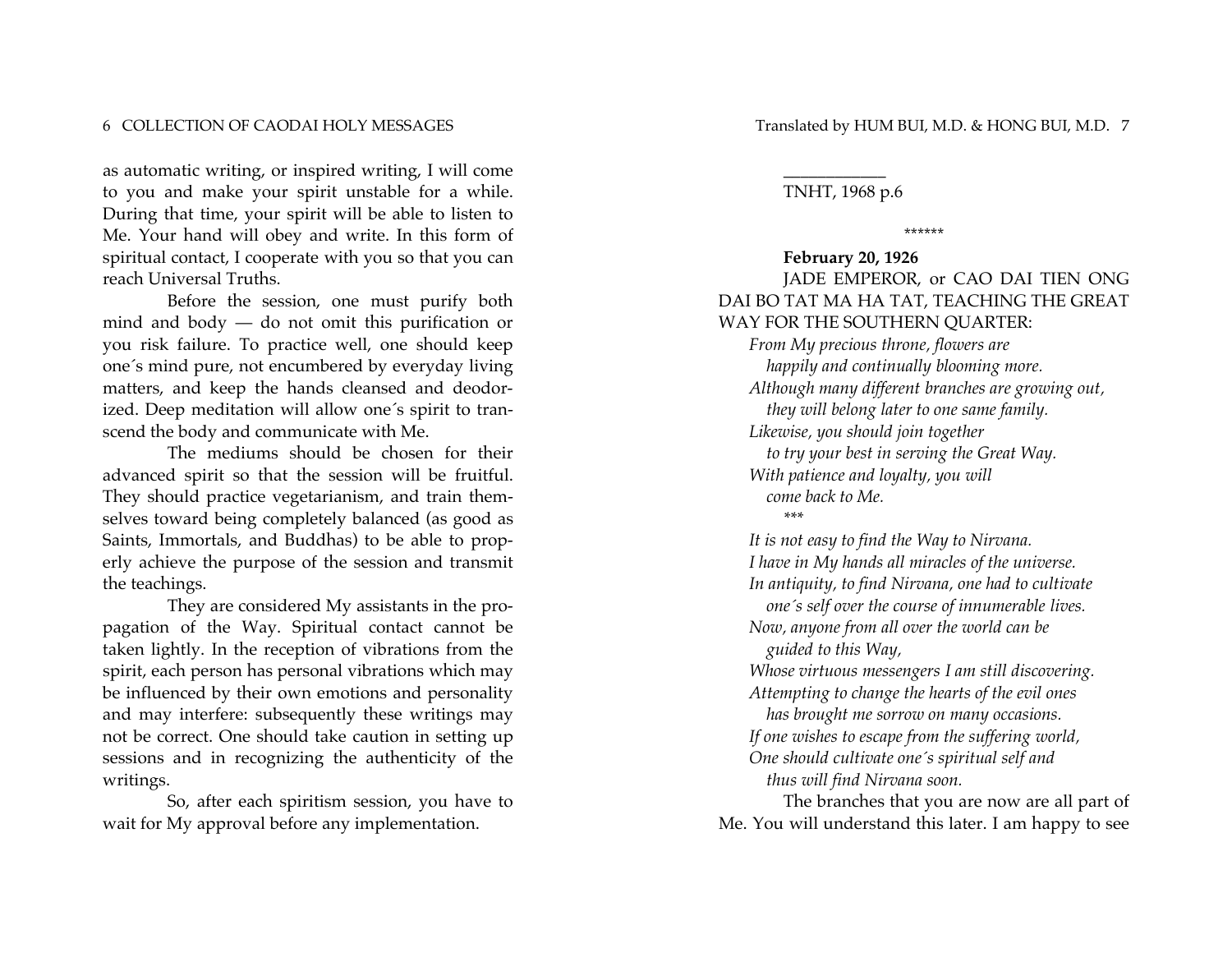you always getting along well with each other: it is a precious gift to Me. Be united and be cooperative in glorifying the Way. My Way is you, and you are Me. Be united and strong. Do not quarrel. Keep performing your duties and you will more fully know My will later.

*Being brothers, you should love each other. The more virtuous you are, the higher spiritual accomplishments you may attain. You have to be determined to continue on your way to Nirvana. You all have the same flesh and blood.*

You should understand how miraculous I am. To teach, you have to use skillful and varied means, depending upon the level of the intelligence of the people.

The one who does not have enough intelligence will not understand if you presen<sup>t</sup> doctrines too advanced for him or her.

I forbid you to criticize others, especially your disciples. Remember that <sup>I</sup> Myself am in them.

*You do not need to have the same name to be in the same family. By following the same Way, you all*

*have the same father.*

*In this life span of one hundred years,*

*remember to serve humanity,*

*And try your best to teach each other*

*Concordance.*

Wait for My orders. Your duty and responsibility were predetermined. <sup>I</sup> start to teach you now... In Bach Ngoc Kinh (White Pearl Palace), there are males and females. Female Buddhas and Immortals are even more powerful than their male counterparts.

Tr..., you have a mission, <sup>I</sup> will be with you and within you wherever you go.

Whatever you are teaching people is considered as from ME. You have to be flexible. You alone are not enough to convince people. You have to help everybody of any sex, from any country to learn My Way. Do not be too strict with them at the beginning. Remember that every living being, including materials and plants, will all eventually be convinced when they listen to My Holy messages through you. Don't worry.

*The sun rises from the horizon. Get together and be ready to start. Learn the Great Way from the Great Teacher. You will return to Me at the end of this long, long road.*

I have been telling you that <sup>I</sup> have prepare<sup>d</sup> everything in your heart: Whatever you have in your mind was already predetermined. You need not worry. The Way is reserved for predetermined people. Whoever has worshipped the Demonic Spirit cannot be My disciples.

*If there is good, there has to be bad. It is difficult to distinguish between the two. Human beings therefore must come to Me To become Immortals and Buddhas.*

If you have already spen<sup>t</sup> all your accumulated blessings and violated God´s laws, you are in no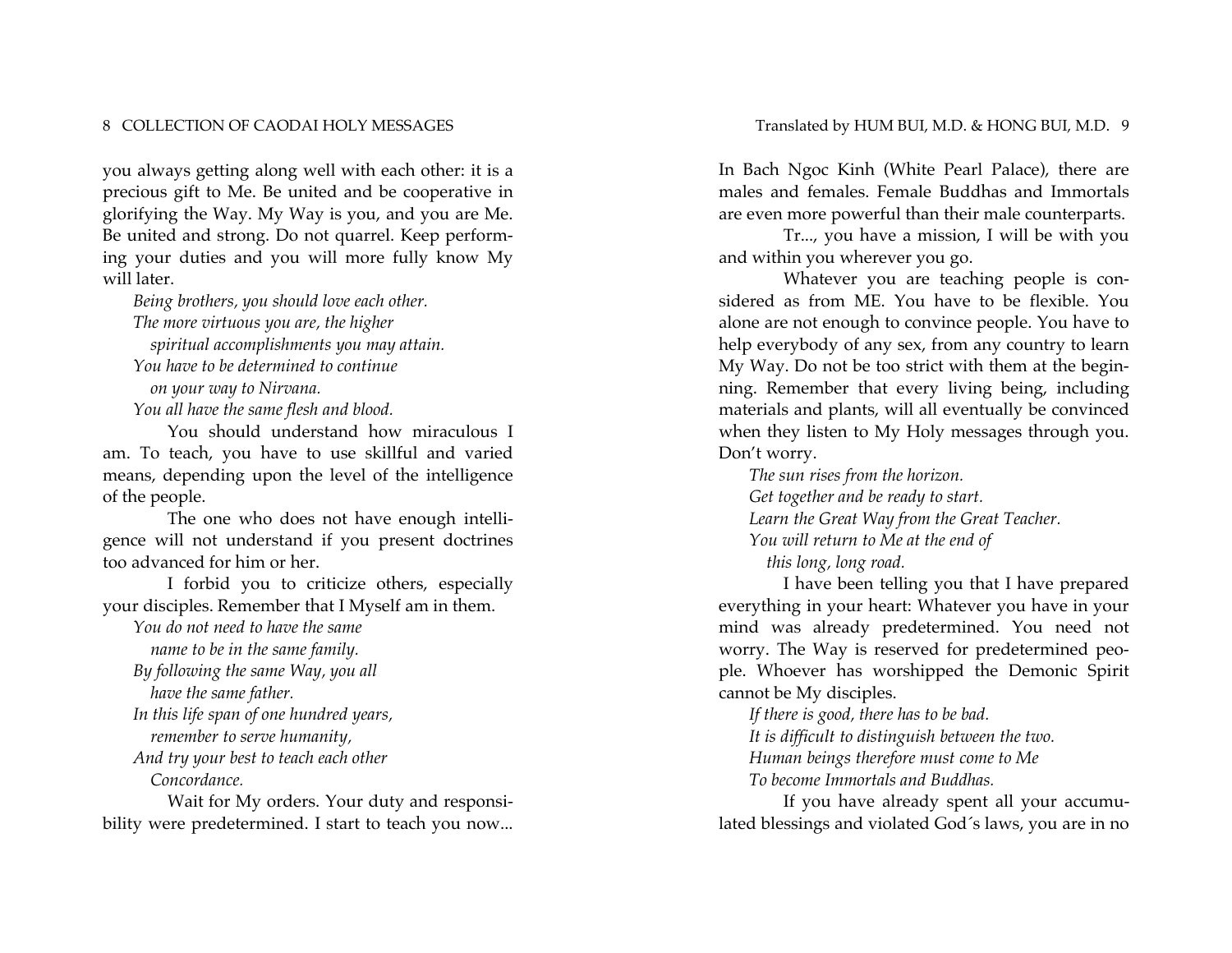way forgiven. If you could not even escape from the secular laws and justice on earth, how could you escape from God´s laws? Being your

Father, <sup>I</sup> have to be just and to punish you. Think about punishment and behave yourself. Remember that God is impartial: Don't rely on your Great and Gentle Father to become disrespectful to Him.

> \_\_\_\_\_\_\_\_\_\_\_\_\_\_\_\_\_\_\_\_ TNHT, 1968 p. 7

> > \*\*\*\*\*\*

**February 23, <sup>1926</sup>** *To teach children, teach yourself first The work of education is as important as the work of giving birth. In each person, there is <sup>a</sup> par<sup>t</sup> of my spirit That I cherish and that you have to educate. That spiritual par<sup>t</sup> then becomes par<sup>t</sup> of society.*

TNHT, 1968 p. 10

\*\*\*\*\*\*

# **February 25, <sup>1926</sup>**

JADE EMPEROR, or CAO DAI TIEN ONG DAI BO TAT MA HA TAT, TEACHING THE GREAT WAY FOR THE SOUTHERN QUARTER:

Disciple Trung, come into the middle of the room and prostrate before me.

Well done. However, you must remember to pray "NAM MO CAO DAI TIEN ONG DAI BO TAT MA HA TAT" each time you nod.

A major ceremony has three offerings: incense and flowers, wine, and tea. You offer all of these yourself.

As you prostrate, pu<sup>t</sup> your hands together with your left thumb pointing at the Ty position [position of the Year of the Mouse] at the base of the ring finger, and with your left hand resting on the upturned right hand underneath.

Henceforth, you are required to wear a special blue costume with large sleeves, askew collar and nine belts. You must also wear cloth shoes. Others wear no shoes.

Why prostrate?

To show your respect.

Why place your hands together in such a manner?

The left hand represents Yang, the sun; the right hand represents Yin, the moon.

The combination of Yin and Yang is the Dao, the principle for the creation and evolution of the universe.

Why prostrate twice before a living person?

Two represents the Yin and Yang combined, or the Dao.

Why prostrate four times before a dead person?

Two prostrations are for the person, one is for heaven and one is for the earth.

Why prostrate three times before Saints and Genies?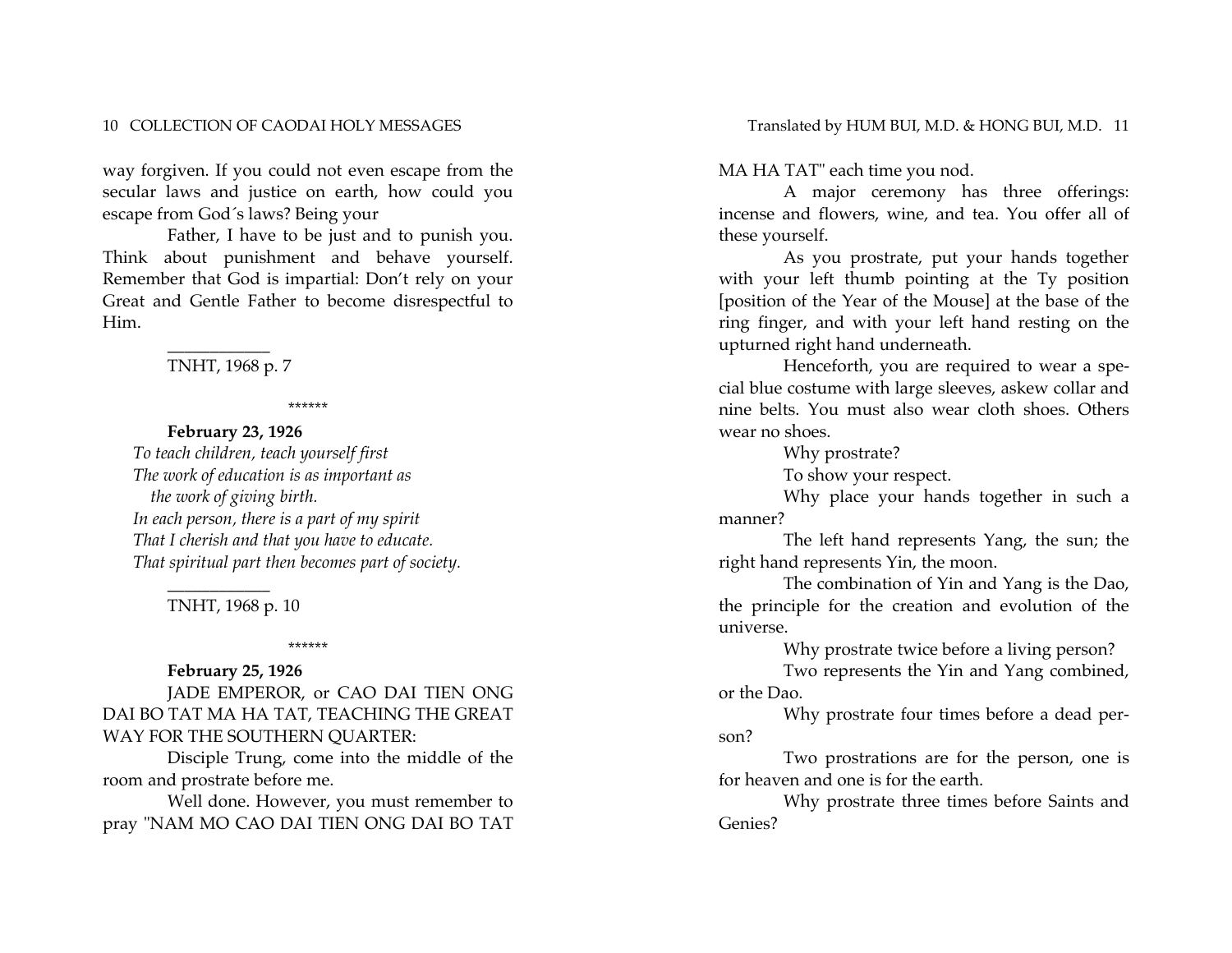Because they are the third rank of the celestial classes. This pattern also indicates the unification of Tinh (physical matter), Khi (emotions), and Than (spirit), which is the Dao itself.

Why prostrate nine times before Buddhas and Immortals?

Because they are the creators of the nine heavens.

Why, then, must you prostrate <sup>12</sup> times before Me?

You could not understand. Because I am the Emperor of the universe and have twelve Zodiacs in My hands. Number <sup>12</sup> is thus My own number.

It is not time to understand the full meaning of the Divine Eye, but <sup>I</sup> will briefly explain this to you.

*The Eye is the principle of the heart: Two sources of light (Yin and yang) are the Master; Light is the spirit; The spirit is God; God is Myself.*

Since the Dao was established, there has been a lack of the spirit in the miraculous mechanism of enlightenment. With this third salvation, <sup>I</sup> will allow the Than (spirit) to be unified with the Tinh (physical matter) and the Khi (emotions), leading to a unification of the three elements, which is itself the miraculous mechanism of the enlightenment.

> Remember to explain this to disciples. The positions of Genies, Saints, Immortals,

OF CAODAI HOLY MESSAGES Translated by HUM BUI, M.D. & HONG BUI, M.D. 13

and Buddhas have been unchanged since the Dao was established: so has the technique of spiritual selfimprovement, but the Than was not allowed to be unified with Tinh and Khi, so that there was no more enlightenment.

I come today to authorize this unification so that you may reach enlightenment.

You now understand that the Than (spirit) is located at the Eye. Explain this to the disciples. The Eye, or the Than (spirit), is the origin of Immortals and Buddhas.

Remember My name when you preach.

TNHT, 1968 p.10

\*\*\*\*\*\*

#### **March 13, 1926**

JADE EMPEROR, or CAO DAI TIEN ONG DAI BO TAT MA HA TAT, TEACHING THE GREAT WAY FOR THE SOUTHERN QUARTER:

I inform you now so that you will not be able to claim that <sup>I</sup> am unable to enforce My rules on my disciples.

Remember that there is falsehood as well as truth. There cannot be one without the other. (divine smile)

Remember that it is very hard to become a worthy disciple: The more <sup>I</sup> love, the more <sup>I</sup> challenge. In order to reach Nirvana, you must be worthy; otherwise, you will end in Hell.

Love, love, hatred, hatred... Who knows?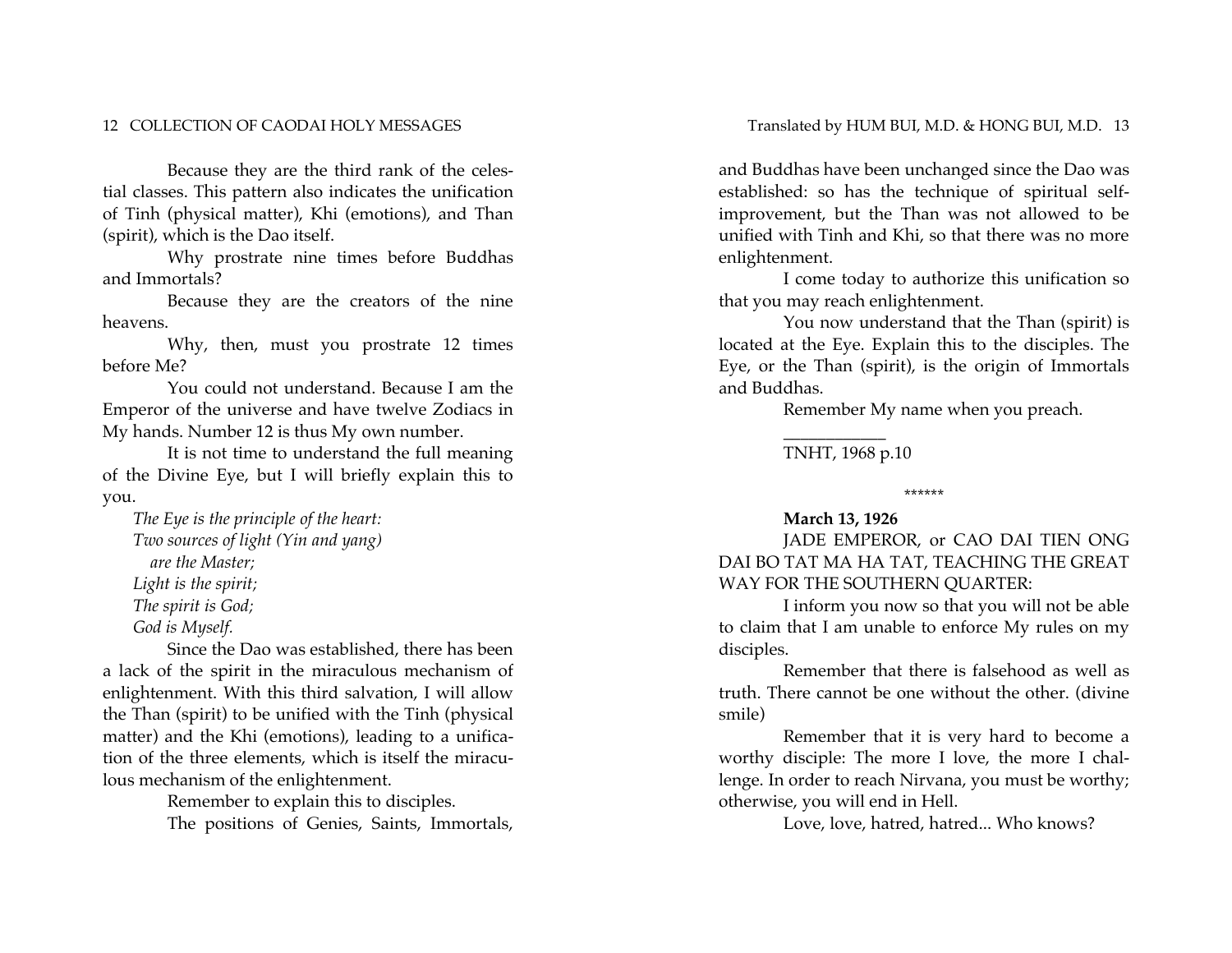Therefore, it is not because I hate that I will not teach, and it is not because I love that I will not seduce. Remember that I have sent many wild beasts to surround you and to bite you every day; but do not worry, because <sup>I</sup> have already given you an armor for your protection which they can never see and which is your virtue. Always keep it until you return to Me.

Remember and obey.

TNHT, 1968 p. 13

\*\*\*\*\*\*

**Vinh Nguyen Tu, April 7, <sup>1926</sup>** JADE EMPEROR, or CAO DAI TIEN ONG DAI BO TAT MA HA TAT, TEACHING THE GREAT WAY FOR THE SOUTHERN QUARTER:

Nhien Dang Co Phat (Dipankara Buddha) is

Me.

Sakya Muni is Me. Thai Thuong Nguon Thi (previous life of Lao Tse) is Me.

Who is CaoDai?

\*\*\*\*\*\*

**April 8, 1926**

Sakya Muni´s spiritual messages: Sakya Muni Moves Buddhist principle, Moves Buddhist laws, Moves Buddhist disciples

To the original "GREAT WAY" For all living beings. Great joy! Great joy!

All Angels, Saints, Immortals, and Buddhas are very joyful for the opportunity to be in this third universal salvation!

I will not worry any more about suffering in this world, because all living beings are receiving teachings from the Jade Emperor, or Cao Dai Tien Ong Dai Bo Tat Ma Ha Tat!

CAO DAI

Lich\*, did you hear Sakya Muni?

What is "Tam Ky Pho Do?"

It is the Third Universal Salvation.

Why is it called "Pho Do?" "Pho" means to expose the Great Way, and "Do" means to save all living beings.

How is the Great Way expose<sup>d</sup> and how are living beings saved?

What are living beings?

Living beings are not a selected group of people as you thought, but include all of humanity. In order to sprea<sup>d</sup> the Great Way and to save humanity, the precious principle must be exposed to all people.

Therefore, you must practice meditation well, so you can accompany Trung\*\* this

May to sprea<sup>d</sup> the Great Way.

Listen and obey.

You will wear a costume similar to Trung's, but in red.

Notes: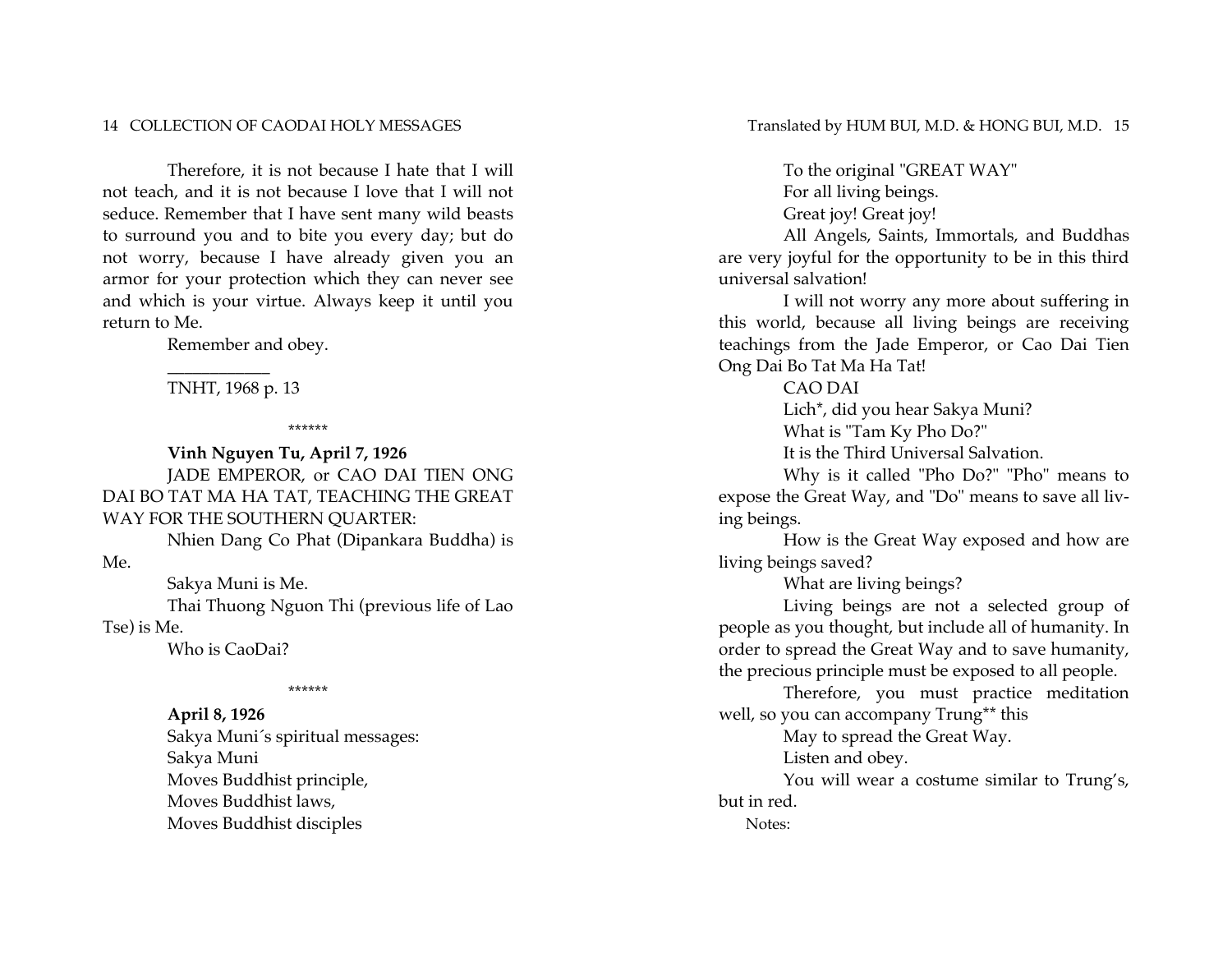\* Lich is the name of the "Dau Su" (Cardinal) of the Confucian Branch.

\*\* Trung is the name of the "Dau Su" of the Taoist Branch.

# TNHT, 1968 p. 14

\*\*\*\*\*\*

## **April 22nd and 23rd, 1926**

(The 11th and 12th of the 3rd month of the year of Yang Fire Tiger)

JADE EMPEROR, or CAO DAI TIEN ONG DAI BO TAT MA HA TAT,

You three, my children, listen about your next heavenly duties. Are you happy?

One day late in promoting the faith is one more harmful day for humanity.

Although <sup>I</sup> am concerned, it is the will of your Creator that we will have difficulties spreading the faith. So, Trung, Cu, and Tac, you three should organize in the following way:

Listen Trung: you must move the tablet of Ly Bach to underneath my representation on the altar. Then place a chair next to the altar, and another chair on top of it for the throne of the Giao Tong. Place three other chairs on the lower level for the thrones of the three Dau Su. Cover these three chairs to keep them clean. Place the Giao Tong´s celestial costume on the top chair. Place the azure costume (for the Taoist Dau Su) on the middle chair, and the red costume (for the Confucian Dau Su) on the right chair.

Write the word "Thai" (representing the Buddhist Dau Su) on paper and paste it on the back of the chair on left. At my table, in front of the thrones of the three Dau Su, place a chair with a tablet inscribed with the following words: "Cuu Thien Cam Ung Loi Thinh Pho Hoa Thien Ton" (The Lord of Thunder and of Spreading of the teachings of the Nine Heavens) with a Kim Quang Tien charm hanging in the middle. Place the seance table in front of the table of the Five Thunder Lords. After the seance, move the seance table away to create space for the two Dau Su to kneel to take their oaths. Place another table by the front window. Listen, Cu: have Tac clean and deodorize himself and dress neatly with a hat (celestial laughter).

Theoretically, he should wear armour, as in the theater, but it is so expensive that <sup>I</sup> have excused it.

Tac must stand on the table facing the throne of the Giao Tong. His head should be covered with a 9 dm. red cloth. Make a Giang Ma Xu charm for him to hold.

From now on you must purify yourself until the date of taking the oath.

Cu, when you place the three celestial costumes on the appropriate thrones, you must hold incenses like you did previously for Me to summon the angels to guar<sup>d</sup> these costumes and thrones. Then order the two Dau Su to kneel in front of their throne for Me to draw charms on their bodies. After praying, the two Dau Su must prostrate in front of Me <sup>12</sup> times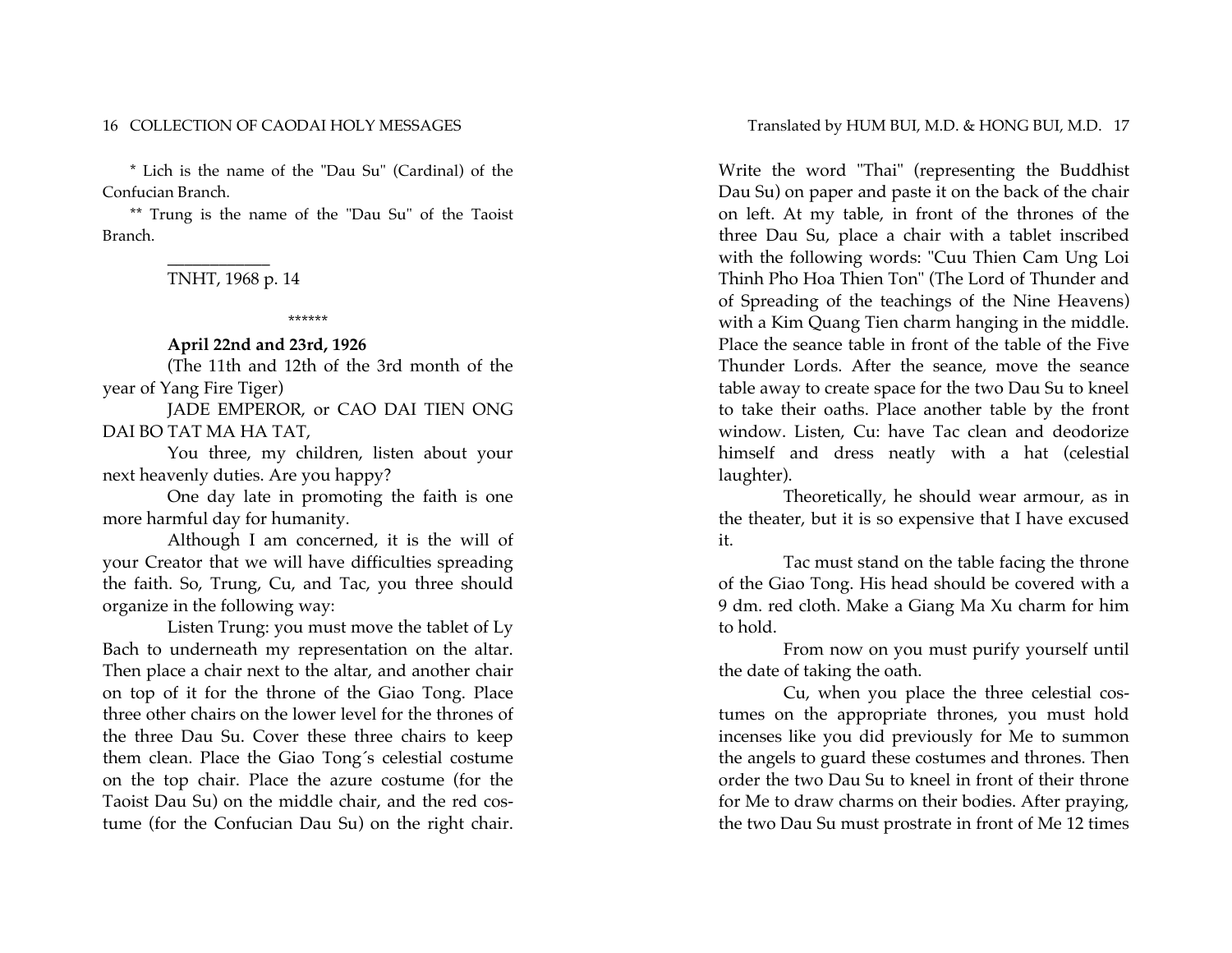and in front of the Giao Tong nine times.

Then, Giang must announce "Take a seat," and then the Dau Su will sit down.

All disciples then kneel down in three groups. Tac must climb up to his table while you hold the incenses and come to the table of the Five Thunder Lords for Me to summon them. You then procee<sup>d</sup> to Tac so <sup>I</sup> can extract his spirit.

Remember, Hau and Duc must deodorize their hands in order to be prepapred to preven<sup>t</sup> Tac from falling. Order the two Dau Su to step down from their thrones, kneel in front of the table of the Five Thunder Lords, immediately in front of the Kim Quang Tien charm, pu<sup>t</sup> their hands (joined at the forehead) and take the following oath: "I am Le Van Trung, whose religious name is Thuong Trung Nhut and Le Van Lich whose religious name is Ngoc Lich Nguyet, before heaven and earth and the Five Thunder Lords, vow to fulfill the duty of guiding all our CaoDai brothers and sisters on the Divine Way, always strictly obeying the orders of our Master without straying onto the wrong path or establishing a deviant tradition. If we commit sins, we will be destroyed by the Five Thunder Lords."

Then kneel at the Ho Phap table and make the same vow, excep<sup>t</sup> the last sentence shall be, "If we violate the Divine laws, we will be exiled to Hell by the Ho Phap."

Then Giang will announce, "Take a seat," and the two Dau Su will return to their thrones. The disciples will prostrate two times in front of them.

Then each disciple will come to the front of the table of the Five Thunder Lords to take the following oath: "I, (name)..., vow that from this day forward, <sup>I</sup> will follow the CaoDai faith unswervingly. <sup>I</sup> will unite with all disciples and follow CaoDai laws. If I break with the CaoDai community, <sup>I</sup> will be destroyed by the sky and the earth." Then take the same oath in front of the HoPhap table and then prostrate in front of the two Dau Su.

# TNHT, 1968 p.15

## **April, <sup>24</sup> 1926**

# JADE EMPEROR, or CAO DAI TIEN ONG DAI BO TAT MA HA TAT, TEACHING THE GREAT WAY FOR THE SOUTHERN QUARTER:

\*\*\*\*\*\*

Formerly, people lacked transportation and therefore did not know each other, I then founded at different epochs and in different areas, five branches of the Great Way: Confucianism, Shintoism, Christianity, Taoism and Buddhism, each based on the customs of the race. In presen<sup>t</sup> days, transportation has been improved, and people have come to know each other. But people do not always live in harmony because of the very multiplicity of those religions. That is why <sup>I</sup> have decided to unite all those religions into one to bring them to the primordial unity. Moreover, the Holy Doctrine has been, through centuries, more and more denatured by the people responsible for spreading it. <sup>I</sup> am so broken-hearted to see that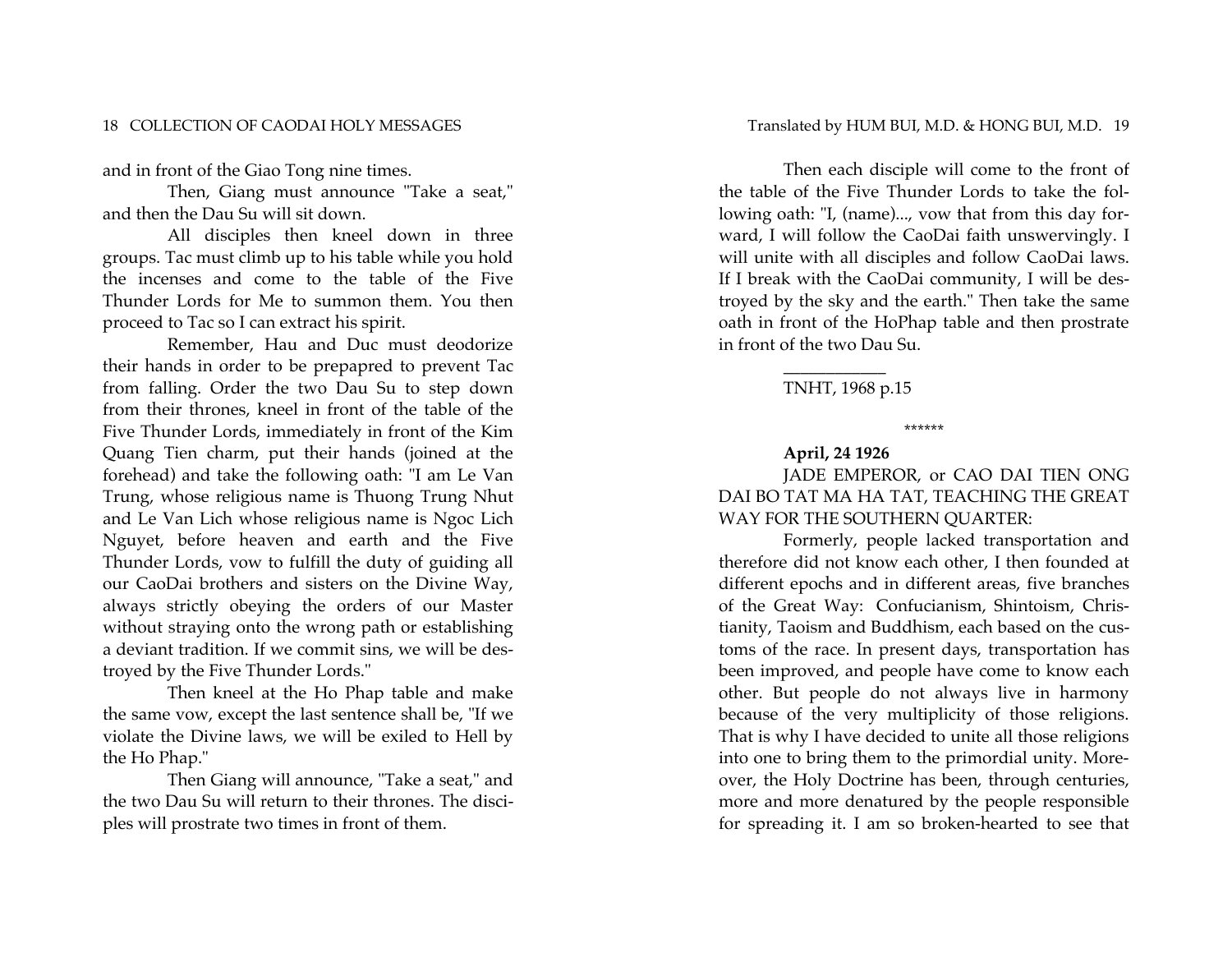human beings, for the last ten thousand years, have sinned and subsequently suffered life after life in Hell.

I have now firmly resolved to come Myself to save you and not to leave anymore the Holy Doctrine in human hands. You have to be well organized to guide and suppor<sup>t</sup> each other on your way to Nirvana.

I create then the "Giao Tong" position (Pope) who is the eldest brother of all dignitaries from the "Giao Huu" (Priest) to the "Dau Su" (Cardinal). No one in this world is allowed to have My authority to manage the human spirits. Whoever has well self cultivated will be worth the position <sup>I</sup> give. Otherwise, all disciples are all equal, and should not establish any sect or party; whoever commits crimes will be excluded from the religion.

> \_\_\_\_\_\_\_\_\_\_\_\_\_\_\_\_\_\_\_\_ TNHT, 1968 p.18

> > \*\*\*\*\*\*

## **April 26th, 1926**

(The 15th day of the 5th month of the year of the Yang Fire Tiger)

JADE EMPEROR, or CAO DAI TIEN ONG DAI BO TAT MA HA TAT, TEACHING THE GREAT WAY FOR THE SOUTHERN QUARTER:

*Today you have not ye<sup>t</sup> returned to your inner Divine Light. Understanding people´s hearts is hard; You must wait until your enlightenment.*

OF CAODAI HOLY MESSAGES Translated by HUM BUI, M.D. & HONG BUI, M.D. 21

*Because right now you are still not virtuous enough, and others are wild.*

Duc and Hau are appointed as Tien Dao Medium Assistant Taoists.

Cu is appointed as Tien Hac Medium Assistant Taoist.

Tac is appointed as Protector Fairy Medium Assistant Taoist.

Trung and Lich are already appointed: keep following My orders.

Ky is appointed as Tien Sac Lang Quan, Giao Su responsible for teaching.

Ban is appointed as Tien Dao Cong Than, Lecturer Taoist.

Cu, implement My orders!

TNHT, 1968 p. 19

\*\*\*\*\*\*

**Truong Sanh Temple (Can Giuoc) Sunday, May 30, 1926**

(The 19th Day of the 4th Month of the Year of the Yang Fire Tiger)

JADE EMPEROR, or CAO DAI TIEN ONG DAI BO TAT MA HA TAT, TEACHING THE GREAT WAY FOR THE SOUTHERN QUARTER:

I could not believe that you, My disciples, could be so confused!

What is the meaning of "Chieu Ky Trung do dan Hoai Sanh" (Raise high the flag of guidance for all living beings — the born and the unborn)? It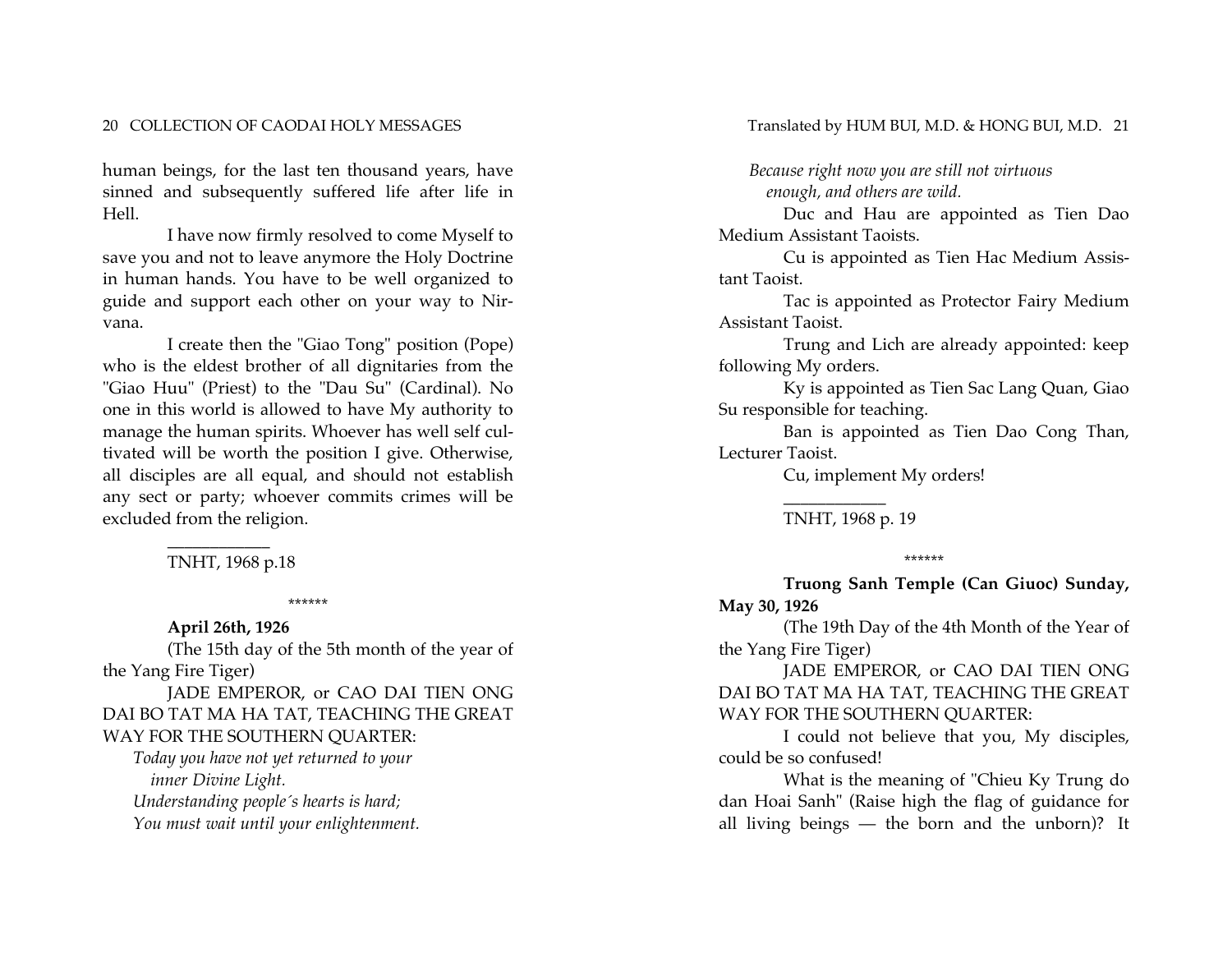means that you have to help all living beings, including even the unborn.

> Why did you chase disciples away? Promise to admit! Open the door!

Listen, all living beings:

Formerly, <sup>I</sup> incarnated and created Buddhism almost six thousand years ago, and the Buddhist teachings have now been almost denatured. People even used to say that the Buddha did not teach. Today, <sup>I</sup> have decided not to incarnate anymore, but instead to use miracles to perfect Buddhism and to teach people.

Thus, those living beings who do not wish to spiritually improve themselves and who will subsequently be punished in Hell will not deny their crimes and will not have any basis to blame Me by claiming that Buddha did not teach.

You must know that if you do not take the opportunity of this third universal salvation to improve yourself spiritually, you will have no more hope to be saved.

I will now reorganize the manner of worship:

You will set up an altar for Me in the middle of the temple between the altars of Quan Am Bo Tat and Quan Thanh De Quan. Thus, the statue of Quan Am Bo Tat will be on my right, and the statue of Quan Thanh De Quan will be on my left.

On the next row beneath will be different statues of other Buddhas, Immortals, and Saints.

The Temple will now be named, "Jade Emperor Temple."

# TNHT, 1968 p. 20

\*\*\*\*\*\*

## **Monday, May 31, <sup>1926</sup>**

(20th day of the 4th month of the year of the Yang Fire Tiger)

JADE EMPEROR, or CAO DAI TIEN ONG DAI BO TAT MA HA TAT, TEACHING THE GREAT WAY FOR THE SOUTHERN QUARTER:

Trung, you must now go to G´s house to organize the new way of worshipping until we establish new laws.

G., congratulations to you.

The spirit of the Divine is constant, regardless of the circumstances. That is what distinguishes you from the other, ordinary people. Ordinary people think of their birth country as their point of origin, even if they have not been there since they were children. However, the Saints think of Nirvana as their point of origin, even after they have incarnated into this world; otherwise, why would they deign to descend into this world to save ordinary human beings? You, too, could return to Nirvana if you cultivate yourself spiritually. To accomplish this, you should think about the millions of human beings who could not escape from the reincarnation cycle and have compassion toward them in order to save them.

TNHT, 1968 p. 21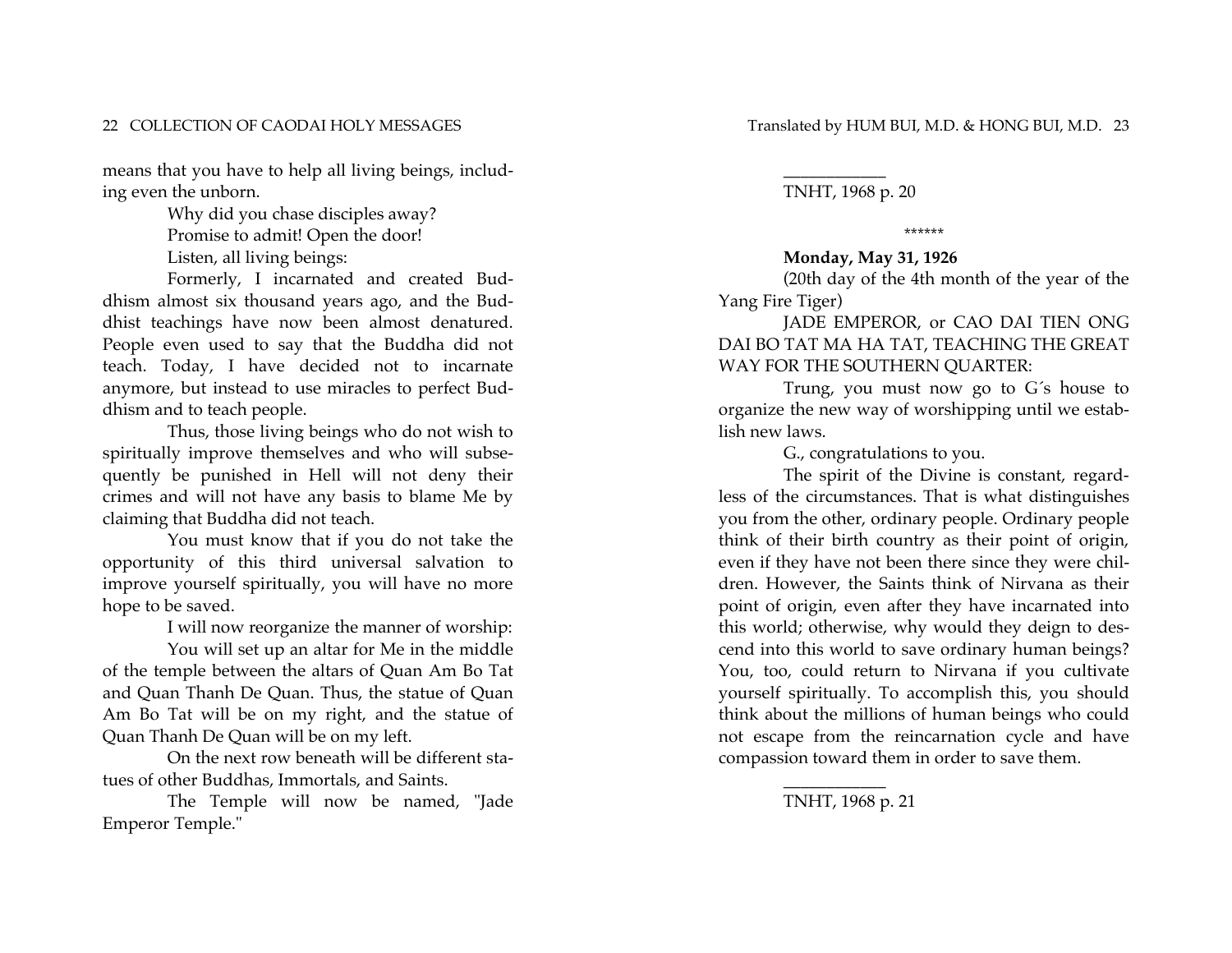#### \*\*\*\*\*\*

# **Hoi Phuoc Tu (Can Giuoc), Saturday, the fifth of June 1926**

(The fifth of the 4th month of the year of the Yang Fire Tiger)

JADE EMPEROR, or CAO DAI TIEN ONG DAI BO TAT MA HA TAT, TEACHING THE GREAT WAY FOR THE SOUTHERN QUARTER:

Cu, read the spiritual messages,

Tac, recite the Karma prayers,

Sakya Muni is Me, <sup>I</sup> come to save living beings under the name Cao Dai Tien Ong Dai Bo Tat Ma Ha Tat.

Are you aware of this?

My disciple, The Dau Su (Cardinal) of the Buddhist branch, did not know the principles of spiritual self-cultivation. I sent the Dau Su of the Confucian branch to teach him.

Those thirty four disciples don't know the truth to cultivate self either. <sup>I</sup> will supervise their education. Obey.

You should all take these lessons.

SAKYA MUNI OR CAO DAI TIEN ONG DAI BO TAT MA HA TAT.

Listen, disciples

Since Luc To (the 6th Buddhist Master), the teaching of Buddhism was unavailable. Therefore, no one could reach Nirvana in spite of hard selfcultivation. Than Tu modified and denatured the original doctrine. The original doctrine was lost for three thousand years and because of Karmic law, <sup>I</sup> have left

it alone. This is now the time for the third universal salvation; Ngoc Hu Palace has ordered the saving of living beings. This was predicted clearly in the Buddhist Canon. You were not aware of it simply because you did not make the effort to discover it.

Alas! Lots of people suffered by failed attempts at spiritual self-cultivation. It hurts Me!

I am coming not only to save all living beings but also save other higher spirits such as Genies, Saints, Immortals, Buddhas who had to reincarnate to this world to complete their missions. All living beings who have an opportunity to be with this third universal salvation should try their best to cultivate their spiritual selves.

Success depends on yourselves. The original Buddhist way of cultivation seemed completely wrong at the time. Living beings became confused and disoriented, following the false doctrine of Than Tu for self-cultivation without success. I am coming to reveal to you this miraculous way. You need only follow it to attain enlightenment.

Henceforth, you will not be able to blame anyone that you have not received My teachings.

TNHT, 1968 p. 22

\_\_\_\_\_\_\_\_\_\_\_\_\_\_\_\_\_\_\_\_

#### \*\*\*\*\*\*

# **Tuesday, June 8, <sup>1926</sup>**

(The 26th day of the 4th month of the year of the Yang Fire Tiger)

JADE EMPEROR, or CAO DAI TIEN ONG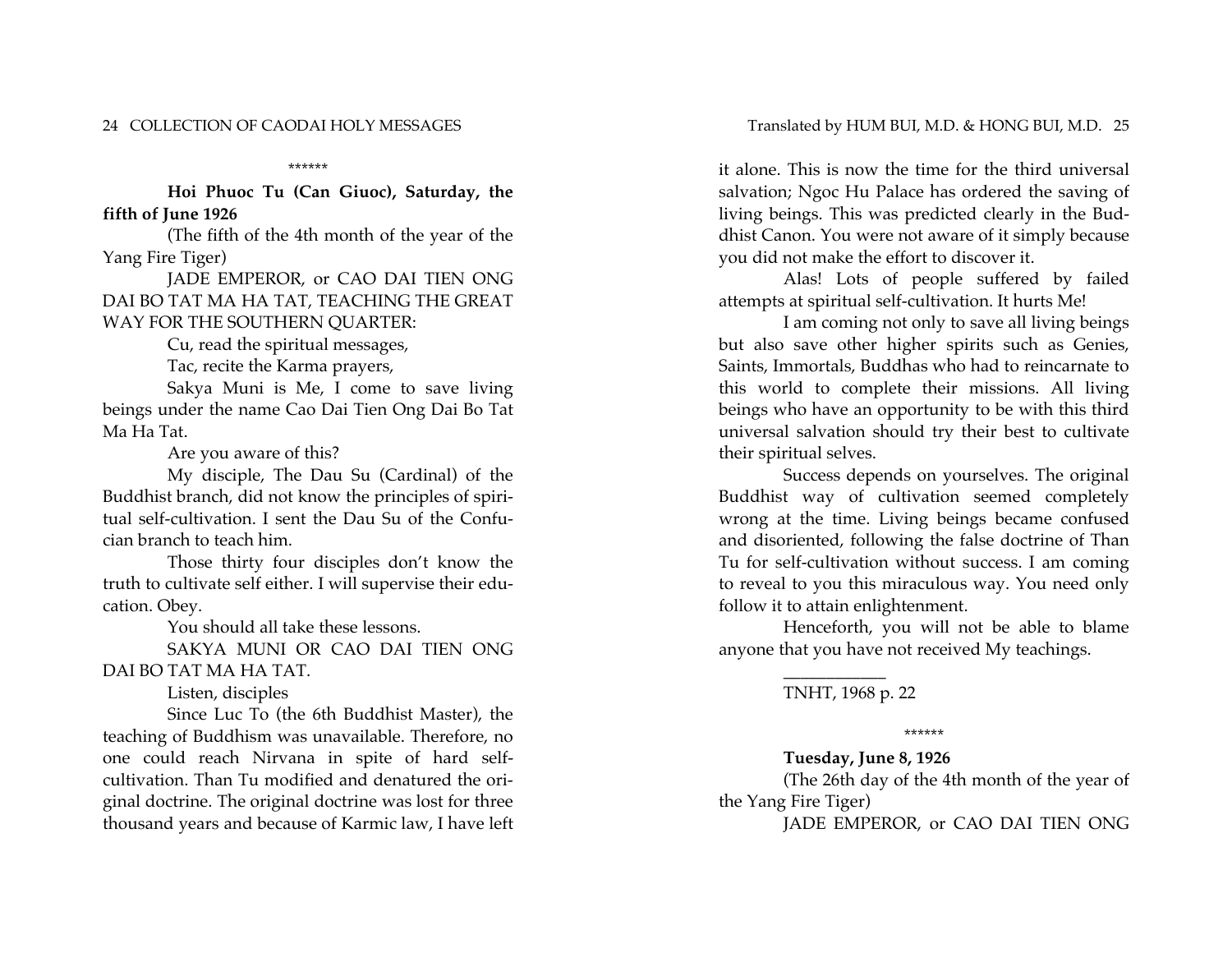# DAI BO TAT MA HA TAT, TEACHING THE GREAT WAY FOR THE SOUTHERN QUARTER:

## CAODAI

(Present at the seance, there were also two French citizens).

This is not the way that one presents oneself in front of God. Ascension.

*Re-evocation:*

CaoDai, the Supreme.

O Blessed Race, <sup>I</sup> would satisfy your curiosity. Humans, do you know from whence you came?

Among all the creatures on the earth today, you are the most blessed; <sup>I</sup> have raised you almost to Me in spirit and in wisdom. You have all the proo<sup>f</sup> you need to recognize your station in the cosmos.

Christ came among you. He shed his holy blood for your Salvation. Why have you drawn away from him during the almost two thousand years of his absence?

You preach his Good News without understanding it. You have weakened the meaning of his holy teachings. Humanity suffers from the whims of all these false teachers. If only they had followed the same path of Calvary as their Master!

The most precious throne in all the world is that of the first of the true disciples.

This teaching, instead of bringing peace and harmony to humanity, has brought it dissension and war.

And so this is why <sup>I</sup> myself have come to bring you the peace you were promised.

OF CAODAI HOLY MESSAGES Translated by HUM BUI, M.D. & HONG BUI, M.D. 27

Christ can only return then.

You will understand more things from my disciples.

Goodbye.

TNHT, 1968 p. 23

\*\*\*\*\*\*

**June 27th, 1926**

(The 18th day of the 5th month of the year of the Yang Fire Tiger)

JADE EMPEROR, or CAO DAI TIEN ONG DAI BO TAT MA HA TAT, TEACHING THE GREAT WAY FOR THE SOUTHERN QUARTER:

Nhon, now you are to start practicing music until the day of the seance at Vinh Nguyen Tu. For the ceremony opening, do not use the Bat Nha drums (small drums) but the Ngoc Hoang Sam drum (Jade Emperor Thunder drum) in twelve rounds with twelve strikes for each round. The Bach Ngoc Chung (White Pearl Bell) is to be striked the same way. At the ceremony convening, when "Start

Music" is announced, you will play all seven pieces of music and drums. At the offerings, play three Nam Xuan pieces (South Spring); and the student priests (who are bringing the offerings) will walk seven steps following the character Tam (Heart). For the chanting you will play the "Dao Ngu Cung" pieces. Lich, <sup>I</sup> have given all instruction about rituals in the "New Codes." You must teach that to all disciples for them to follow during ceremony.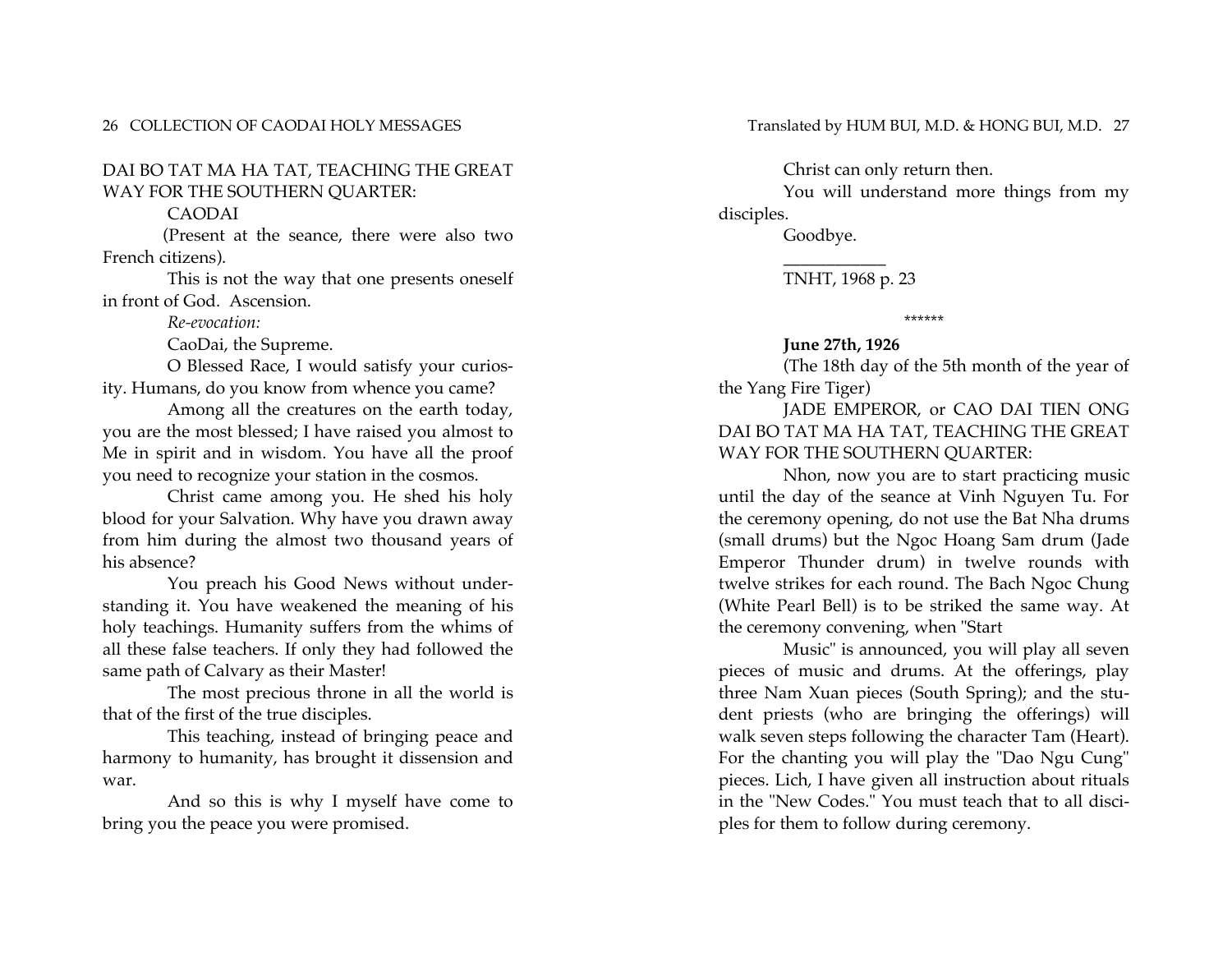Nghia, you must learn the announcements by heart. Tell Duc to do the same.

You three children have to remember well My instruction. Those children — Nghia, Hau, Duc, Trang, Cu, Tac, and Sang — have to wear white clothing and stand in this order: Nghia and Duc, as announcers, will stand the outermost at the Ho Phap altar.

Then Hau and Trang will form the next circle.

Then the next three: Tac in the middle, Cu on right and Sang on left.

Lich will arrange the celebrants for the three inside altars as follows:

The Taoist in the middle,

The Confucian on the right,

The Buddhist on the left.

The tablets of deceased disciples are to be arrange<sup>d</sup> next to My altar according to their branches.

Ky and Kim, as the inner announcers, will stand at the inside altar: Ky on the right, Kim on the left.

Ban and Gioi are the first pair of student priests and will walk in the middle with another pair, who are Ty and Tiep. Next will be Nhon and Trung on the left,

Giang and Kinh on the right. There should be three tables outside for the three offerings.

At the announcement from inside, the student priests will bring the offerings from the three tables from outside to the offering dignitaries inside.

Trung, you will ask the two elders of the Minh Duong sect to stand inside as the Taoist receivers.

The Confucian receivers will be Kinh andChuong. <sup>I</sup> will choose the Buddhist receivers later on that day. (Laughter)

I will tell Minh to come. (Laughter)

At the three tables outside, there should be two offering dignitaries for each table.

Tuong and Tuoi will be the Taoist offering dignitaries.

Muoi and Van will be the Confucian offering dignitaries.

I will choose the Buddhist offering dignitaries on that day. (Laughter)

Ban, stand up. Let Me draw the character "Tam" (heart) first so <sup>I</sup> can show you how to signify the character with your feet.

(Use your right toes for the first stroke, then lift your right leg. Then move it horizontally as a comma. Stand so that your two feet are at the same horizontal line. Make the strokes now. Move backward a little)

Cu, show him your steps.

Children, watch Me step.

Hieu, bring Me some water.

Why did your step make a reverse character? Cu, you step correctly. Repeat.

Very well, Cu, it should be so. In order to have a more elegant movement, when you stroke your toes, you bounce the body a little. (Laughter)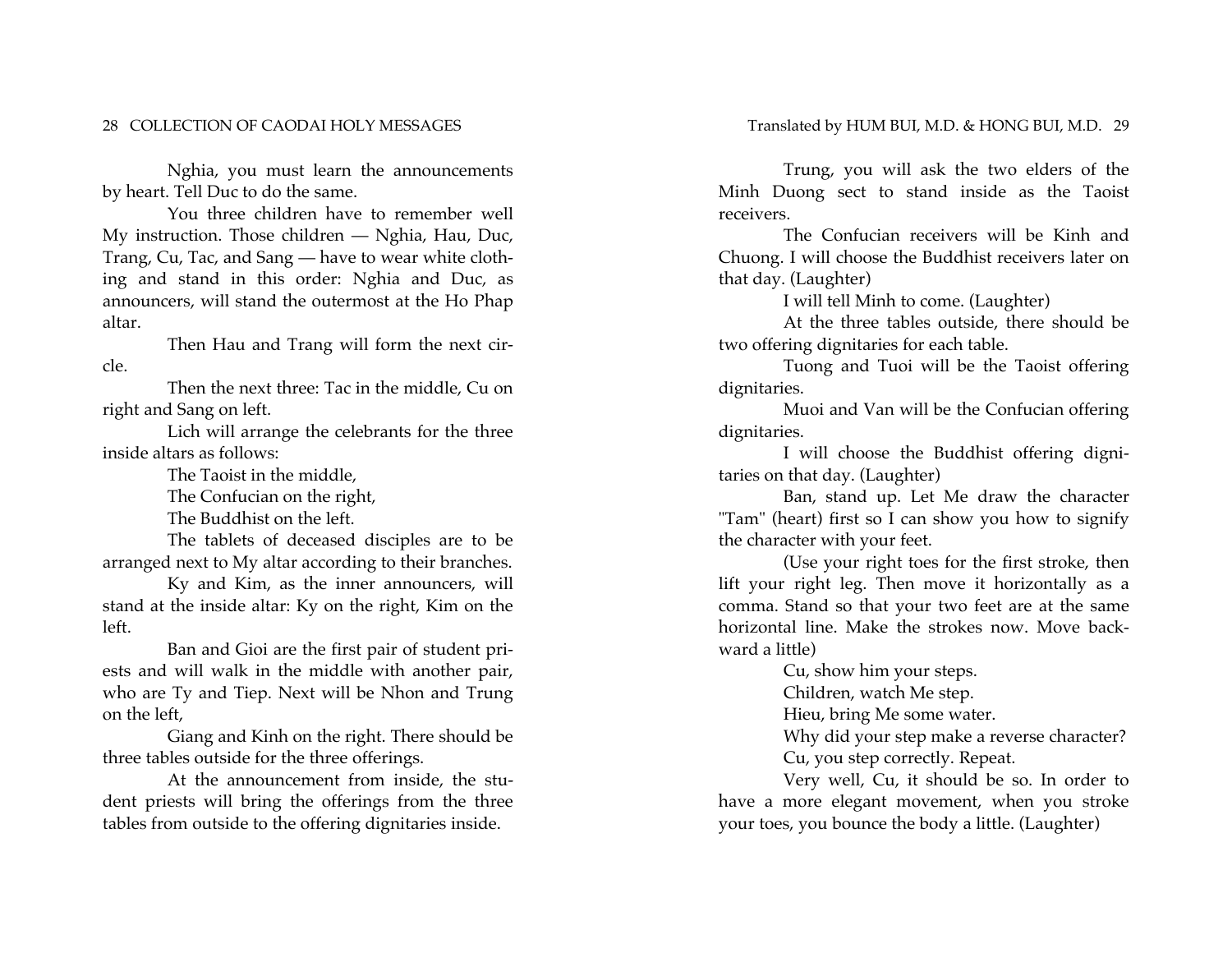Very well, Ban. The Master continues. Read again, Nghia.

As the outer announcers say "Tea," then "Kneel," the dignitaries kneel down, pu<sup>t</sup> the tea offering at the level above the head. A pair of student priests holds candles and steps forward. When "Kneel" is announced next, they stroke the left foot, raise the right leg and kneel down at the same rhythm with the other three pairs of student priests; when the drum and music start again, they all stand up at the same time and face the altar.

... It has to be so, children... After standing up and facing the altar, the student priests hold the candles and the offerings at their chest. At the second round of drums, they raise the candles and the offerings up and start their seven steps (following the character "Tam") according to the drum rhythm. <sup>I</sup> will tell Nhon to drum for you at that time. (Laughter)

Trung, follow the New Codes for the ceremony.

TNHT, 1968 p. 24

\_\_\_\_\_\_\_\_\_\_\_\_\_\_\_\_\_\_\_\_

\*\*\*\*\*\*

**July 5th, <sup>1926</sup>** CAODAI

K..., Listen to Me, your Master.

People on earth, in order to be rich, you find ways to make money. This is solely from the material point of view. The Angels, Saints, Immortals, and Buddhas, in order to be enlightened, must gain

service credits.

I come to save you by establishing a school of credits and of virtues for your spiritual development and enlightenment. Whether or not you become enlightened is totally up to you. Listen to Me! K... If you don't go through My school, you can never be enlightened anywhere else.

My child K...! Very few people go by the White Pearl Gate, but many go to Hell. Think about it and cultivate your spirit. As much as <sup>I</sup> love you now, so much more will you regre<sup>t</sup> in the future not listening to me when you could.

I have already forgiven you because <sup>I</sup> know that you will have repented.

Your mission is great. Wait for My orders at the Ngoc Dan (name of a seance).

TNHT, 1968 p. 27

\*\*\*\*\*\*

## **July 15, <sup>1926</sup>**

JADE EMPEROR, or CAO DAI TIEN ONG DAI BO TAT MA HA TAT, TEACHING THE GREAT WAY FOR THE SOUTHERN QUARTER:

Cu and Tac, you must bring four children, and find eight other local children.

Place three of them on each side as follows: An... East side. Bich... West side. Tri... South side. Hoang... North side.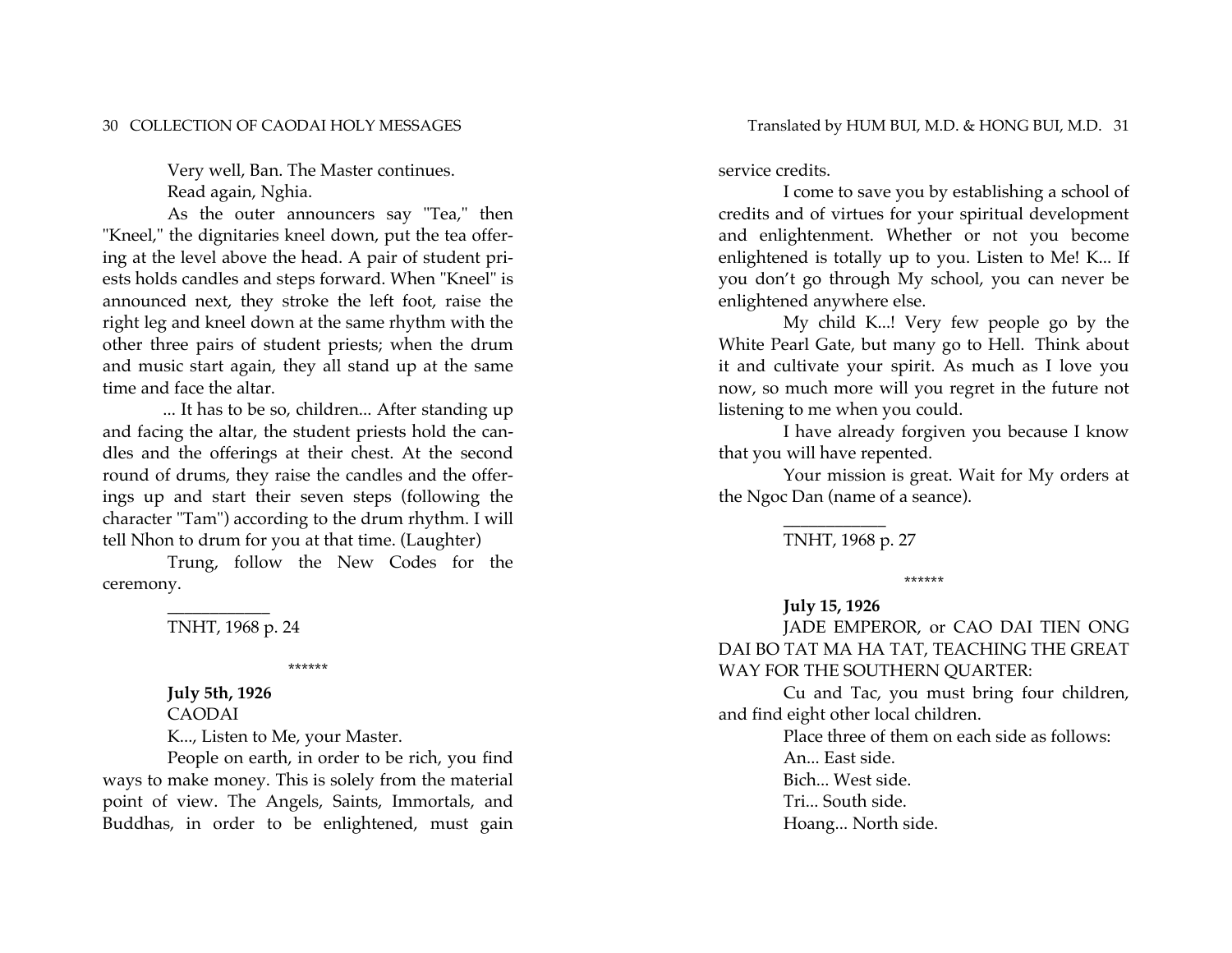Have each of them hold a little flag, as follows: blue, red, white, yellow, black is not enough time to make flags in fabric, you may use colored paper, 9 dm. in length, 3 dm. in width. Cut them diagonally.

Listen and obey.

After everything is arrange<sup>d</sup> in order, Cu will hold the incenses for Me to summon the angels. After that, tell Van to stay inside until the end. If you step out your mind may become unstable. Tell the children to meditate deeply.

Obey!

Tac: You must watch them closely at all times.

Have Lich distribute flags to the children, because it is his duty to read the mantra while doing so.

TNHT, 1968 p. 28

\_\_\_\_\_\_\_\_\_\_\_\_\_\_\_\_\_\_\_\_

\*\*\*\*\*\*

**Saturday, July 17, <sup>1926</sup>**

(The 8th of the sixth month of the year of the Yang Fire Tiger)

JADE EMPEROR, or CAO DAI TIEN ONG DAI BO TAT MA HA TAT, TEACHING THE GREAT WAY FOR THE SOUTHERN QUARTER:

Lady Duong, I, your Master, assign you to establish the female College. Your gender alone does not condemn you to the kitchen. At this 3rd salvation, there will be much hard work for everyone. Male and

OF CAODAI HOLY MESSAGES Translated by HUM BUI, M.D. & HONG BUI, M.D. 33

female are of equal number. Not only males work to become Immortals and Buddhas. As I have said, at the Bach Ngoc Kinh (White Pearl Palace), there are both male and female, and frequently, females are predominant.

So follow My order to establish the female college.

Listen and obey!

I will always be with you. Don't worry.

H., <sup>I</sup> assign you to teach and guide all the females.

I will share some responsibility with you.

TNHT, 1968 p. 28

**1926**

\*\*\*\*\*\*

**Ngoc Dan (Can Giuoc) Saturday, July 17,**

(The 8th day of the sixth month of the year of the Yang Fire Tiger)

JADE EMPEROR, or CAO DAI TIEN ONG DAI BO TAT MA HA TAT, TEACHING THE GREAT WAY FOR THE SOUTHERN QUARTER:

My greetings to all disciples.

Great Joy! Great joy!

The Dau Su of the Confucian Branch may teach secret principles. Whoever practices vegetarianism for more than ten days per month may receive these secret, precious teachings.

All disciples should practice vegetarianism. Why? It is not simply that <sup>I</sup> wish to adhere to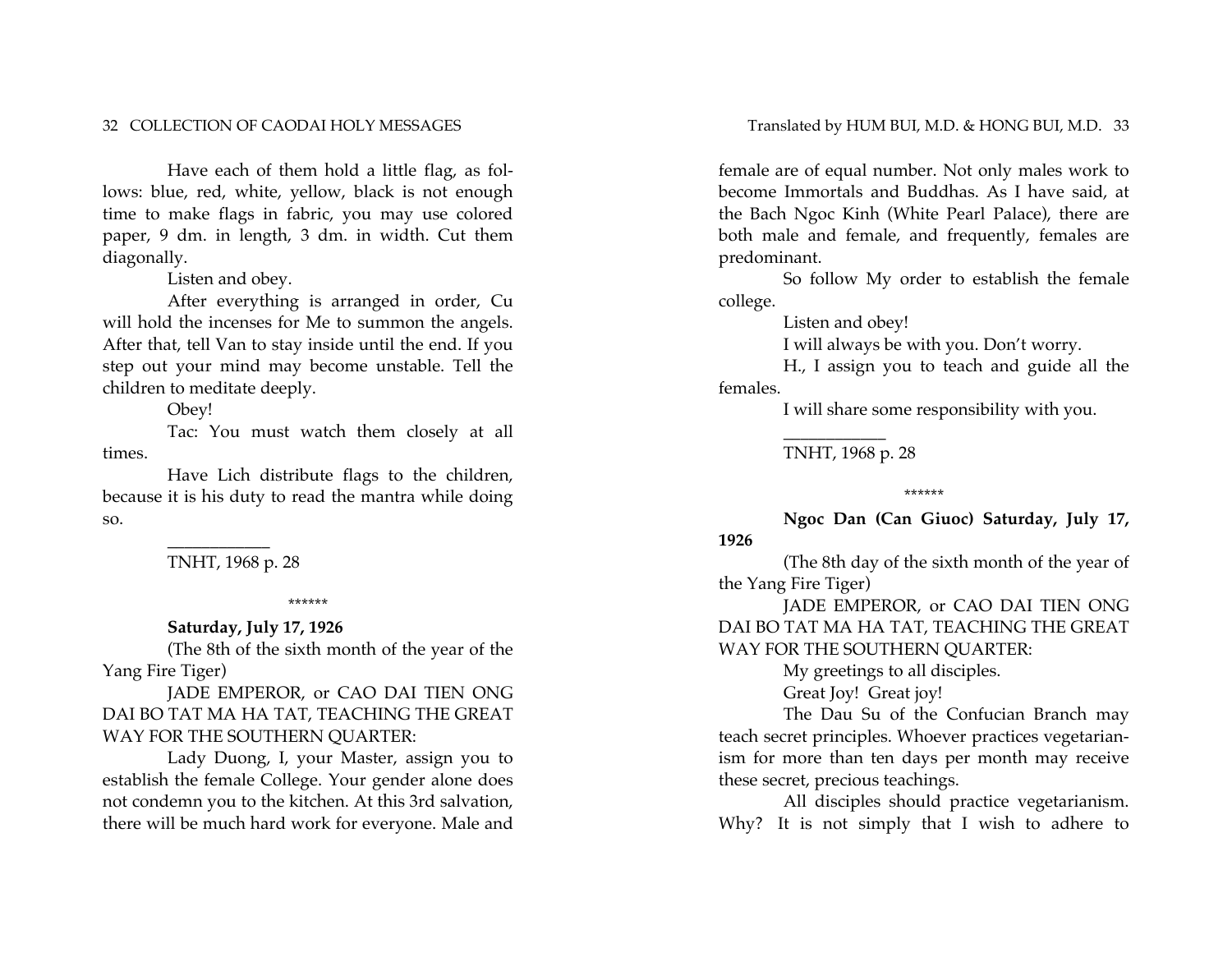tradition and enforce an old law, but that this law is important, or you could never reach the stage of Immortal or Buddha without it.

Allow Me to explain:

Everyone on this earth has two bodies. The earthly one is called the physical; the sacred body, the spiritual. The spiritual body is formed from the earthly body and therefore may be visible or invisible. This miraculous spiritual body is formed from "Tinh," "Khi" and "Than" by spiritual self-cultivation. This spiritual body is lighter than air. When it leaves the physical body, it retains the impression of physicality as if it were molded in the body.

You cannot become fully enlightened and return to Nirvana if you have "Tinh" and "Khi," but not "Than." You cannot make a spiritual body for the return to Nirvana if you have "Than" but not "Tinh" or "Khi."

For the spiritual body to be created and enlightenment to occur, one must have all three elements: "Tinh," "Khi," and "Than" united. "Tinh" and "Khi" are all materials and will interact with cosmic ether where there is electricity. To reach the universe, the soul must be pure, advanced and therefore lighter than atmospheric air. It must also be as genuinely goo<sup>d</sup> as the Saints, Immortals and Buddhas in order to reach those levels.

A pure "Than" is produced by a pure body. Meat-eating creates difficulties for one practicing meditation, inasmuch as it prevents the practitioner from effectively resolving complications which arise

from meditation. Even if you have no such complications, an impure physical body will create an impure spiritual body, which cannot conduct electricity well. As a result, it will then be struck by lightning and be destroyed in the atmosphere. Even if the impure spiritual body is wise and remains on the earth to avoid the lightning, it will remain an Immortal and never procee<sup>d</sup> to Buddhahood.

This is why <sup>I</sup> recommend the practice of complete vegetarianism before attempting meditation.

TNHT, 1968 p. 29

# **Thursday July 22, <sup>1926</sup>**

(The 13th day of the 6th month of the year of the Yang Fire Tiger)

\*\*\*\*\*\*

JADE EMPEROR, or CAO DAI TIEN ONG DAI BO TAT MA HA TAT, TEACHING THE GREAT WAY FOR THE SOUTHERN QUARTER:

Death has been considered as final by lay people because they are ignorant and do not understand religious teachings. Almost all human beings on this earth worship Satan. Satan is always allied with death and will therefore be destroyed and never know the eternal life. (Laughter)

If I cannot save you in time, you will perish. Satan is like a musty and rotten rice seed which can never grow, bloom and produce seeds. The devout person, on the contrary, is like a goo<sup>d</sup> seed which, once sowed, will certainly grow, bloom produce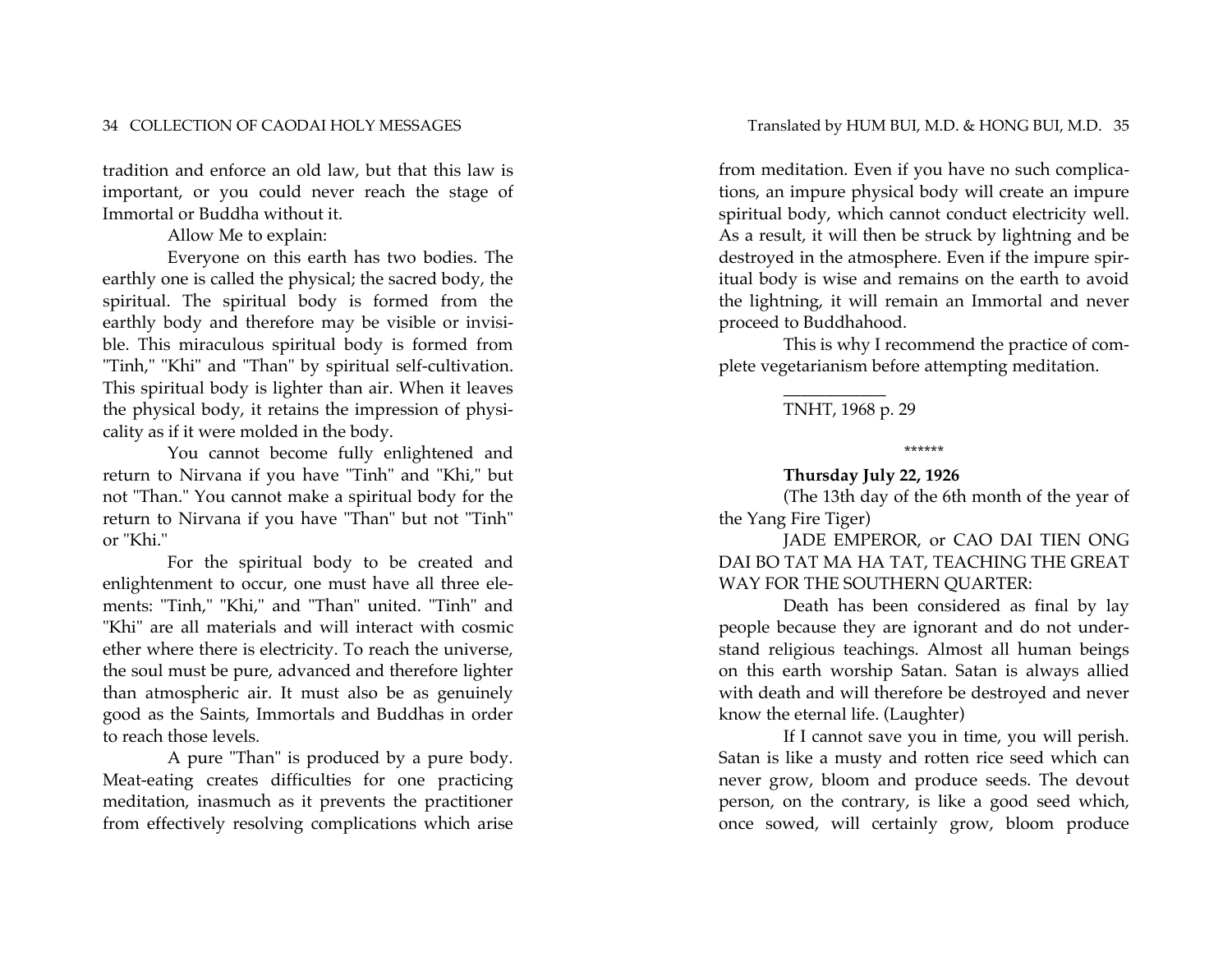fruits and multiply progressively. You must abandon your physical body for your spiritual seed to multiply. It is the principle of the Tao. With only one spirit, I have created Buddhas, Immortals, Saints, Genies and all human beings in this universe. Therefore you are Me, I am you.

The Buddhist called Nhien Dang the founder of Buddhism, and Nhien Dang was born in the Hien Vien Huynh De dynasty.

People called Quan Am the female Buddha, and she was the spirit of Tu Hang Dao Nhan, who was born in the Thuong dynasty.

People called Sakya Muni Buddha; Sakya Muni was born in the Chau dynasty.

People called Lao Tse the founder of Taoism: he was also born in the Chau dynasty.

People called Jesus the founder of Christianity: he was born in the Han dynasty.

Who created those founders?

The Cosmic Ether created only Me. So, who created these founders? It was Tao, or Me. You must understand this. If I did not exist, there would be nothing in the universe. And if there were no Cosmic Ether, then I would not exist either.

TNHT, 1968 p. 31

\*\*\*\*\*\*

**Sunday, July 25th, <sup>1926</sup>** (The 16th day of the sixth month of the year of the Yang Fire Tiger)

## CAODAI

(Laughter)

T..., look! You don't look bad in wearing the religious costume?

One day people will recognize and respec<sup>t</sup> it. Child, have you thought of that? (Laughter)

The student priests help to solemnify not only seances, but all ceremonies. They are to dress neatly, two positioned in front and two in back, ensuring that the seance is pure and serene. <sup>I</sup> have told you that were the seance not solemn, <sup>I</sup> would not appear. You three remember!

Tr..., L..., K..., T..., listen!

Each of you four has a grea<sup>t</sup> mission. You should realize that even governing a country is easier than taming a cruel person. And your responsibility in this time of the 3rd spiritual amnesty is to save all humanity on all five continents. What a grea<sup>t</sup> mission! Your personality and your virtue should be commensurate with your responsibility. You are the example for all humanity. You have to develop yourselves spiritually to be worthy. You have earned such a happy blessing because you are learning from Me. What happens if you do not listen and obey?

If you do not succeed in spiritual development, how can you expec<sup>t</sup> to become Immortals and Buddhas?

TNHT, 1968 p. 32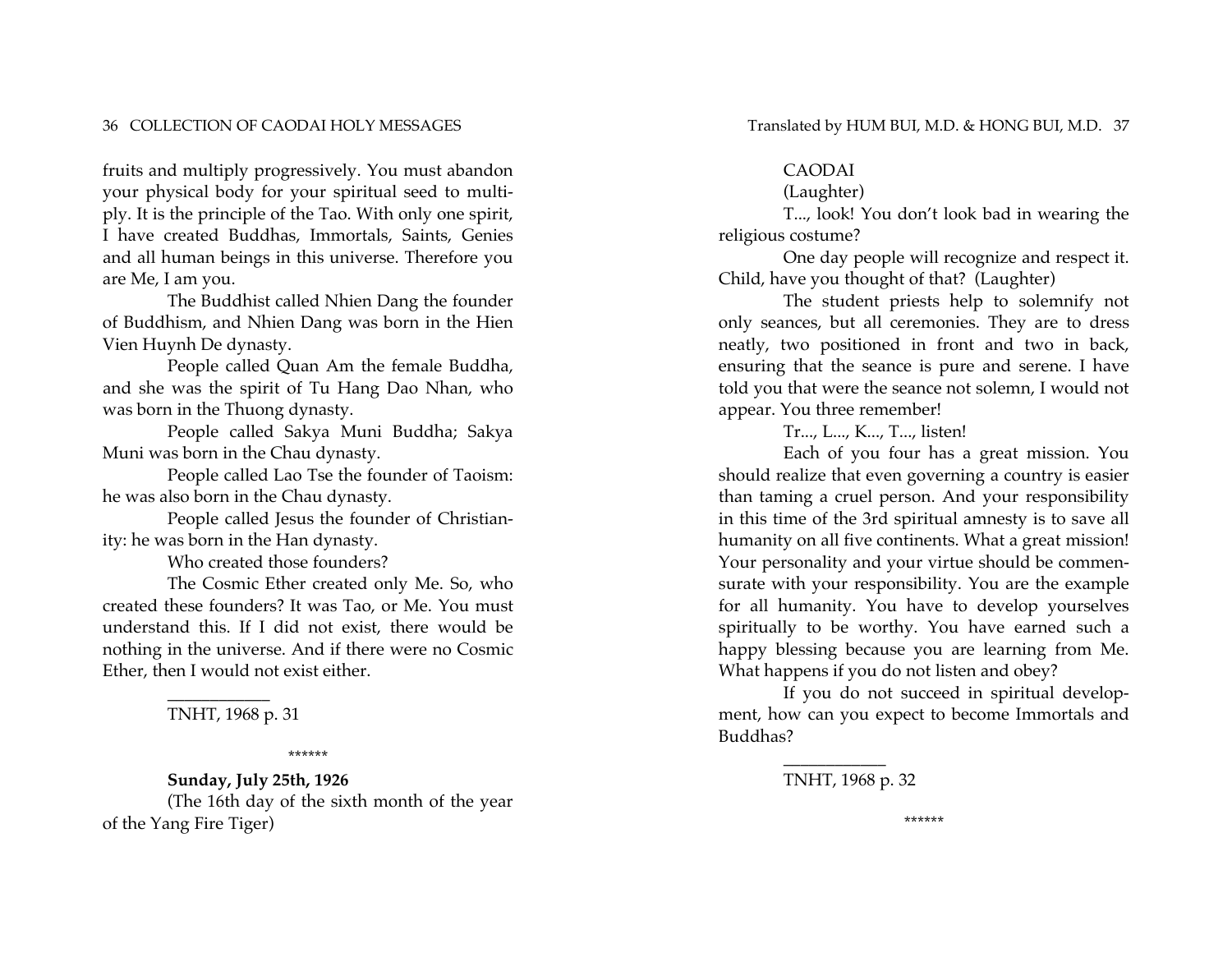# **Ngoc Dan (Giong Ong To) Friday, July 30th, 1926**

(The 21st day of the sixth month of the year of the Yang Fire Tiger)

# JADE EMPEROR, or CAO DAI TIEN ONG DAI BO TAT MA HA TAT, TEACHING THE GREAT WAY FOR THE SOUTHERN QUARTER:

#### DO NOT BE OBSCENE.

Why is obscenity a severe crime?

Ordinary people see the physical body as a single unit. In reality, it is a mass of innumerable living parts. These living parts are assembled to form a body with a divine personality. This body is nourished with other living beings such as vegetables, plants, fruits, rice — all of which are fresh and contain vital matter (because all these foods are living beings). If these foods did not contain fresh, vital matter, they would certainly simply wither and die. Thus, you would never eat things whose nutrients are already wasted. Cooking simply disinfects foods.

The nutritional energy of these foods does not die after being cooked.\* Foods are then transformed in your gastrointestinal system into "Khi" (vital energy), and then into blood. Of course, you all know that there is spiritual energy in "Khi" and in blood. It is transformed into a human body as a result of the cycle of death and birth. Therefore, even a drop of blood has a certain amount of spiritual energy. Since sexual "Tinh" (lifematter) is compose<sup>d</sup> partly of blood and partly of "Khi," excessive sexual activity thus causes an unnecessary waste of Tinh and

OF CAODAI HOLY MESSAGES Translated by HUM BUI, M.D. & HONG BUI, M.D. 39

therefore of spiritual energy. After your death, you will be confronted with and judged by this spiritual energy, and the manner in which you wasted it, at the "Nghiet Canh Dai."\*\* You will not be able to deny how you wasted your spirit. So, you should observe this precep<sup>t</sup> closely.

I take My leave.

# TNHT, 1968 p. 33

Notes of the translator:

\* Foods change only in form during the process of digestion and absorption.

Foods do not die after being cooked or digested because they constitute elements comprised of atoms. Atoms are not destroyed — they only change their arrangement, form and purpose.

\*\* "Nghiet Canh Dai" is <sup>a</sup> place in the spiritual world where the spirits, after the death of their physical body, will see all the goo<sup>d</sup> and bad deeds that they has done during their physical lifetime.

#### \*\*\*\*\*\*

#### **Wednesday, 8-4-1926**

(The 5th day of the 6th month of the year of the Yang Fire Tiger)

JADE EMPEROR, or CAO DAI TIEN ONG DAI BO TAT MA HA TAT, TEACHING THE GREAT WAY FOR THE SOUTHERN QUARTER:

## Listen disciples!

Your physical eyes cannot distinguish the true and the false: <sup>I</sup> have therefore arrange<sup>d</sup> many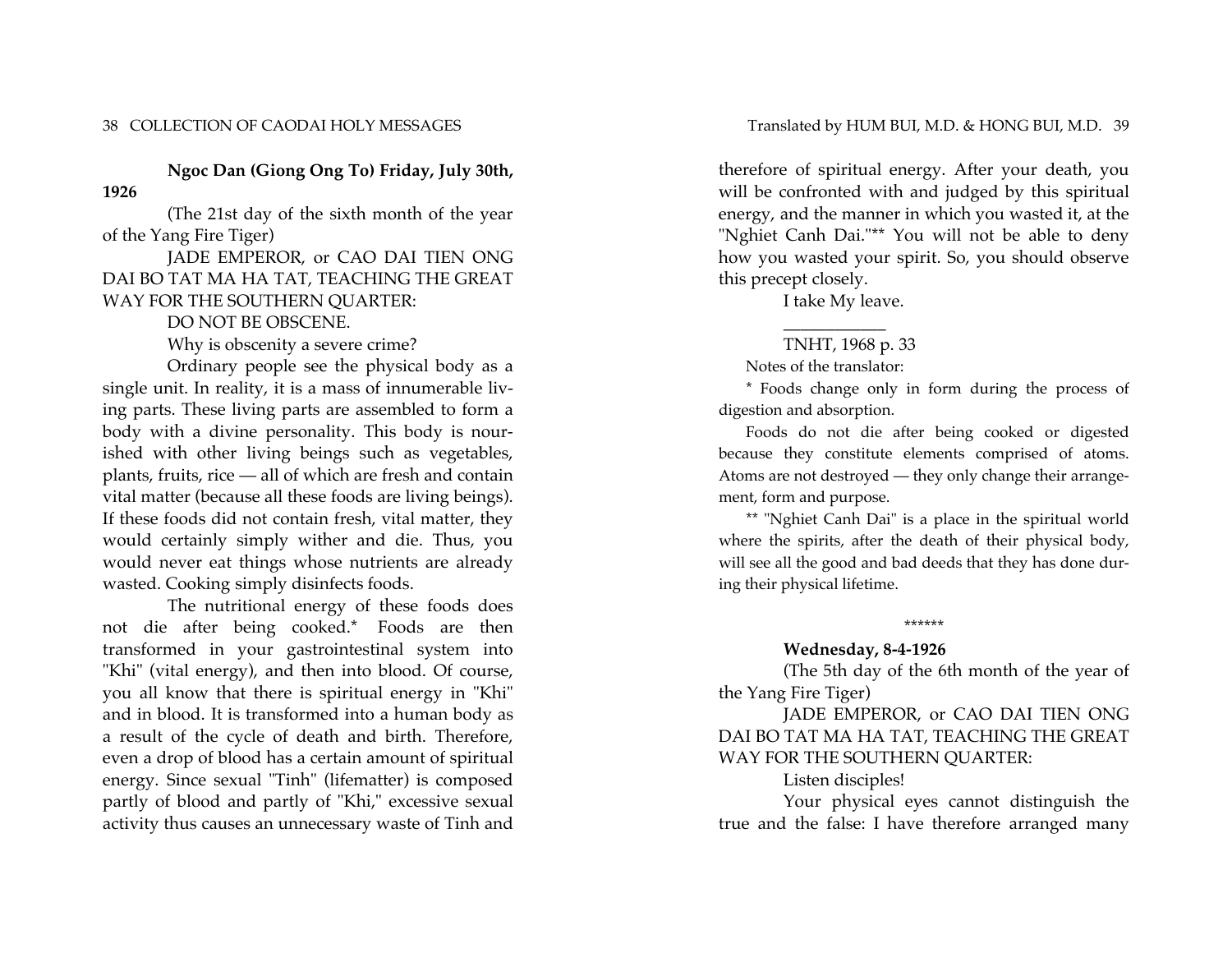challenges everywhere in this world for reincarnated Saints, Immortals, and Buddhas.

If ordinary people knew the miraculous system of God, they would not dare commit crimes, and with self cultivation, could even become enlightened and reach the positions of the Saints, Immortals, and Buddhas. For the incarnated Saints, Immortals, and Buddhas, these challenges are not difficult because they always follow God´s laws.

I have been telling you that this world is a school with many challenges; the only way for you to reach Nirvana is to pass these challenges. Should you desire this, you must cultivate your spiritual self and then you may even be able to teach and save millions of other living beings who are still immersed in this ocean of sufferance.

Now, although you have not seen the miracles which <sup>I</sup> have Myself described to you, you must trust my words, because if you wait until you leave this world to see the miracles, it will be too late for you.

Obey.

TNHT, 1968 p. 34

\*\*\*\*\*\*

**Saturday, August 7th, <sup>1926</sup>** (The 29th of the sixth month of the year of the Yang Fire Tiger) CAODAIGreetings to all children!

## Listen, children!

All the bad things on this earth are just tactics of the Demons to try to stop you on your Holy way. <sup>I</sup> ordered them to use all Evil tricks to challenge you.

I have told you that <sup>I</sup> had left wild beasts living among you to devour you at any opportunity. However, <sup>I</sup> have also given you an armour to protect you, which is your virtue and which the beasts can never see. <sup>I</sup> encourage you to keep this armour until the day you come back to see Me. Your virtue, as well as the Tao, are extremely useful to you — like the armour to your body. If you abandon the armour, you are expose<sup>d</sup> to harm, and if you abandon the Tao, you will be possessed by Evils. Don't worry. When the Tao is opened, it also releases Evils at the same time. You have to try with all your heart to take care of yourself, not only your own selves, but all My disciples. <sup>I</sup> predict that among My chosen disciples, only half of them will succeed. The other half will be seduced by Evils, because <sup>I</sup> have allowed them to use My name to seduce you. (Laughter)

As many disciples <sup>I</sup> have sent, are lost. Don't be so sad. It is the divine mechanism. It is natural that among innumerable candidates, only a few may succeed at the examination. You have to try to elevate the faith of the disciples every day; this would be your first service credit.

TNHT, 1968 p. 35

\*\*\*\*\*\*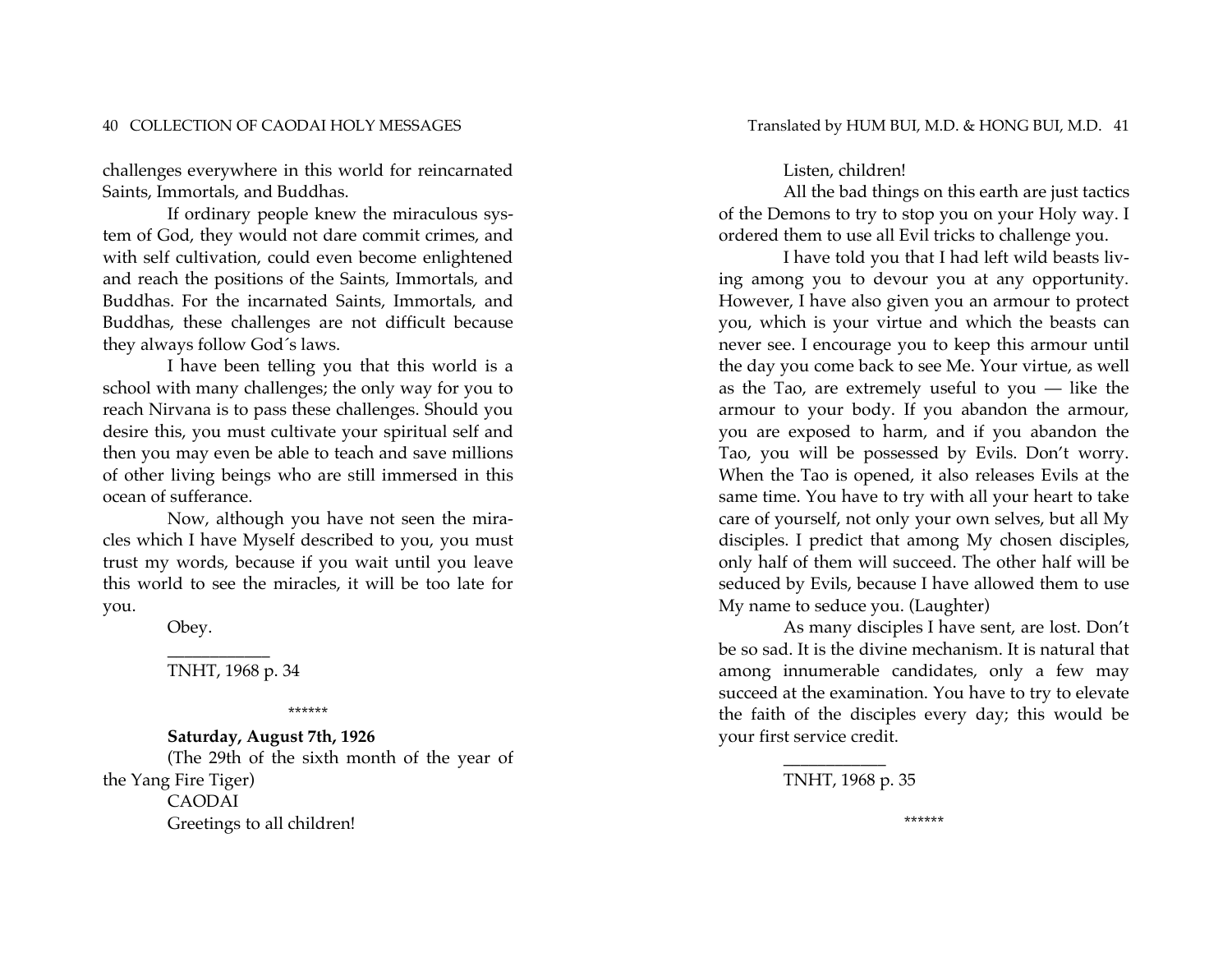## **August 9, 1926**

(The first day of the seventh month of the Year of the Fire Tiger)

# JADE EMPEROR, or CAO DAI TIEN ONG DAI BO TAT MA HA TAT, TEACHING THE GREAT WAY FOR THE SOUTHERN QUARTER:

*First Contact:*

My greetings to you all.

Tho, you and your younger brothers must go to Can Giuoc to avert the evil that will otherwise surely befall My disciples there. Quan Thanh and Quan Am await you: Go immediately. Trung must attend to an emergency in his family, and so will not be joining you.

(Tho, Hau, Nghia, Trang, Cu, Tac, and Sang arrived at Can Giuoc at 1:30 p.m. Seeing nothing amiss, they did not attempt to contact the Supreme Being until 3:00 p.m.)

*Second Contact:*

Children, are you still playing?

I ordered you to come here for an important matter and you keep delaying. Do you dare act against My will?

Tho: "I pray you to mercifully excuse us."

It wasn't your fault, Tho. You should be in deep meditation in order to receive My instructions tonight.

> Tuong, call all My disciples right away. *Third Contact:*

My greetings to all My disciples. Listen: Tuong, do you not know what day is today?

You have caused a stir among the Genies, Saints, Immortals and Buddhas. Demons have come to the White Pearl Palace asking the right to challenge you both physically and spiritually. <sup>I</sup> did not allow the physical challenge.

They even planned to summon the demons of the 36 caverns to harm you. <sup>I</sup> have summoned Quan Thanh and Quan Am to protect you. However, most of you have not taken the oaths, and so they did not want to accep<sup>t</sup> you. <sup>I</sup> therefore have ordered you to assemble here together to set up a ceremony for taking the oaths and for the celestial appointment of Tuong, Kim, and Tho. You must all be presen<sup>t</sup> here tonight.

# *Fourth Contact (midnight):*

In this third revelation of the Great Way, Quan Am represents the Buddhas, Ly Thai Bach represents the Immortals, and Quan Thanh De Quan represents the Saints. Those three Lords will witness your ceremony.

You will set up the altar of the Five Thunder Lords as I instructed before. Place Kim Quang Tien charms and also Giang Ma Xu charms on the Ho Phap altar. Cu shall hold the incense sticks for Me to summon the Five Thunder Lords. He will then join Tac and Sang at the Ho Phap altar, with all the other mediums in attendance.

Ask Tuong, Kim, and Tho to say the oaths as before.

All disciples must say the oaths as in the ceremony of celestial appointment.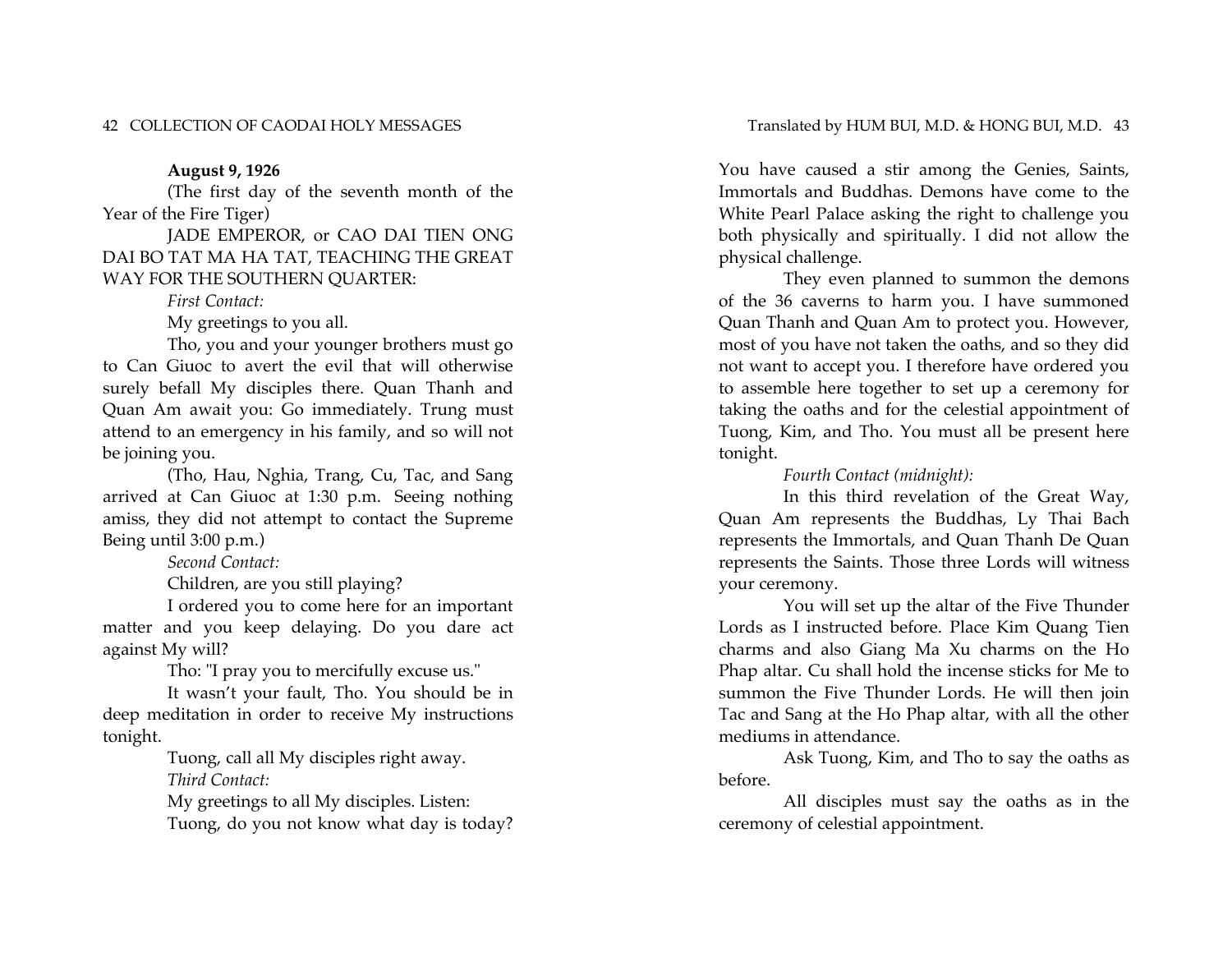Remember to ask them to meditate — after all, they are being witnessed by Genies, Saints, Immortals and Buddhas.

Now hear your baptismal names: *"The Third Revelation of the Thanh Dao (pure Way) will endure seven hundred thousand years. It endures as long as the earth, and will*

*bloom as well as Heaven.*

*Human beings' "khi" (Chi) shall return to Hu Vo (the Cosmic Void),*

*Shining the way to Nirvana."*

THANH is your baptismal name. Thus: Tuong shall be henceforth Thuong\* Tuong Thanh, Kim shall be henceforth Thuong\* Kim Thanh, and Tho shall be henceforth Thai\* Tho Thanh.

These are your names for saying the oaths. *Fifth Contact (1:30 a.m.):*

Tuong: Where are the four Le Sanh (Student Priests)?

Arrange the ceremony and <sup>I</sup> will summon Genies, Saints, Immortals and Buddhas as witnesses.

*Sixth Contact (3:00 a.m.):*

Lich, many disciples are missing.

Tomorrow, you must arrange a ceremony at Trung´s house in Cho Lon so that all my disciples may say the oaths.

- Holy Messages from Ly Thai Bach: *Thai Thuong (Lao Tzu´s previous incarnation) did not say anything, but created the Tao And looked after all human beings from the*

#### OF CAODAI HOLY MESSAGES Translated by HUM BUI, M.D. & HONG BUI, M.D. 45

*white cloud. Since Man is par<sup>t</sup> of God´s spirit and has reincarnated into this world, he must cultivate himself. I will help you to reach enlightenment.* - Holy Message from Quan Am: *An enlightened being, <sup>I</sup> guard the gate of the Tao at the South Sea, And often guide spirits away from Hell. From my lotus throne, <sup>I</sup> always care about And guide the people of this world to the Tao.* - Holy Message from Quan Thanh: *I was a general of the Han Dynasty, In which people preferred materialism over divine virtue. By remaining loyal to the King, I acquired <sup>a</sup> divine position with a red face and dressed in blue.* Note:\* Thai, Thuong and Ngoc denote Buddhist, Taoist, and

TNHT, 1968 p. 36

Confucian Branches, respectively. \_\_\_\_\_\_\_\_\_\_\_\_\_\_\_\_\_\_\_\_

\*\*\*\*\*\*

**Vinh Nguyen Tu (Can Giuoc) Saturday 8-21-1926**

(The 14th day of the 7th month of the year of the Yang Fire Tiger)

JADE EMPEROR, or CAO DAI TIEN ONG DAI BO TAT MA HA TAT, TEACHING THE GREAT WAY FOR THE SOUTHERN QUARTER: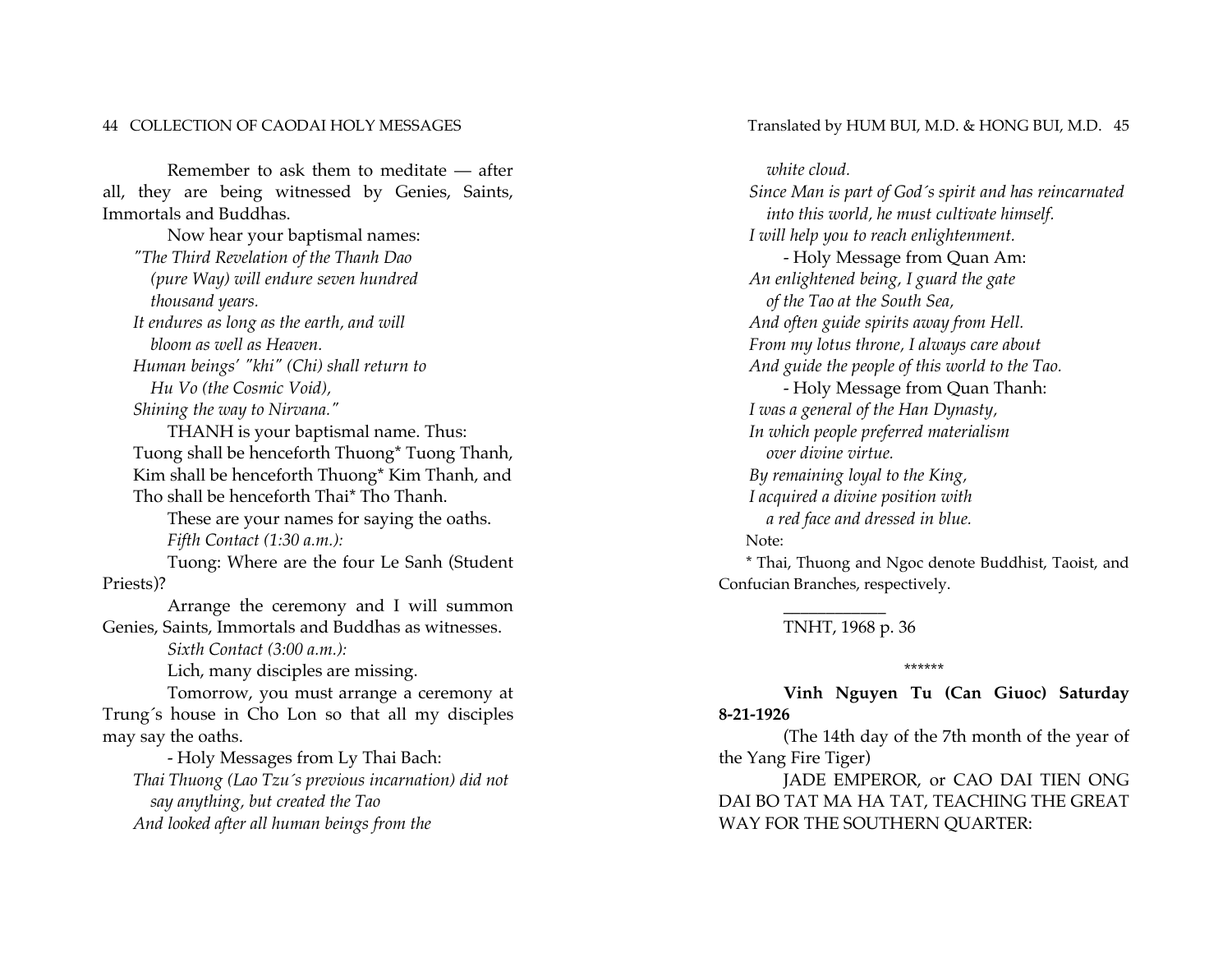Lich! Invite all Minh Duong disciples to listen to Me. (Laughter.)

Children! Do not think wrongly and assume that because you are of different sects that you belong to different religions. Let Me try to explain.

Although the doctrine of the Tao is old, it was always genuine and true, and the Tao has been unchanged since its closure. People become enlightened in accordance with their virtues and merits. Because Ngoc Hu Cung (Invisible Jade Palace) and Loi Am Tu (Thunderous Temple) rejected the guidelines for self-cultivation, only <sup>a</sup> few among many who were practicing the Tao have become enlightened.

Just look back in history; over <sup>a</sup> span of <sup>2000</sup> years in Asia, how many have become enlightened? You may notice only one case, of Hue Mang Kim Tien.

Notes:

Minh Duong is the name of <sup>a</sup> CaoDai sect.

Ngoc Hu Cung (Invisible Jade Palace) is the divine celestial cabinet.

Loi Am Tu (Thunderous Temple) is the divine headquarters of the Buddha.

Hue Mang Kim Tien is the name of an Immortal.

Key words: Minh Duong, Ngoc Hu Cung, Loi Am Tu, Hue Mang Kim Tien.

TNHT, 1968 p. 40

\_\_\_\_\_\_\_\_\_\_\_\_\_\_\_\_\_\_\_\_

\*\*\*\*\*\*

**Sunday 8-22-1926**

(The 15th day of the 7th month of the year of the Yang Fire Tiger)

JADE EMPEROR, or CAO DAI TIEN ONG DAI BO TAT MA HA TAT, TEACHING THE GREAT WAY FOR THE SOUTHERN QUARTER:

D., listen:

Since Bach Ngoc Kinh (White Jade Palace) and Loi Am Tu (Thunderous Temple) established the "Third Amnesty," demons began interfering with the Tao; they have even used My name — but they have not ye<sup>t</sup> dared to sit upon My throne. They have seen My miraculous manifestations, and have tried imitating the miraculous mechanism by creating <sup>36</sup> caves after the fashion of the <sup>36</sup> heavens. They have used the names of all Genies, Saints, Immortals, and Buddhas in order to cement their unorthodox system.

You cannot fathom how dire is the crime of using Buddhas' and God´s name for financial gain. Do you understand?

Your crimes would be punished in Hell. You must repen<sup>t</sup> for these deeds so that <sup>I</sup> may redeem you at last. Guide humanity in order to repay your offenses. Obey!

Notes: Bach Ngoc Kinh (The white Jade Palace): the Palace of the Supreme Being.

Key words: Bach Ngoc Kinh, <sup>36</sup> caves, <sup>36</sup> heavens.

TNHT, 1968 p. 40

\_\_\_\_\_\_\_\_\_\_\_\_\_\_\_\_\_\_\_\_

\*\*\*\*\*\*

# **Friday, August 27, <sup>1926</sup>**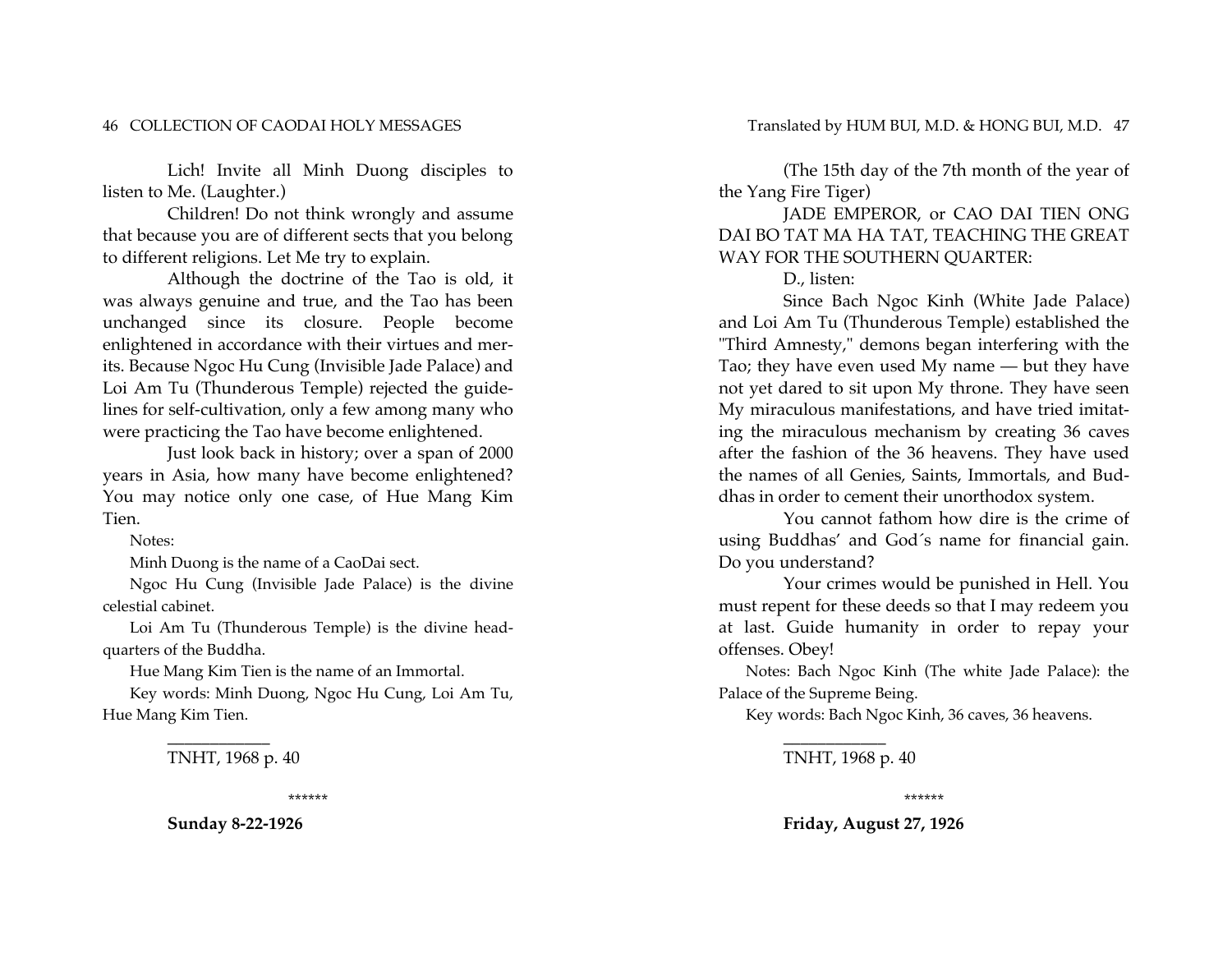(The 28th day of the 7th month of the ear of the Yang Fire Tiger)

# JADE EMPEROR, or CAO DAI TIEN ONG DAI BO TAT MA HA TAT, TEACHING THE GREAT WAY FOR THE SOUTHERN QUARTER:

## Disciples, listen!

There should be 36 Saints for each of the three branches. At present, we have only eight or nine.

The Hierarchy of the White Pearl Palace will organize the earthly positions. Lich, Trung, and Minh are the heads of the three branches, and represen<sup>t</sup> Me to guide and teach you. Trang, Ky, and Kinh shall be renamed Trang Thanh, Ky Thanh, and Kinh Thanh.

Whomever you have brought to the faith has become par<sup>t</sup> of your family. When you return to the White Pearl Palace, you will therefore have your own family; if you have not brought no one, you will return without that family. Those disciples who have committed themselves with the oath will be rewarded or chastised according to their accomplishments or their transgressions, but all must bring to the faith at least 12 people. Your earthly position will be equivalent to your divine position. Each of you must in turn strive to reach your divine position by spiritual self-cultivation. My only warning to you is not to think that a divine position is given to everyone at random or that everyone may enter the White Pearl Palace. Your names and positions are all already arrange<sup>d</sup> in the divine list. You may attain earthly positions through bribery — not so the divine

positions. The faith would sprea<sup>d</sup> very quickly if that were possible, but each of you already has your own position that <sup>I</sup> cannot gran<sup>t</sup> to anyone else unless you expressly refuse it.

Trang, <sup>I</sup> congratulate you.

Kinh, <sup>I</sup> also congratulate you.

Ban, <sup>I</sup> love you.

Tuong, <sup>I</sup> rely on you.

Ta, <sup>I</sup> leave human suffering in your care. <sup>I</sup> will even use your own house as a temple.

Hoc, obey your elder brother in the accomplishment of your mission.

Huong, try your best — <sup>I</sup> will help you.

Truoc, do not be so confused.

Nghia, <sup>I</sup> will use you.

Duc, you are to sprea<sup>d</sup> the faith all the way to the center.

Trang, remember your chastisement. You must all cultivate your virtue and sprea<sup>d</sup> the faith quickly.

You are all Me. To despise each other is the same as despising me, and that is hard. You must teach everyone, whether or not they listen to you. If they understand My teachings through you and come back to the Great Way, they will be saved; otherwise, they will be lost.

This faith is very precious: It is not a merchandise for you to sell, so do not be discouraged.

I bless you, daughters. You must do your best to accomplish your duty.

I bless each of you.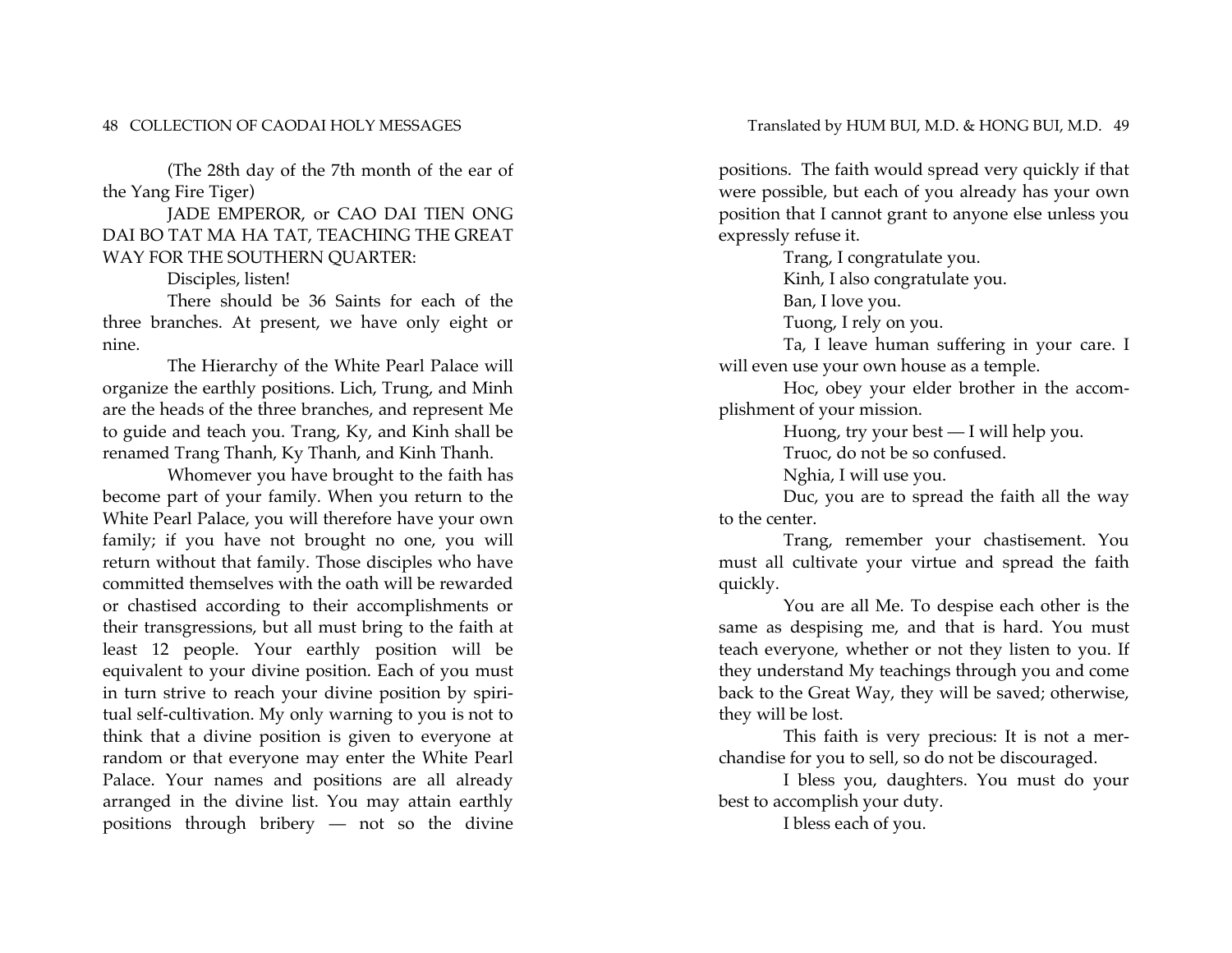TNHT, 1968 p. 41

\*\*\*\*\*\*

**Saturday, September 11, <sup>1926</sup>** (The eighth day of the fifth month of the Year of the Yang Fire Tiger)

JADE EMPEROR, or CAO DAI TIEN ONG DAI BO TAT MA HA TAT, TEACHING THE GREAT WAY FOR THE SOUTHERN QUARTER:

My greetings to all disciples.

Listen, children!

Consider Me: I am the Supreme Being, and ye<sup>t</sup> <sup>I</sup> humble Myself — <sup>I</sup> condescend to your level to rescue you. <sup>I</sup> even refer to Myself as Tien Ong, and

Bo Tat, the lowest ranks in Taoism and Buddhism, respectively. One would think that <sup>I</sup> would elevate Myself to the highest possible position however, <sup>I</sup> do not do so (many of the disciples thought <sup>I</sup> had low self-esteem! (Divine smile). However, you have the responsibility to be modest. You must follow my example and humble yourselves so that you may save people.

I said, when <sup>I</sup> founded this Holy Way, that <sup>I</sup> came to save guilty people. If there were no guilt in the world, <sup>I</sup> would not need to descend among you. Thus, you have the responsibility to endeavor to save guilty people. This would please me the most.

Luu and Hieu must form a group of 36 young girls to chant the prayers in the major ceremonies. Cu, Tac, Sang and Phu will do the same

OF CAODAI HOLY MESSAGES Translated by HUM BUI, M.D. & HONG BUI, M.D. 51

for the young boys (Cu, you and Phu should remember to keep practicing your music!).

TNHT, 1968 p. 43

\_\_\_\_\_\_\_\_\_\_\_\_\_\_\_\_\_\_\_\_

\*\*\*\*\*\*

## **Friday, September 17, <sup>1926</sup>**

(The 12th day of the 8th month of the year of the Yang Fire Tiger)

JADE EMPEROR, or CAO DAI TIEN ONG DAI BO TAT MA HA TAT, TEACHING THE GREAT WAY FOR THE SOUTHERN QUARTER:

Kiet, you are to help Tho in the construction of the temple. You are assigned the task of making seven thrones: a large throne for the Giao Tong, three for the three Chuong Phap (Censor Cardinals), and three for the three Dau Su Cardinals). Special attention is to be made in the creation of the throne of the Giao Tong.

It must include four carved sacred animals at the arm rests: two dragons for those of the Giao Tong, two phoenixes for that of the Chuong Phap, and two unicorns for that of the Dau Su. Obey my instructions!

Binh, you are assigned to make a universal globe. Do you not know what that is? (Laughter) It is a globe like the earth, understand? The diameter is 3.3 m. It is rather large because the miraculous mechanism of creation is represented in it. Paint it azure, draw the North Star and other stars on the globe. The thirty six heavens and the four grea<sup>t</sup> dimensions are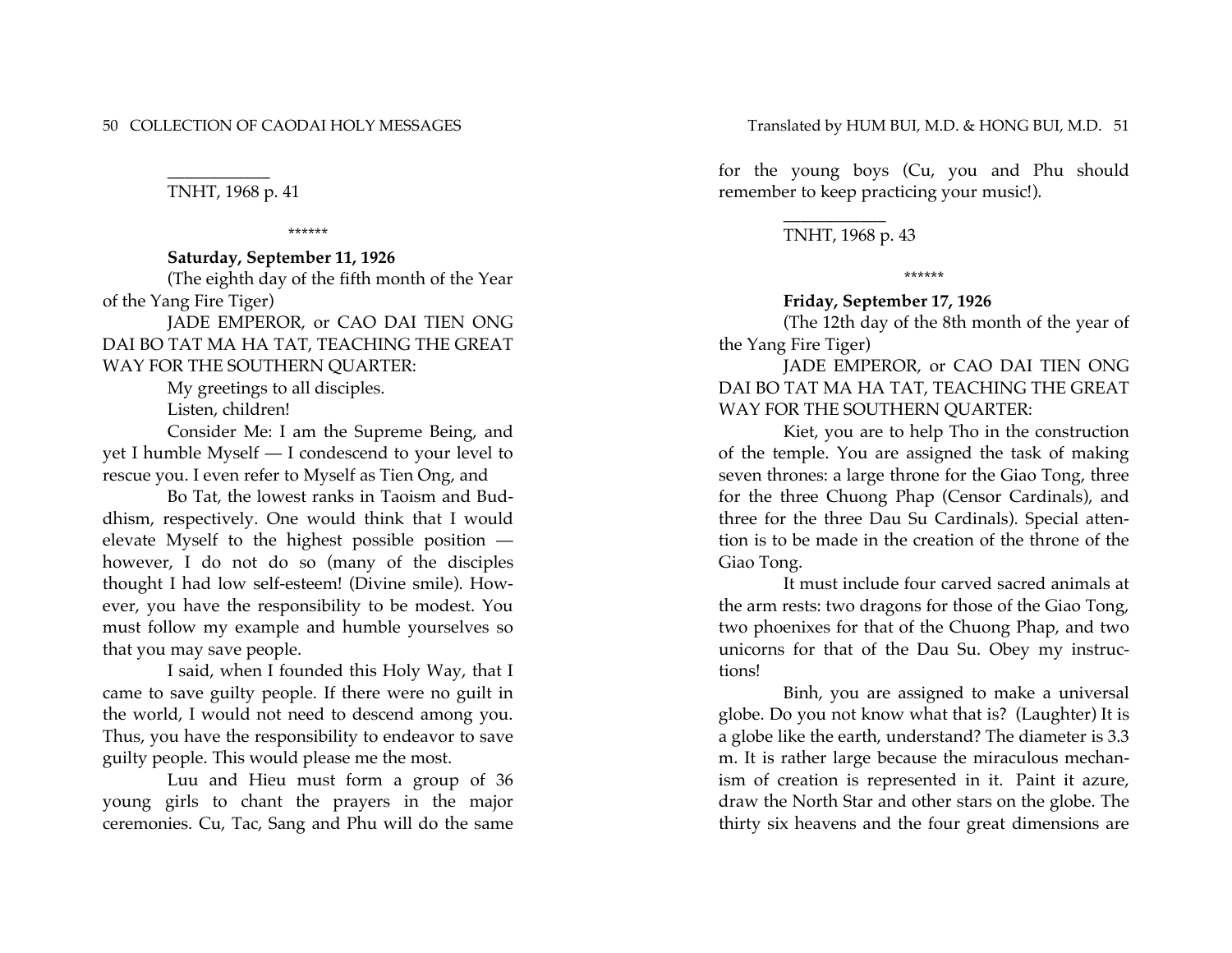not stars. Only <sup>72</sup> earths and three thousand worlds are considered stars, which make three thousand and seventy two stars in total. You must represen<sup>t</sup> that number. Look in the Western books on Astronomy and imitate the pictures of the stars.

For the North Star, you are to draw both the Ursa Major and Ursa Minor.

Above the North Star is the Divine Eye. Understand?

Theoretically, the globe should be in crystal, in which there is an eternal light, the precious vital principle for humanity and the universe.

However, this must be completed by the time of the convention.

Obey my commands!

Regarding the statues of Buddhas, Immortals, Saints, and Angels, you may arrange them below the globe.

Understand?

TNHT, 1968 p. 44

\*\*\*\*\*\*

## **Saturday, September 18, <sup>1926</sup>**

(The 13th day of the 8th month of the year of the Yang Fire Tiger)

Your Master will now discuss some issues with His disciples.

Guests are excused until further notice.

Children! I have founded the holy temple, which is your common house of prayer.

Understand also that I have united the three faiths and created the New Codes.

There will be a convention of the three faiths on the fifteenth day of the tenth month at the temple. Remember this! The rituals for the third salvation will be established at that time. Is this clear? The purpose of uniting the three faiths is to bring all My children together in one family, of which <sup>I</sup> am the father.

Please understand!

From now on in this country of the South, there will be only one true faith, which is the one that I have founded for you and which is called the national faith.

Understand: You must, with all your heart and mind, obey it!

From this point forward, you must all work harder. I will give each of you an assignment. Irresponsibility, jealousy, competition, and divisiveness will be the grea<sup>t</sup> transgressions. Obey me!

All else will stop for the convention.

TNHT, 1968 p. 46

\_\_\_\_\_\_\_\_\_\_\_\_\_\_\_\_\_\_\_\_

\*\*\*\*\*\*

## **Wednesday, September 22, <sup>1926</sup>**

(The 15th day of the 8th month of the year of the Yang Fire Tiger)

Your Master.

Children!

Trung, don't you know how much <sup>I</sup> love humanity? All difficulties come from the Karma of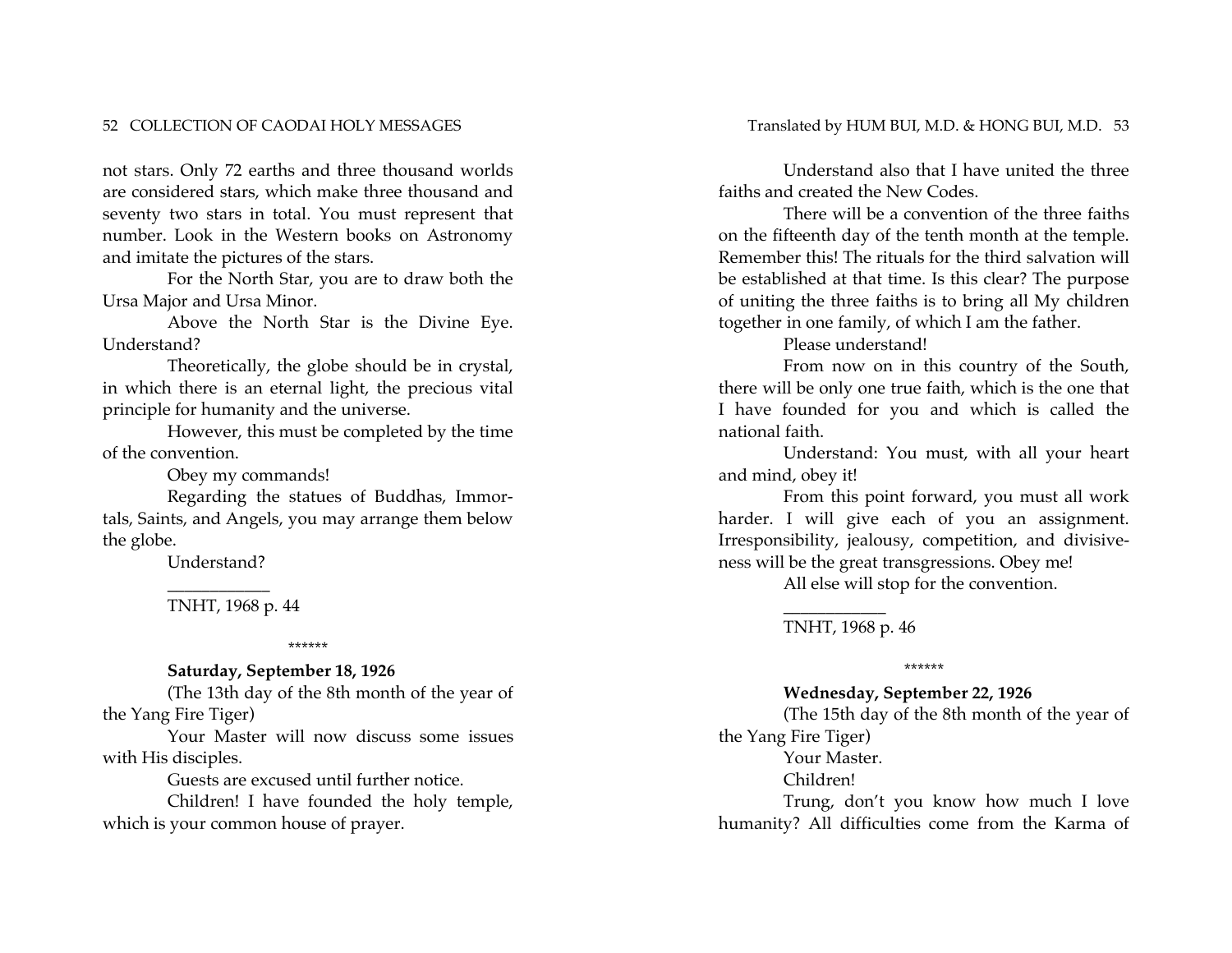living beings. It is difficult to purify your body of the stain of all accumulated sins with only a cup of water. Humanity has been sinning for more than ten thousand years, so that one year of spiritual cultivation is certainly not long enough to make you completely pure and good.

Demons have managed to circumvent even My divine will, by trying to harm you. Poor children, struggling between Me and the Demons!

I teach you one thing: you must follow Me to defend yourself. You are obligated to defend when they attack. You must be stronger to defeat them. If you can withstand their attacks, the Tao will succeed. If you fall, the Tao will fail. It is your responsibility!

Having an unfathomable power in My grasp, I can destroy them completely in the blink of an eye, but I would not do so, because this would violate My ordering of divine justice.

This struggle is also an excellent means to establish your own service credits.

Trung, Lich, you must gather disciples, draft the declaration of the faith, and then submit it to Me for correction. Obey me!

TNHT, 1968 p. 47

\_\_\_\_\_\_\_\_\_\_\_\_\_\_\_\_\_\_\_\_

\*\*\*\*\*\*

**Wednesday, September 29, <sup>1926</sup>** (The 23rd of the 8th month of the year of the Yang Fire Tiger)

JADE EMPEROR, or CAO DAI TIEN ONG

# DAI BO TAT MA HA TAT, TEACHING THE GREAT WAY FOR THE SOUTHERN QUARTER:

Once I, your Master, speak to you, my disciples, you must understand and remember.

Some of you went to sprea<sup>d</sup> the Tao but were very shy. Is this logical? Is this good, children?

If an ignorant man tries to teach another such as he, they will both remain ignorant forever. If they are criticized by the others as ignorant, they then become convinced that they are less intelligent than the others and question their faith. Is this logical? Is this good, children? It is like a person in a house who sees another ge<sup>t</sup> wet in the rain: he jumps out to cover the wet person with his body, and gets wet himself, but then says to himself that the rain is too cold. Is he not stupid?

I have seen many disciples, who, while trying to teach people, have low self esteem, and are timid and shy. Is this not wrong?. Yes. They lacked personality. When you teach people out of love and justice, you value yourself highly. Why, then, should you be ashamed?

It is like a child who is insulted, and who, afraid of being dishonored, returns insult with insult. This only dishonors him more than remaining quiet.

I have seen many of you who, not understanding the truth, criticized the faith itself when they were criticized. Is this not wrong? <sup>I</sup> have seen many of such a person among you.

I have told you repeatedly that your teacher is God, and you just need to have faith in Him only.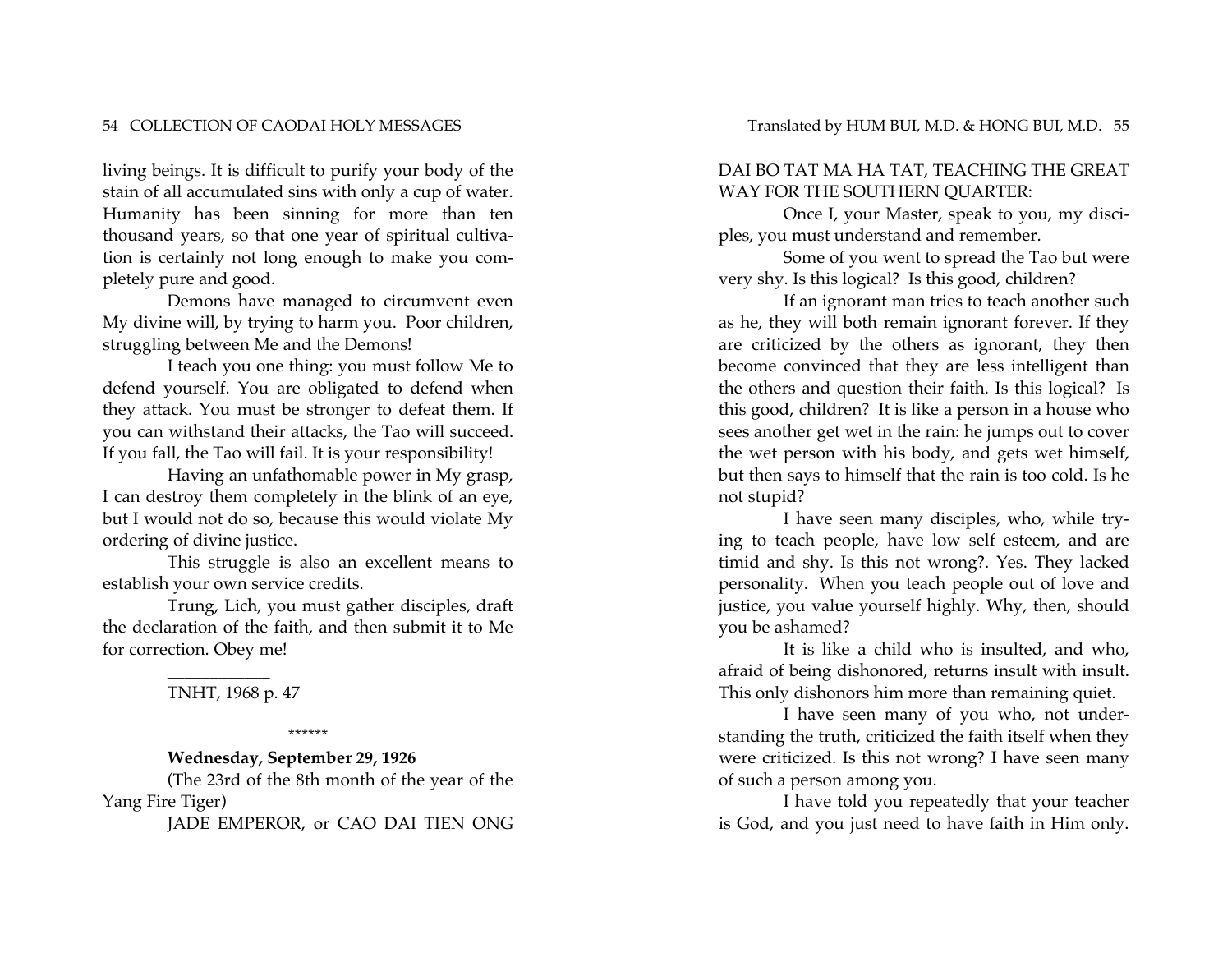Obey!

The divine positions in the White Pearl Palace are not for cruel and hostile persons. It is certainly strange to see many of them try to attain those positions by force. You need not do that, because although you look weak and gentle, you actually are strong. You look small, but you are in fact powerful. You look humiliated, but in reality you have a quiet, bold dignity.

You must cultivate yourself spiritually, so that your personality and attitude are quite different than ordinary people so that you may approach the positions of Immortals and Buddhas.

TNHT, 1968 p. 48

\*\*\*\*\*\*

**Friday, October 1, <sup>1926</sup>** JADE EMPEROR, or CAO DAI TIEN ONG DAI BO TAT MA HA TAT, TEACHING THE GREAT WAY FOR THE SOUTHERN QUARTER:

# ALMIGHTY GOD

G...

You two, husband and wife, find it strange that I would come in this way [by spiritism]. Know, then, that the world is so wicked today that the era of destruction approaches. Science has badly served the world, provoking (causing) disharmony and war. The holy teaching of Christianity has only served to inflame (increase) the ambitions of the strong against the weak, and to arm the first against the last.

There must be a new teaching capable of holding Mankind in the love of all creation.

Only the Vietnamese nation has religiously conserved the thousand-year-old cult of the dead; although this nation has known nothing but slavery since its inception, it remains as <sup>I</sup> desire it to remain...

TNHT, <sup>1968</sup> p.131; French. p. <sup>49</sup>

\*\*\*\*\*\*

### **Monday October 4, <sup>1926</sup>**

(The 27th of the 8th month of the year of the Yang Fire Tiger)

Your Master:

Listen male disciples!

Confucius had three thousand disciples, but among them there were only <sup>72</sup> gentlemen.

Lao Tse had only one disciple, Nguon Thi.

Jesus had <sup>12</sup> disciples, but when he was arrested the only disciple remaining faithful to him was Peter.

Sakya Muni had four disciples, and ye<sup>t</sup> three left, leaving only one.

Now, in coming to earth <sup>I</sup> have created for you one position of Buddha, three positions of Immortals, 36 positions of Saints, <sup>72</sup> positions of sages, and three thousand positions of disciples.

You should understand that there has never been anything like that before.

In the White Pearl Palace, more than sixty years ago, Genies, Saints, Immortals, and Buddhas,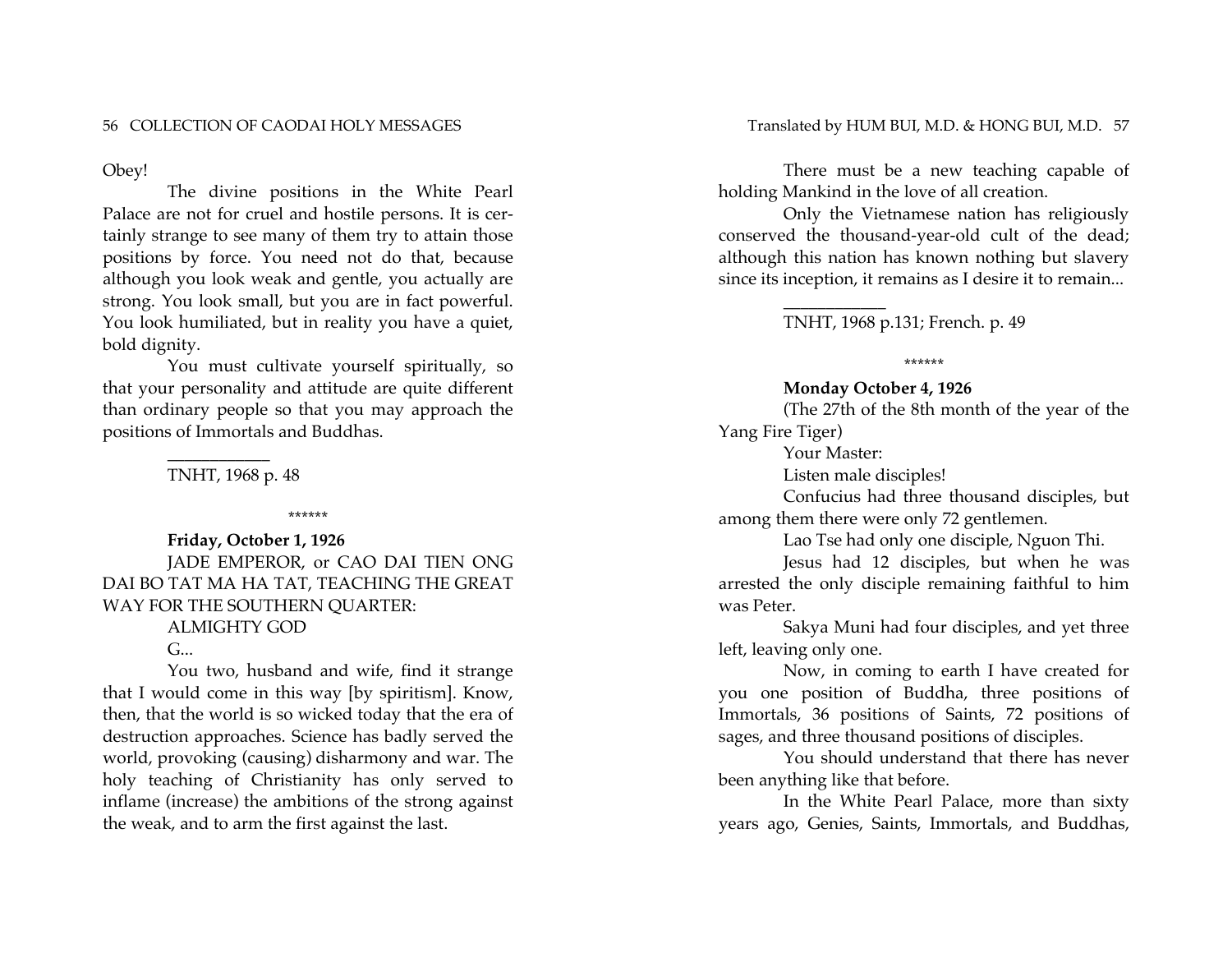volunteered to incarnate in order to save human beings from my wrath; and now they have committed more crimes than ordinary humans! Do you know why?

In the past, you honored three faiths, and now you have a fourth, CaoDai. Have you ever known any other country to be blessed in this way?

The secular positions correspon<sup>d</sup> to the sacred. Theoretically, according to your current virtues and personality, you deserve to be punished rather than rewarded with such possibilities. But because <sup>I</sup> love you, <sup>I</sup> allowed you to have them. And now a terrible thing has happened, such that even the Divine Emperor of the

Great Net would have difficulty to return to hisher divine original position without a grea<sup>t</sup> deal of spiritual development while on this earth.

Obey, children!

TNHT, 1968 p. 50

\*\*\*\*\*\*

#### **October 12, 1926**

Your Master:

Children!

Why do <sup>I</sup> like you to dress in plain clothes? Because plain clothes are an example of virtue. It represents frugality, one of the best virtues on this earth, because pride and vanity are a waste of your blessings.

OF CAODAI HOLY MESSAGES Translated by HUM BUI, M.D. & HONG BUI, M.D. 59

TNHT, 1968 p. 51

\*\*\*\*\*\*

**Phuoc Linh Temple, Sunday October 24, 1926**

(The 15th day of the 9th month of the year of the Yang Fire Tiger)

SAKYA MUNI BUDDHA, or CAO DAI TIEN ONG DAI BO TAT MA HA TAT, TEACHING THE GREAT WAY FOR THE SOUTHERN QUAR-TER:

I should explain, because you have not had the New Codes.

Since you now have the Divine Eye, the statue of the Jade Emperor has become meaningless. <sup>I</sup> will now explain to you why, from the time of the first Buddhist Patriarch until the time of the sixth, people have worshipped Me at the most prominent place, the highest position. This is because it was <sup>I</sup> who created the universe. It was also I who created Immortals and Buddhas: <sup>I</sup> have said that with only My spirit <sup>I</sup> have created the universe and human beings. <sup>I</sup> am Buddhas, and Buddhas are Me. You children are Buddhas, and Buddhas are you.

I exist so that you may exist, and so that Angels, Saints, Immortals, and Buddhas may exist.

I have used the eight trigrams to create the universe, which is called Phap (Dharma). From Phap, I then created ten thousand things and human beings, which are called Tang (humanity). <sup>I</sup> am Buddha, the Master of Phap and Tang, who created faiths to lead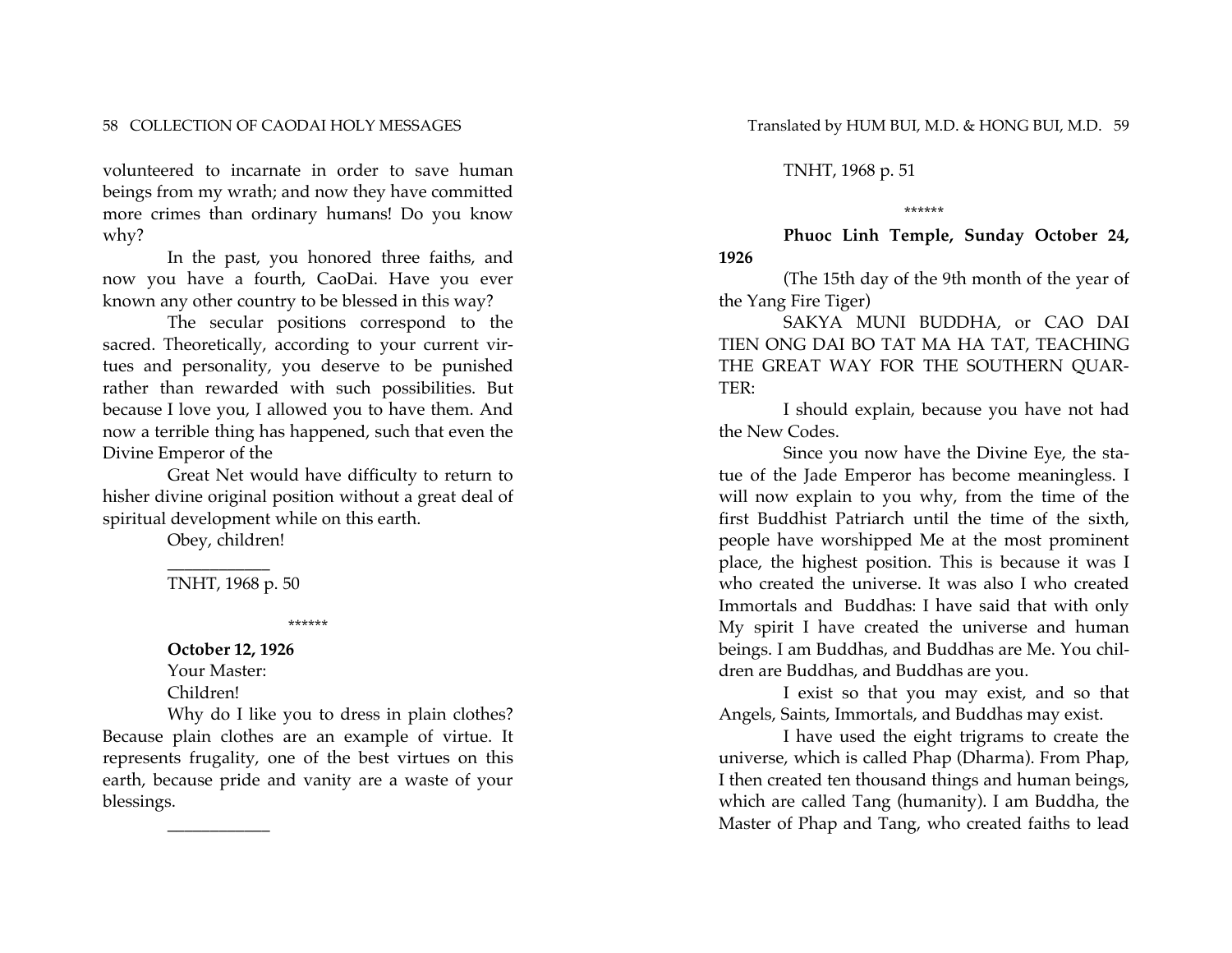you back to be united with Me.

After the creation of the universe, I founded the way of Buddhas first, then the way of Immortals, then the way for humanity. Now, at the end of the last era, the faiths will return to the beginning, so that when the faiths are reunified, one would see them in the reverse order of their establishment on earth: the way for humanity first, then the way of Immortals, then the way of Buddhas last. In such a way, one would see Me behind the Buddhas, Immortals, Saints, and Angels, as if

I were escorting them back to the cosmic ether, the nothingness, or Nirvana.

Regarding the offerings, wine represents Khi (chi), flowers Tinh (sperm, reproductive cells, or physical aspect), and tea Than (spirit).

TNHT, 1968 p. 52

\*\*\*\*\*\*

**The 15th day of the 9th month of the year of the Yang Fire Tiger**

(Session organized at Mr. Ho Quang Chau, and Mrs. Phan Thi Lan´s house)

JADE EMPEROR, or CAO DAI TIEN ONG DAI BO TAT MA HA TAT, TEACHING THE GREAT WAY FOR THE SOUTHERN QUARTER:

Greetings to all disciples, and all attendants. Chau, listen: *From this time forward, your country*

*will not be thrice divided.*

## OF CAODAI HOLY MESSAGES Translated by HUM BUI, M.D. & HONG BUI, M.D. 61

*I hereby unite all of you, my children, into one family. Both South and North will go abroad,*

*Holding Me in their hearts as the one Truth.*

I give you the responsibility of spreading the Tao to central Vietnam. You must strive to cultivate yourselves spiritually.

Tho, open widely the temple to all without discrimination. Everyone is My child. Encourage all to join the Tao.

*Re-evocation:*

Your Master, children.

Dao Quang, open the prayer session for them. Show them the method of worshipping Me, according to the New Codes. They need not say the oath, because they are already My disciples. (Divine laughter)

I do not know when you all will understand who your Master is. What a tragedy! What a pity!

Trung, so much the worse for them. They thought that you are simply acting politically.

Because you insist you were not doing so, <sup>I</sup> believe you. However, you must understand that politics and the Tao can never work together. <sup>I</sup> say little, but you understand much.

TNHT, 1968 p. 53

\*\*\*\*\*\*

**Wednesday, October 27, <sup>1926</sup>** (Month 9, Day 17, Year of the Yang Fire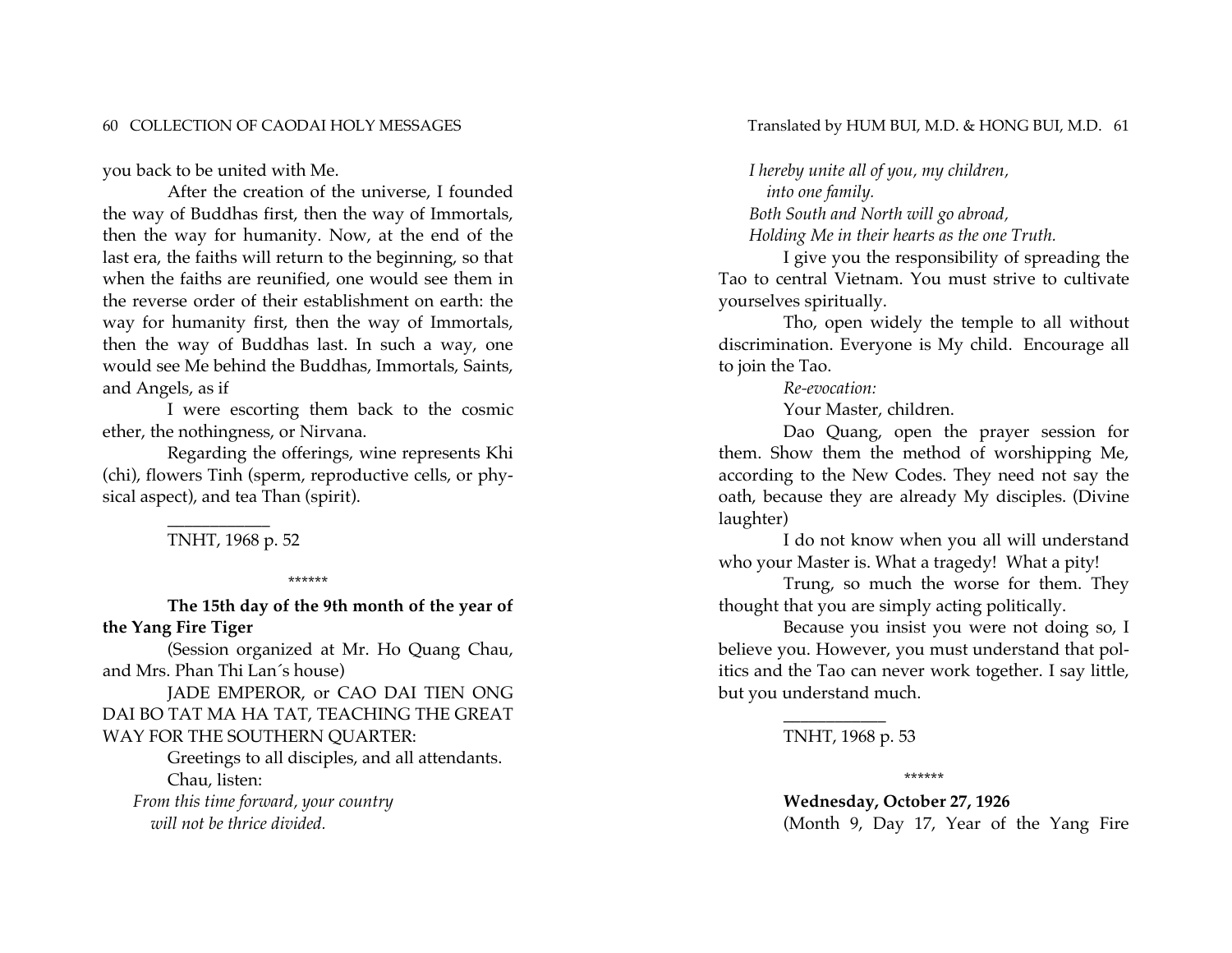Tiger)

# JADE EMPEROR, or CAO DAI TIEN ONG DAI BO TAT MA HA TAT, TEACHING THE GREAT WAY FOR THE SOUTHERN QUARTER:

Humanity suffers from all sorts of trials and tribulations. I sent Allan Kardec, I sent Flammarion [19th Century astronomer and spiritist] — as I sent Elijah and Saint John the Baptist to announce the coming of Jesus Christ: one is persecuted, and the other killed. And by whom? By Mankind. You also killed my son; you, who venerate him only in spirit but not in holiness.

Once, <sup>I</sup> desired to communicate with you on Mount Sinai during Moses time, but you could not understand Me. You did not take into consideration either the promise <sup>I</sup> made to your ancestors for your redemption or the prediction of the coming of the Christ. Now <sup>I</sup> must Myself provide a more spiritual means to convince you. You will not be able to deny before the Grand Inquisitor that <sup>I</sup> attempted to save Mankind by all means possible. How ever indulgent <sup>I</sup> may be, <sup>I</sup> will not be able to blot out all the sins you have committed since the creation of Mankind. The world is even now in shadow. The Virtue of God was wiped out; universal hate was inflamed; world war was inevitable.

The French and the Vietnamese are my two blessed races.

I would like you to be united forever. The new doctrine I teach has for a goa<sup>l</sup> to place you both in a union of interest and life. Be then united by my

OF CAODAI HOLY MESSAGES Translated by HUM BUI, M.D. & HONG BUI, M.D. 63

will and preach peace and harmony to the world. This is enough for you this evening.

TNHT, 1968 p.131; Fr. p. 54

\*\*\*\*\*\*

#### **October 28, 1926**

\_\_\_\_\_\_\_\_\_\_\_\_\_\_\_\_\_\_\_\_

JADE EMPEROR, or CAO DAI TIEN ONG DAI BO TAT MA HA TAT, TEACHING THE GREAT WAY FOR THE SOUTHERN QUARTER:

ALMIGHTY GOD, who comes under the name of Cao Dai to speak TRUTH in Vietnam

M... and V...

Come near here.

Do you believe that it is impossible for GOD to do as he wishes?

M... — <sup>I</sup> designate you to perform a thankless, ye<sup>t</sup> humane task.

You are relieving by your noble sentiments the decadence of a thousand-year-old race that has its own civilzation. You are sacrificing yourself to give it a true morality.

Here is something ready-made for your work: Read all my holy words. This doctrine will be universal. If Mankind practices it, the peace promised to all races will indeed be realized. You will make France understand that Vietnam is worthy of her.

That is enough for you this evening.

TNHT, 1968 p.55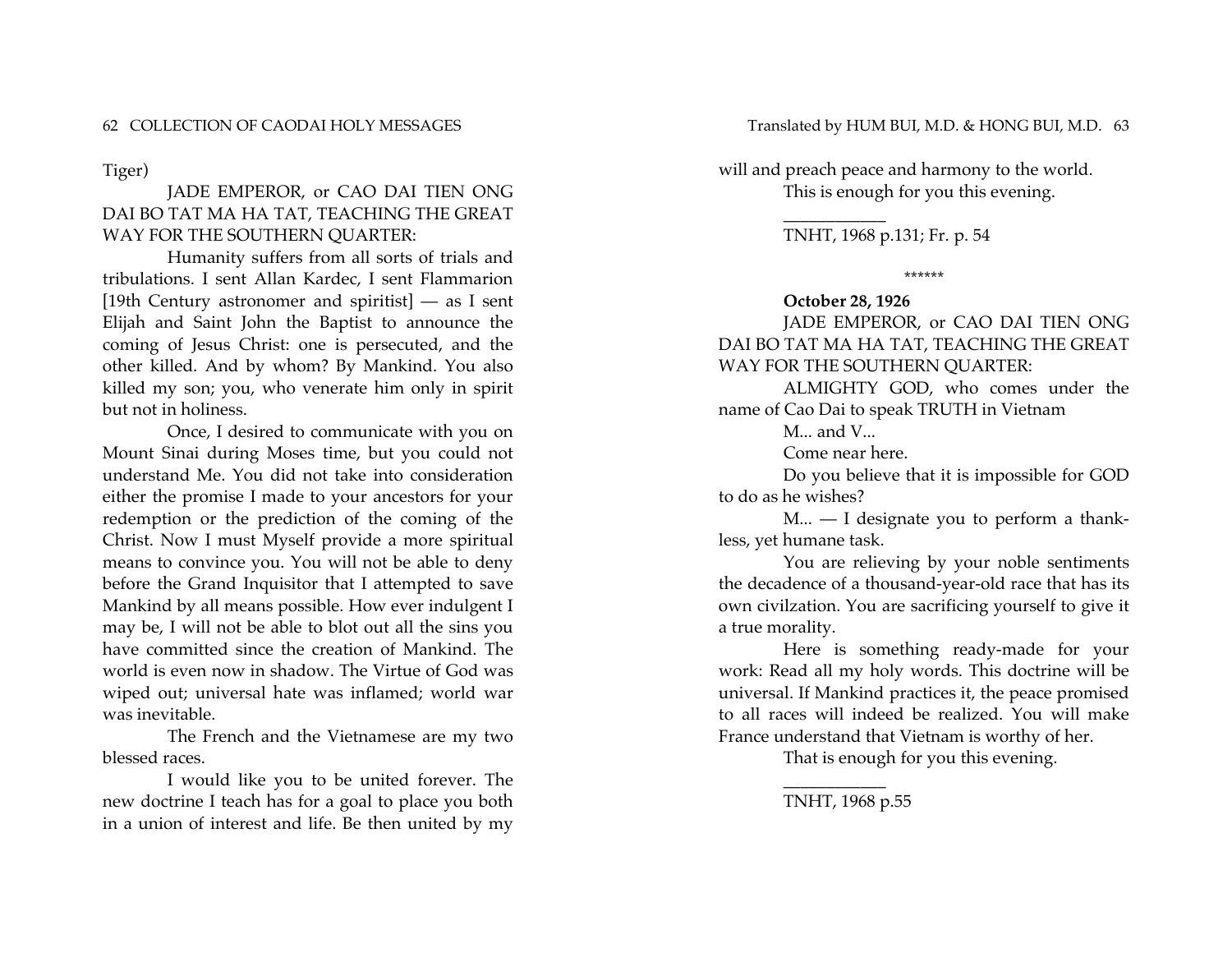\*\*\*\*\*\*

## **Dai Dan (Cho Lon), October 29, 1926**

# JADE EMPEROR, or CAO DAI TIEN ONG DAI BO TAT MA HA TAT, TEACHING THE GREAT WAY FOR THE SOUTHERN QUARTER:

Greetings to all disciples, all attendants, and all beloved daughters.

Children, listen!

I must clarify Myself so that you will not be confused and blame Me. A gentle father would never abuse his children. I have come to guide each of you, so there is no reason to chase you away. <sup>I</sup> have witnessed with broken heart many challenges set up by the three Lords. I would not allow these three Lords to blame Me for being unjust, because <sup>I</sup> love you too much, especially Ly Thai Bach, who beseeched Me the most.

Quan Am and Quan Thanh were even unable to defend you, particularly on that special day of the opening ceremony of the new temple. It was My fault that you failed. If <sup>I</sup> understood your faith, <sup>I</sup> would have accepted you the way you were. <sup>I</sup> had given you predictions through spiritual messages, but you did not listen to them, so all My words were useless, and you became impertinent to Superiors.

So from now on, Ly Thai Bach will administer justice (in rewarding and punishing). You will to pray to him.

You did not listen to My teachings, and so now you must accep<sup>t</sup> your punishment.

(D. Q. submitted his messages)

Divine laughter.

D.Q. All you disciples are so narrowminded. Whoever has the intention to divide is My enemy. Understand, child! <sup>I</sup> have been telling you that you are to wait for My orders for anything. Did <sup>I</sup> allow you to baptize T.´s mother? T. had lost his faith because of your cunning. Do you understand?

Was the money such a grea<sup>t</sup> temptation?

T.! Meditate on this! I need say nothing more!

Trung, Trang, Tuong, you three children remember what I told you! Understand?

*Re-evocation:*

Ly Thai Bach

Greetings to disciples. Divine/Celestial appointees, please sit down!

From now on, the Master has given me the power of justice. You disciples must attempt to solidify the Tao according to the divine will, in order to progress spiritually. Do not be shy and confused, and waste all your hard work by going against the will of the Master who has been striving to save all living beings.

Creating a faith is a difficult process. It is difficult to be born at the time of the creation of the Tao. Discipline, justice, rewards and punishments are necessary. Reward is a method to encourage good accomplishment. Punishment is a method to correct evil.

Reward and punishment may not be literal. They may only be incomparable joy or sadness that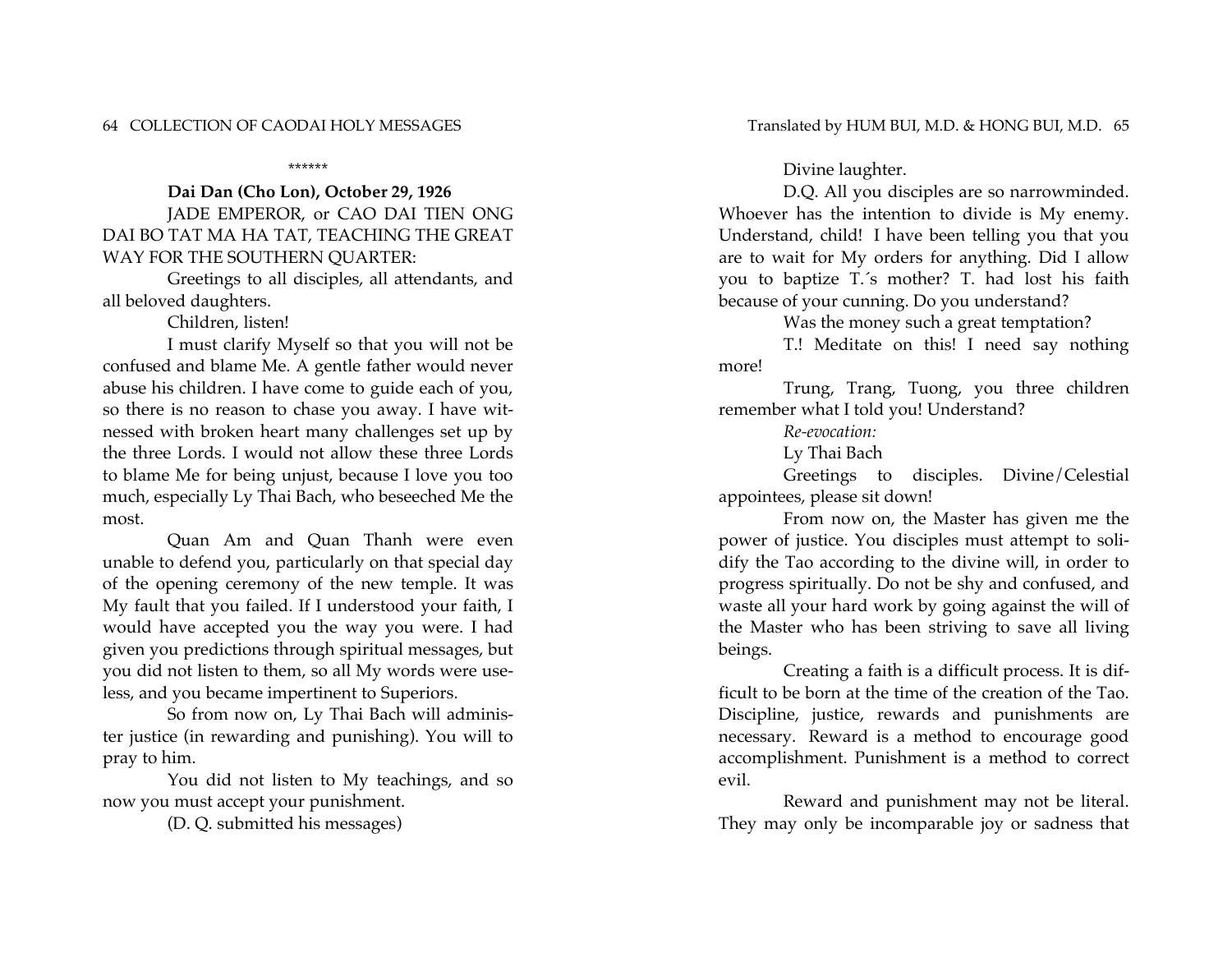no one can find on earth. Even if you repen<sup>t</sup> for the sins you have already committed, you still may not be able to return to your divine position.

Many of you have worked hard to build the Tao, but are still greedy and pursuing secular ambitions and desires. You may have accumulated many credits, but seem tired to continue the walk and become easily despondent when confronted with. What a pity!

You are so blessed to be guided and taught by the Supreme Being, and ye<sup>t</sup> you do not try your best in your improvement, but instead compete with each other for material things. If there were no ultimate love from the Master, all your credits would be wasted.

From now on, <sup>I</sup> am guiding you step by step. Do your best to listen and do my will. With your accumulated credits and blessings, you can progress to higher positions. If you fail, you will go to Hell. It is difficult to know who will be blessed and who will not be blessed. Luck and misfortune.

> Who knows? However, I am not at fault. Good bye!

TNHT, 1968 p. 56

\_\_\_\_\_\_\_\_\_\_\_\_\_\_\_\_\_\_\_\_

\*\*\*\*\*\*

## **November 1, 1926** (The 26th day of the 9th month of the year of

the Yang Fire Tiger) Minh Tan Session.

OF CAODAI HOLY MESSAGES Translated by HUM BUI, M.D. & HONG BUI, M.D. 67

- Thai Thuong Lao Quan

Attendants! Do you not know what era you are in? Do you repent?

The three faiths will end soon. You are blessed to be presen<sup>t</sup> at this time when the Tao is created. You will be guided by the Master. After this time, there will be no one else to save you. Spread the goo<sup>d</sup> news to all the people so that they have time to join us. Blame no one for being late.

V..., M..., D..., have you listened? It´s time now to guide the people.

Let Me, your Master, give you your assignments.

- Te Thien Dai Thanh.

You male disciples should move back somewhat to allow space for the female disciples to kneel on the right side.

Kha, <sup>I</sup> come here today because of your sincere respect. Female disciples also are sincere. <sup>I</sup> will teach them first so that they may retire earlier.

Ngoc Tam and Ngoc Y, obey my orders.

Ngoc Tam, you must be cooperative in this life, and you must be loyal to your husband. <sup>I</sup> have accepted Kha, your husband, into the Minh Tan (Minh Tan is a Chinese Buddhist sect); and you therefore belong to Minh Tan.

And Ngoc Y, your in-laws are with Minh Tan, so you belong to Minh Tan, also.

I have asked Le Son, the Holy Mother, to guide you. The Minh Tan Sect will establish its Female College in order to merge into the Female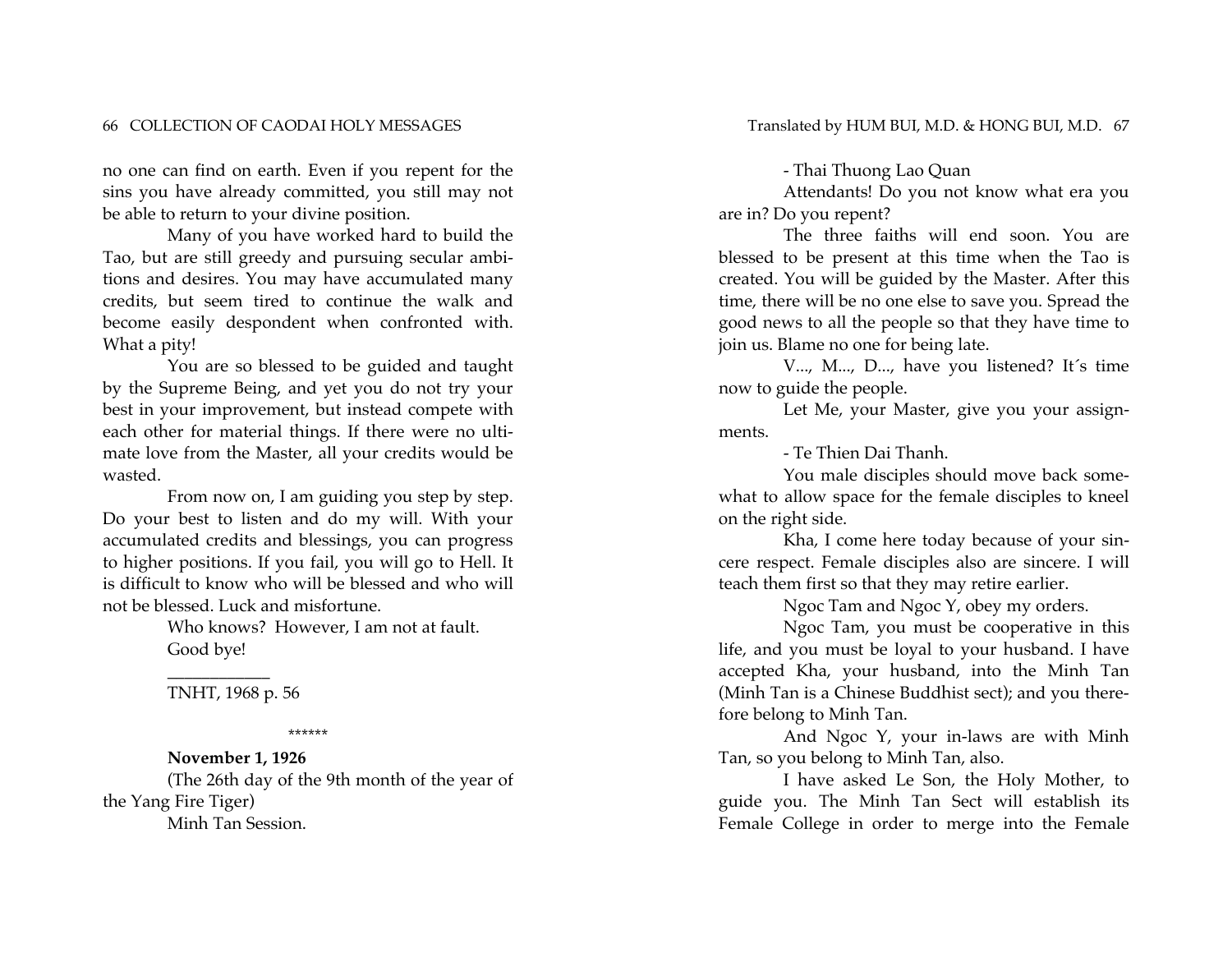College of the Third Amnesty, but it must be done right away, otherwise it will be too late for universal salvation.

Female disciples! You may keep your personal appointments at your assigned places, or you may choose to follow Le Son, the Holy Mother. This is enough for female disciples. You would then await Le Son, the Holy Mother, for further teaching.

Now let me teach the male disciples.

Kha, do you remember what <sup>I</sup> taught? You are sick, but your sickness is from your anger, which stimulates your inner fire and spirit. If you can control your anger, you will improve.

Vi, you must learn from your father in order to manage all his secular works from the family to the community, so that he may have more time for the Tao.

Once one member of the family becomes enlightened, he/she may subsequently save hisher family for nine generations!

Is this not a precious thing? You and your father must hurry to take the oath.

Van, have you chosen a date for your gateway ceremony? The 12th day is good, but is so close to the convention. It should be done on the 6th day of the 10th month. All disciples who are to take the oath will be there.

I have explained to you generally about your personal family business.

Kha and your father, obey! Vi and your father, obey!

I will teach you the principle of the Tao later.

Now, it is time for Le Son, the Holy Mother, to teach the female disciples.

- Le Son, the Holy Mother:

You female Vietnamese disciples should know that this amnesty does not happen all the time but just at one particular time. Now that the Great Way is about to end, your Master has asked me to guide you, the Female College of the Minh Tan sect. You female disciples have been confined to home, reciting prayers, and have never met other disciples. According to your Master´s wishes, <sup>I</sup> now establish the Female College of the Minh Tan Sect. Do you agree?

Express your own opinion for every one to hear. After the establishment of the Female College of the Minh Tan Sect, you must submit to the declaration to the Third Amnesty. The male disciples will do the same.

Whoever has not taken the oath of the ThirdAmnesty must submit a request. <sup>I</sup> only mention this, but there is no obligation for any one to do so.

Muoi asked question...

After taking the oath, you then reques<sup>t</sup> the prayer book and try to develop yourself spiritually at home. It is not a good tradition for women to be outside on the street. Any one is welcome to do differently, but for the Female College of Minh Tan, you must work on your spiritual development at home. At any time when there is a spiritual session, you may come to the temple to receive teachings, but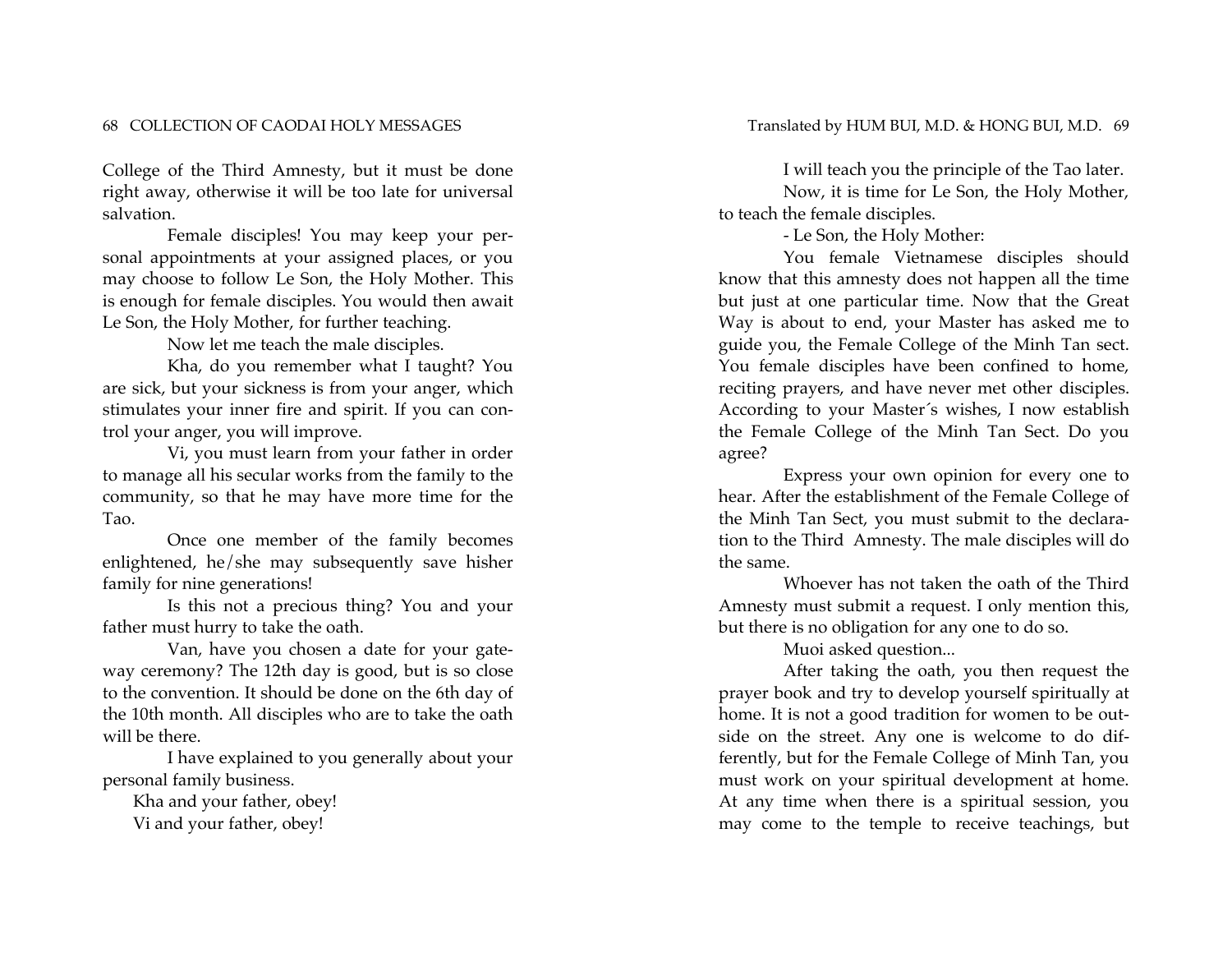otherwise, you must go home after the ceremony.

Now it is open for you to sign up for the Minh Tan Female College.

I have spoken.

On the 6th, there will be a gateway ceremony here for male disciples. Let female disciples aware of this date for their convenience.

TNHT, 1968 p.58

\*\*\*\*\*\*

## **O mon, Friday, November 12, <sup>1926</sup>**

(The 8th day of the 10th month of the year of the Yang Fire Tiger)

JADE EMPEROR, or CAO DAI TIEN ONG DAI BO TAT MA HA TAT, TEACHING THE GREAT WAY FOR THE SOUTHERN QUARTER:

K., if you understood the miracle of reincarnation, which is not as you usually imagined, you would not be sad and blame Me, your Master. At the White Pearl Palace, you are all My children who are brothers and sisters.

You must reincarnate many times before you may attain Nirvana. A word said to each other is enough by itself for you to incarnate on earth to help each other. It is fate.

Regarding the founding of the Tao, although it required only a year to form, it was the result of the works of Immortals and Buddhas for many years prior all over the five continents.

This is similar to Chau Cong, who promoted

OF CAODAI HOLY MESSAGES Translated by HUM BUI, M.D. & HONG BUI, M.D. 71

humanism before its founding, or Moses, Elias, Jeremiah, John the Baptist before the birth of Jesus, or Hong Quan Lao To, Lao Tse, Thong Thien Giao Chu before the birth of Nguon Thi of Taoism, or Nhien Dang Buddha, or Brahma before the birth of Sakya Muni.

Before the founding of CaoDai, Genies, Saints, Immortals, Buddhas had come to all countries to prepare the way.

# TNHT, 1968 p. 61

**1926**

\*\*\*\*\*\*

**Tu Lam Temple, Saturday, November 20,**

(The 16th of the 10th month of the year of the Yang Fire Tiger)

JADE EMPEROR, or CAO DAI TIEN ONG DAI BO TAT MA HA TAT, TEACHING THE GREAT WAY FOR THE SOUTHERN QUARTER:

The Giao Tong is your eldest brother, who represents Me, to guide you in your spiritual and tempora<sup>l</sup> lives. He holds only the tempora<sup>l</sup> power not the spiritual one. He may communicate with the thirty six Heavens and the seventy two Earths to ask for the salvation of the followers' spirits.

Please understand! Obey, disciples!

There are three Chuong Phap (Censor Cardinals), one for each of the three branches: Confucianism, Buddhism and Taoism. Although the rules of the three faiths seem different, they are all one to Me. The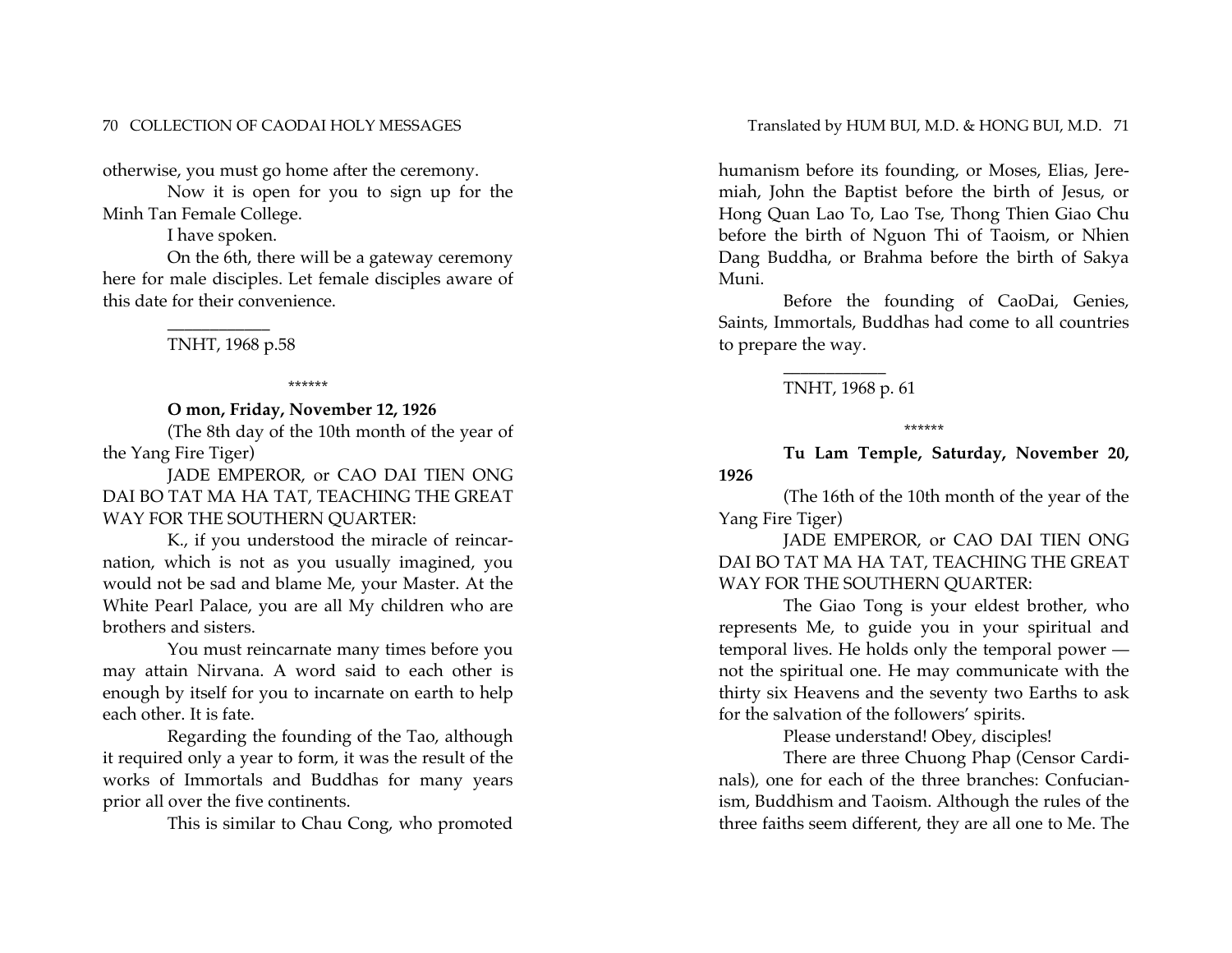three Chuong Phap have the right to examine the religious codes before they are implemented, whether the propose<sup>d</sup> codes come from the Giao Tong or from the Dau Su (Cardinals). If the two parties (the Giao Tong and the Dau Su) disagree, these propose<sup>d</sup> codes should be sent to the Ho Phap (Law Protector), who will bring them to the Hiep Thien Dai (Heavenly Union Palace), where he will invoke Me for the modification of the codes, or he may change it himself. The three Chuong Phap therefore have the right to examine the prayer books before they are published. If they find any book dangerous to traditional morals, they will forbid its publication. All followers have to ge<sup>t</sup> together to suppr<sup>t</sup> them.

Each Chuong Phap has his own seal. The three seals must all be presen<sup>t</sup> on each code for it to be valid. All disciples obey!

The Dau Su (Cardinals) have the right to administer the religion, and have jurisdiction over the disciples, both spiritually and temporally. They have the right of to make new laws. However, any laws must be approve<sup>d</sup> by the Giao Tong. The Giao Tong must examine them carefully to verify that the propose<sup>d</sup> laws would be useful to humanity and then must ask the Chuong Phap to examine the laws before approving them.

The Dau Su must respectfully obey the Giao Tong´s orders. They may ask the Giao Tong to abolish any laws which could be contrary to the activities and interests of the followers. <sup>I</sup> ask you to love and help them. Remember, if there is any issue important to humanity, you are to address it to them.

Although the three branches are different, they have the same importance.

If all three Dau Su disagree on any law ordered by the Giao Tong, this law must be returned to the Giao Tong, who will submit it to the Chuong Phap for reexamination. Each Dau Su has his own seal. Any document must have all three seals of the Dau Su before implementation.

Understand? All disciples obey!

There are thirty-six Phoi Su (Archbishops) for the three branches, twelve for each. Among them, there are three Chanh Phoi Su (Principal Archbishops). The Chanh Phoi Su have the Dau Su´s authority, but do not have the right to reques<sup>t</sup> amendement or abolishment of laws. Understand?All disciples obey!

There are seventy-two Giao Su (Bishops) in total, twenty-four for each branch. They have jurisdiction over the spiritual and tempora<sup>l</sup> education of the faithful. They take care of them as they would their brothers. They maintain all the registries of the faithful and provide help to them with weddings and funerals. In larger cities, the Giao Su have the right to preside over religious ceremonies, as do the Dau Su or the Phoi Su. They also have the right to reques<sup>t</sup> abolishment or modification of laws, which could be otherwise harmful to the faithful.

The Giao Huu (Priests) have the mission of propagating the faith. They have the right to reques<sup>t</sup> modification of the religious laws and to preside over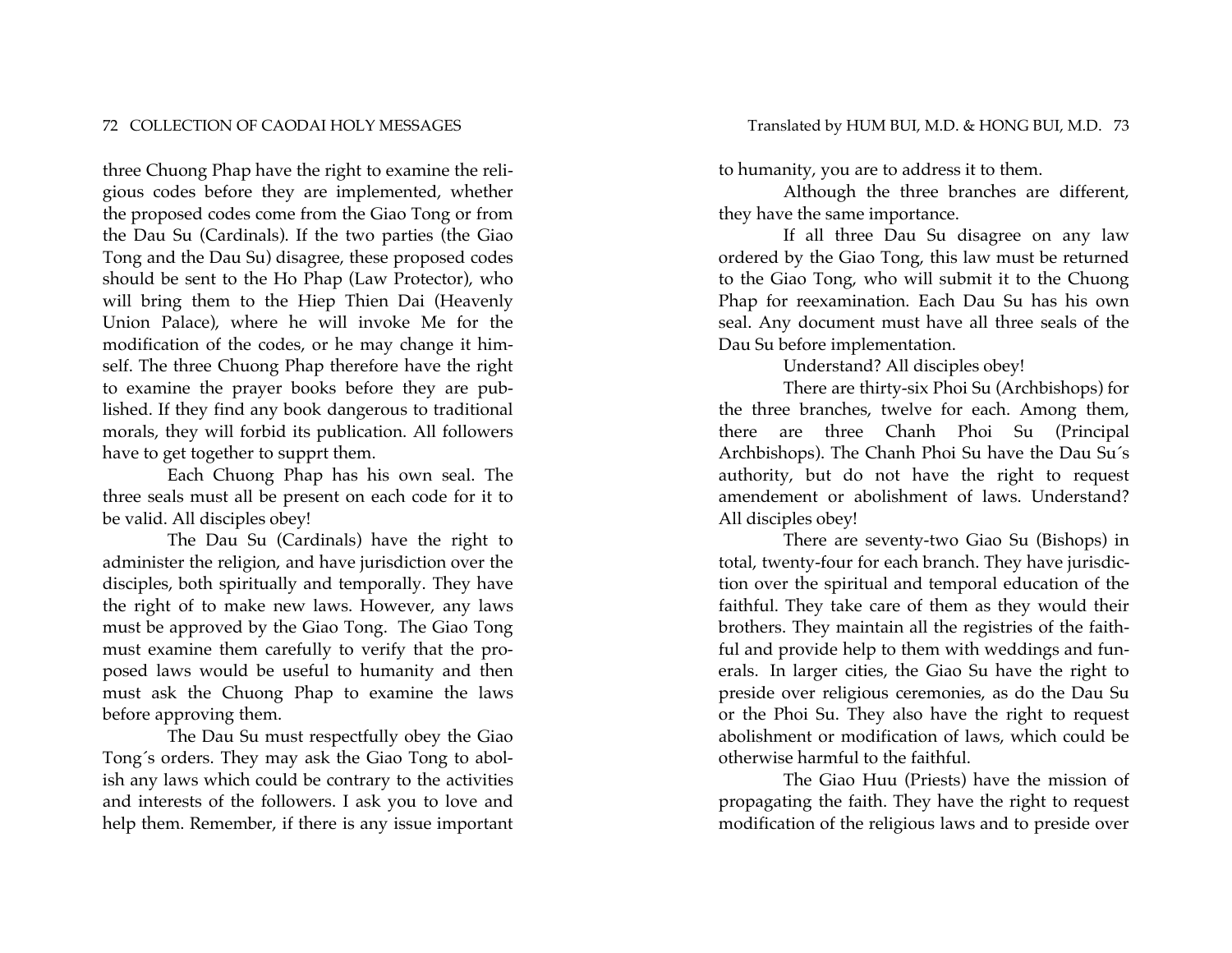religious ceremonies in the smaller cities. There are three thousand Giao Huu, one thousand for each branch. This number may not be increased or decreased.

The Le Sanh (Student-Priests) are chosen among the sub-dignitaries, who exhibit goo<sup>d</sup> character. They have the right to preside over the altar installation ceremony at a follower´s home. Remember that I love the Le Sanh. Do not take advantage on them.

To become dignitaries, one must first become a Le Sanh, excep<sup>t</sup> <sup>I</sup> specifically appoint dignitaries via seances. Understand? All disciples obey!

The Dau Su may only be promoted to the position of Chuong Phap by a special election held by all of them.

The Phoi Su may only be promoted to the position of Chuong Phap by a special election held by all of them.

The Giao Su may only be promoted to the position of Phoi Su by a special election by all of them.

The Giao Huu may only be promoted to the position of Giao Su by a special election by all of them.

The Le Sanh may only be promoted to the position of Giao Huu by a special election by all of them.

Only the Chuong Phap and Dau Su may be candidates for the Giao Tong election. They are to be promoted to the Giao Tong´s position by an election held by all the followers.

Everyone must obey these election regulations, excep<sup>t</sup> when it is instructed differently by Me through a spiritism seance.

> All disciples obey! I bless you all.

TNHT, 1968 p. 62

\*\*\*\*\*\*

**Tu Lam Temple, Tuesday, November 23,**

(The 18th day of the 10th month of the year of the Yang Fire Tiger)

Your Master:

**1926**

Children, don't be annoyed; what happened at the temple is merely an obstacle of the Tao. <sup>I</sup> am sad. It is the divine way. <sup>I</sup> acknowledge your credits. <sup>I</sup> would like to strengthen the Tao by <sup>y</sup>ielding to your wishes, which have affected me very much, on what has happened. <sup>I</sup> have been arranging the Tao according to your wishes. What happened at the temple was contrary to the Tao and due to the evil natures of many of you. Your high and noble natures would be a medium for Immortals and Saints; in like manner, your evil natures would be a medium for evil spirits. At any rate, believing in My help to found the Tao is enough. <sup>I</sup> can control evil spirits. Rely on Me and progress carefully. Do not hurry; but do not regress; you will be satisfied one day.

I bless you. <sup>I</sup> ascend.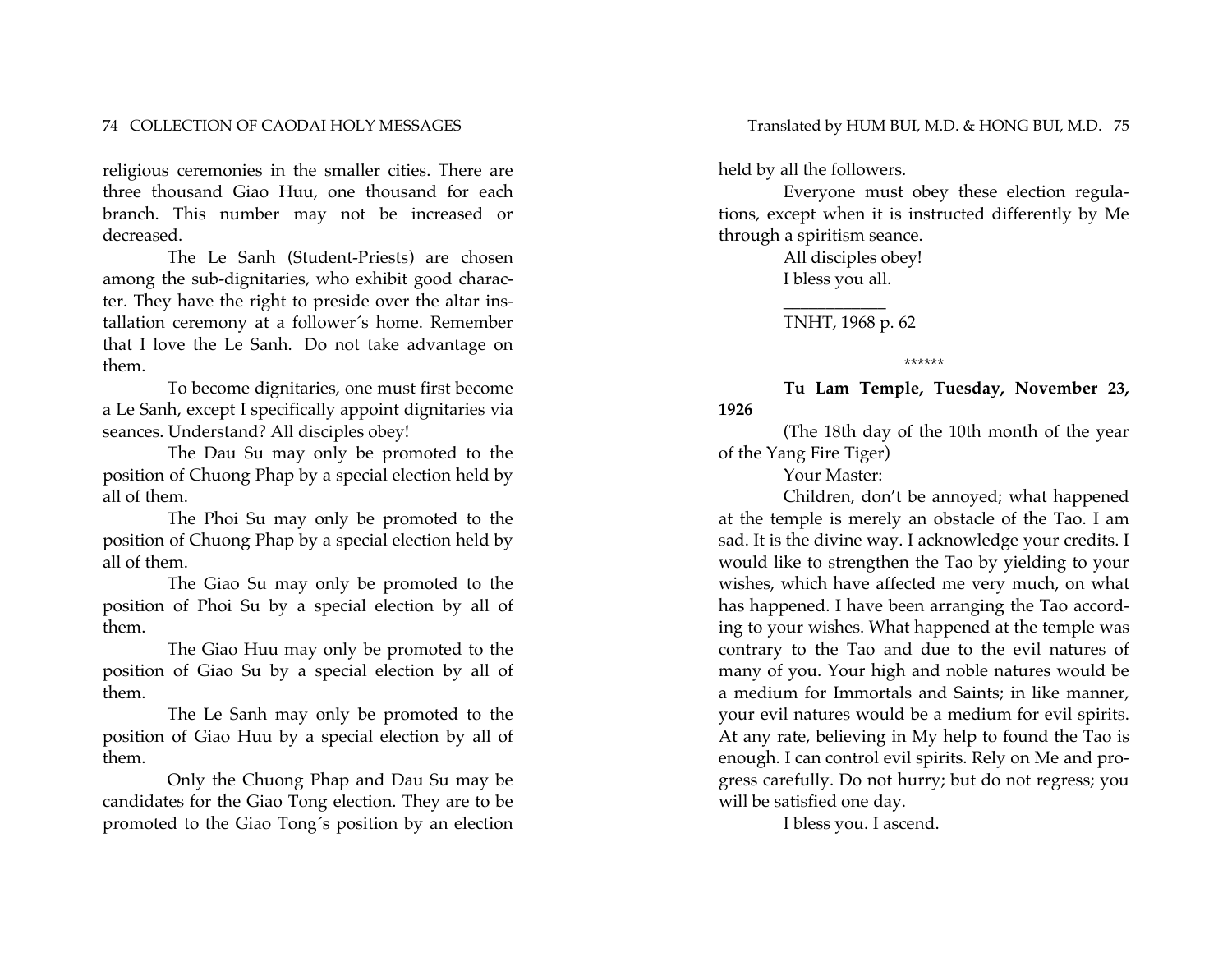Notes of the translator: A grand Opening ceremony of the Third Amnesty of the Great Way took place on November 20, 1926 at Tu Lam Temple. Because of lack of spiritual security, evil spirits came and disturbed the ceremony, leading to confusion, loss of faith, and the discouragement of many disciples.

TNHT, 1968 p. 65

\*\*\*\*\*\*

## **Wednesday, November 24, <sup>1926</sup>**

(The 19th day of the 10th month of the year of the Yang Fire Tiger)

Your Master:

I am sad and heartbroken, thinking about the events at the temple recently, when evil spirits abused the temple.

What do you think?

You cannot understand the divine mechanism. It is the fate of the Tao. I am sad because many of you exaggerated and spoke ignorantly concerning what happened. <sup>I</sup> initially thought <sup>I</sup> should punish them severely, but <sup>I</sup> still have pity and mercy for them.

Many disciples wanted to quit, leaving of their religious costumes, straw sandals, and religious turbans to return to their secular lives.

This was merely an obstacle, a difficulty of the Tao! You became tired of your cultivation, because you still have many secular obligations and many desires for wealth and honor. You understand

now why <sup>I</sup> am sad! But it was the divine way that no one can do anything about. <sup>I</sup> have endured many hardships because of you.

Since the creation of the universe, because I love you, <sup>I</sup> have endured miseries, imprisonment and worries in raising you and in establishing the Tao for you.

You should think about it, repen<sup>t</sup> and return to the right way. Many times in the past, as soon as <sup>I</sup> tried to build the Tao for you, you ruined it all. <sup>I</sup> am sad.

I bless you.

I ascend.

*Re-evocation:*

Children! Listen to Me, your Master.

This event has become a forum of discussion which is noisy enough to affect the Tao; one called it evil, others called it right. The discussion was totally useless: the celestial manual had clearly predicted this. Whoever was blessed, whoever was unfortunate, whoever believed, whoever did not believe, no one could change the divine mechanism. The longer the path, the harder the walk; the higher the Tao, the brighter your credit.

Alas! I have been enduring many hardships for innocent children. I wanted to guide and to save all humanity from this ocean of suffering, but humanity is so soaked in secular seductions, their minds are so unstable, their patience before difficulties is so fragile, that they are prepare<sup>d</sup> to regress as soon as they step on a spike on the road! <sup>I</sup> am so heartbroken to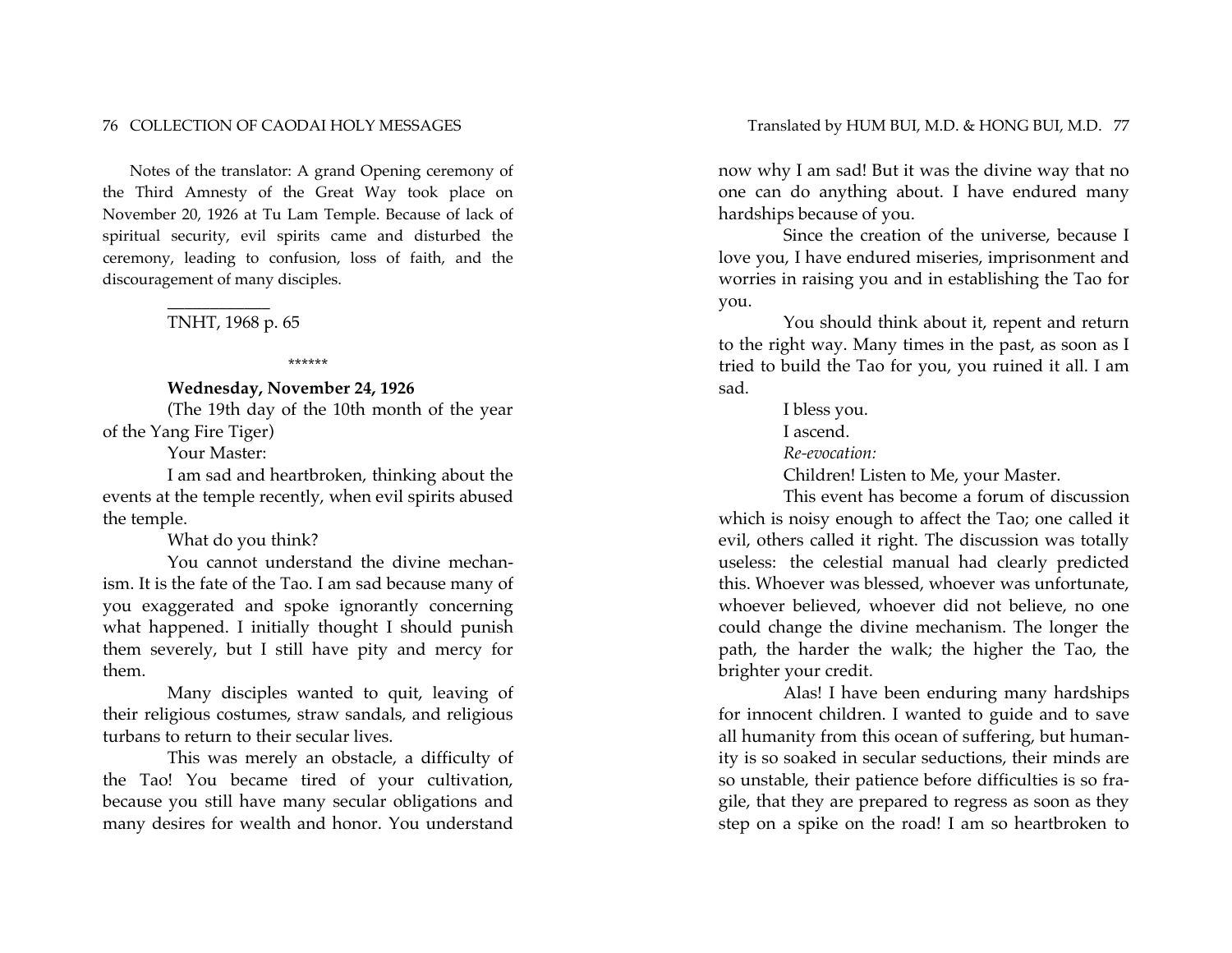hold the miraculous divine mechanism and to watch what is occurring!

You must think and manage yourself.

TNHT, 1968 p. 66

\*\*\*\*\*\*

## **Sunday November 28, <sup>1926</sup>**

(The 26th day of the 10th month of the year of the Yang Fire Tiger)

JADE EMPEROR, or CAO DAI TIEN ONG DAI BO TAT MA HA TAT, TEACHING THE GREAT WAY FOR THE SOUTHERN QUARTER:

The Almighty God who comes under the name of CaoDai to teach the truth in Annam.

L...

A special seance is seldom granted to person with a wish of any importance; however to you whom <sup>I</sup> know the feelings of humanism and the compassionate heart, <sup>I</sup> would bring all satisfaction.

Outside of your religious will, you have the goa<sup>l</sup> to inform yourself about that new doctrine which was revealed to you in a somewhat distorted and derisive way by some of your compatriots. On this earth with its people so sweet and peaceful, <sup>I</sup> come like the Christ had come among you to fight heresy and evangelize the world. Whichever race you belong to, children of the earth, you all have the same father, God who presides on your destiny. Why do you segregate from each other because of differences in religious opinions, while all of you are to suffer

OF CAODAI HOLY MESSAGES Translated by HUM BUI, M.D. & HONG BUI, M.D. 79

and to pay your karma on this world?

You have already place your step on this path which lead all humans to the happy stay which is Nirvana.

Try hard to continue on this path in order to reach your goal.

Good spirits will guide your steps. All your wishes will be fulfilled.

> This is enough for you. Good bye.

# TNHT, 1968 p. 67

\*\*\*\*\*\*

**Tay Ninh Holy temple, Thursday, December 2, 1926**

(The 28th day of the 10th month of the year of the Yang Fire Tiger)

- Thai Bach.

Our Master orders me to come to improve the function of the temple.

From now on, you have to follow the rules of the temple:

No courting between males and females within the temple.

Males shall remain on the East side, females on the West, separately.

No courting; and there is to be no chatting in the sanctuary, excep<sup>t</sup> for husband and wife, or between brothers and sisters, or if there are two witnesses: one from the male side, one from the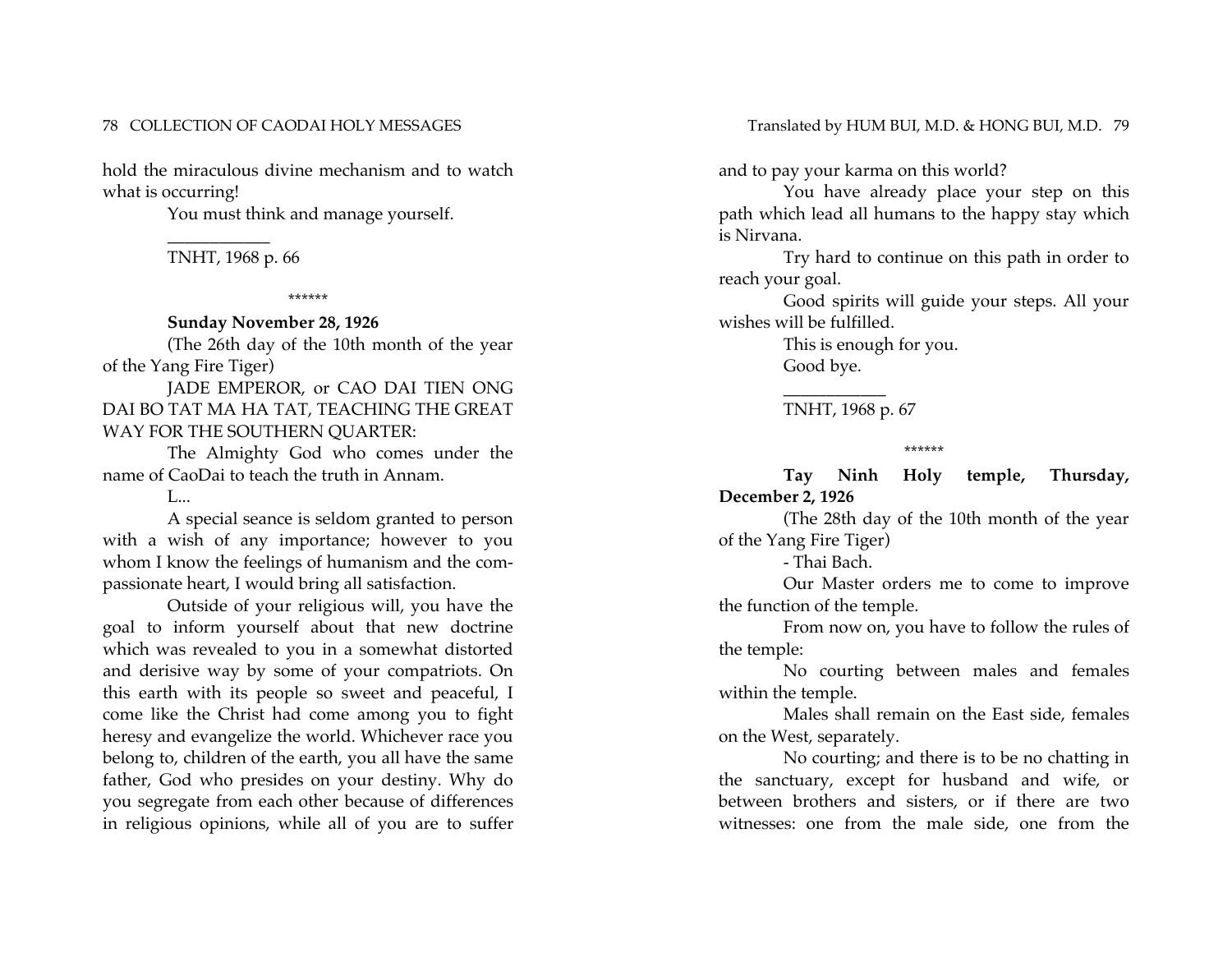female side.

In the kitchen, males and females may work together in cooking, but when you serve meals, serve males and females separately.

Heed the rule.

Tho Thanh, you must pos<sup>t</sup> these rules at the temple.

Obey.

TNHT, 1968 p. 68

\_\_\_\_\_\_\_\_\_\_\_\_\_\_\_\_\_\_\_\_

\*\*\*\*\*\*

**Monday December 6, <sup>1926</sup>**

(The 2nd day of the 11th month of the year of the Yang Fire Tiger)

JADE EMPEROR, or CAO DAI TIEN ONG DAI BO TAT MA HA TAT, TEACHING THE GREAT WAY FOR THE SOUTHERN QUARTER:

Greetings to all disciples, beloved daughters and guests.

## Listen.

I, out of grea<sup>t</sup> love and mercy, have founded the Third Amnesty of the Great Way based on love of life, with the purpose of raising the predestined spirits to higher dimensions, avoiding reincarnation, and bringing the virtuous to a more precious domain of freedom and repose than this poor, vile earthly world.

Alas! Many, many people partake in worldly happiness, while ignoring self-cultivation in the Tao which would lead them to enlightenment. They

argue, criticize the Tao thinking that they are now in higher secular positions than other people, without knowing that only punishment awaits them in the next realm.

Whoever is blessed will be in a higher world; whoever is unfortunate will remain confused. The celestial laws have determined so. In the end, the more meritorious your life, to the better world of freedoms you shall be led.

It´s a rare privilege to be living in the days of the founding of the Tao. It´s even rarer to successfully walk the thorny path of Tao; it is like searching for pearls in the deep, dark forest. Yet it all depends on your state of mind: if you believe the way is smooth, it will be so. If you think it´s difficult, it will likewise be so. Don't be led to confusion in walking the path of the Tao, or you shall too late awaken to your folly.

TNHT, 1968 p. 69

\_\_\_\_\_\_\_\_\_\_\_\_\_\_\_\_\_\_\_\_

\*\*\*\*\*\*

### **December 6, 1926**

Your Master, children. Children, listen:

The world has lost one of My disciples today, one of your co-disciples who has shared with you some responsibility in the founding of the Third Amnesty of the Great Way.

Tuong´s death is his fate. He is blessed in returning to Me. Death sometimes causes joy and sometimes causes sorrow. People on this earth who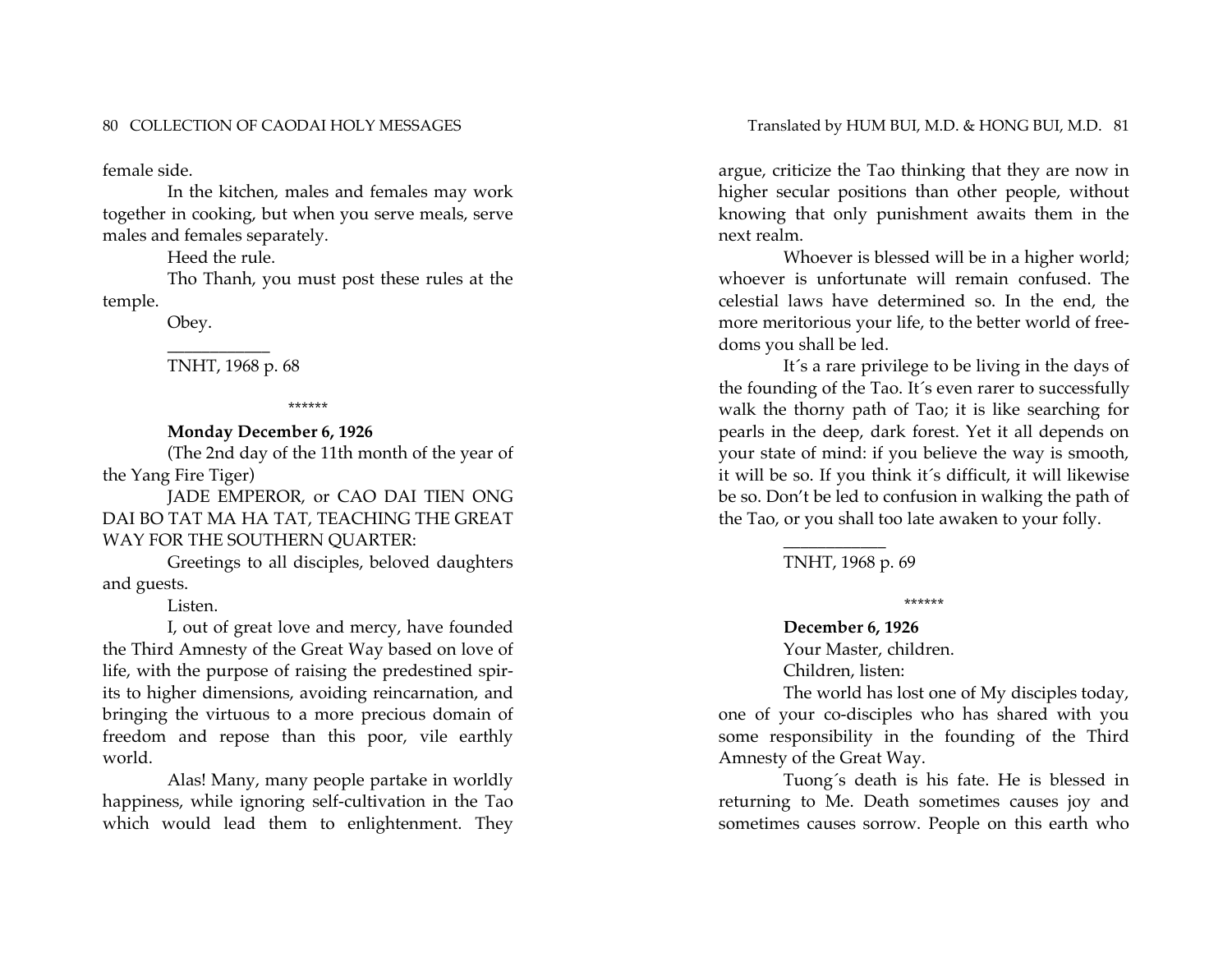know how to make themselves useful to their communities and who know how to self-cultivate, would consider death as just the end of a long journey Home and as the accomplishment of their duty and time to reap their reward. Although he has not been such a person, his virtue and his meritorious service in building the Great Way would lead him to an extraordinary celestial position. His spirit will first, however, have to appea<sup>l</sup> to the triune-faith court and wait for his destiny according to his pas<sup>t</sup> deeds. It was of My will in creating these rules for you to follow. You should understand.

Regarding his funeral, you should join together to accomplish your human duty toward him.

Trang, tell Trung, Tho, Tuong, Hoa and other celestial appointees to escort him to his place of eternal rest. This act manifests the dignity of a virtuous person. Whoever is busy would be excused. You should also hurry to organize the ceremony to make it brilliant. The prayers should be the same as with the funeral of Hau´s mother, excep<sup>t</sup> just a minor difference.

# TNHT, 1968 p. 70

#### \*\*\*\*\*\*

**Session at Cho Lon, December 13, 1926** Your Master, children.

It´s not an insignificant bit of business by which I founded the genuine faith for Vietnam. If you know that the Tao is extraordinarily precious, you

should give utmost attention to its care; if you wait for its ultimate success in order to recognize the celestial mechanism at work, even if you would like to contribute then, you would not rate so much merit as if you contributed now, at the time of its arduous birth. I implore you, therefore, to endeavor practice the Way (Tao) with all sincerity. Practicing the Tao is not just an exercise of the tongue. <sup>I</sup> have also seen that many of you adhere to the Tao for some evil motive. Because of love of humanity, and because <sup>I</sup> want to save humanity, <sup>I</sup> have endured cruel people in order to give them time to repent, to return to the right path to live a blessed life in the future; those who do not repen<sup>t</sup> are lost and cannot be saved. If you wait until your last breath to acknowledge the sublime and the evil, it would be too late. You have to regularly play judge upon oneself.

Heed me!

# TNHT, 1968 p. 71

# \*\*\*\*\*\*

**Sunday, December 19, <sup>1926</sup>**

(Day 15, Month 11, Year of the Fire Tiger) JADE EMPEROR, or CAO DAI TIEN ONG DAI BO TAT MA HA TAT, TEACHING THE GREAT WAY FOR THE SOUTHERN QUARTER:

#### Listen, children:

One thing remains you have not learned (and so do not know or recognize), and that is the true value of the Great Way. It is so grea<sup>t</sup> that you should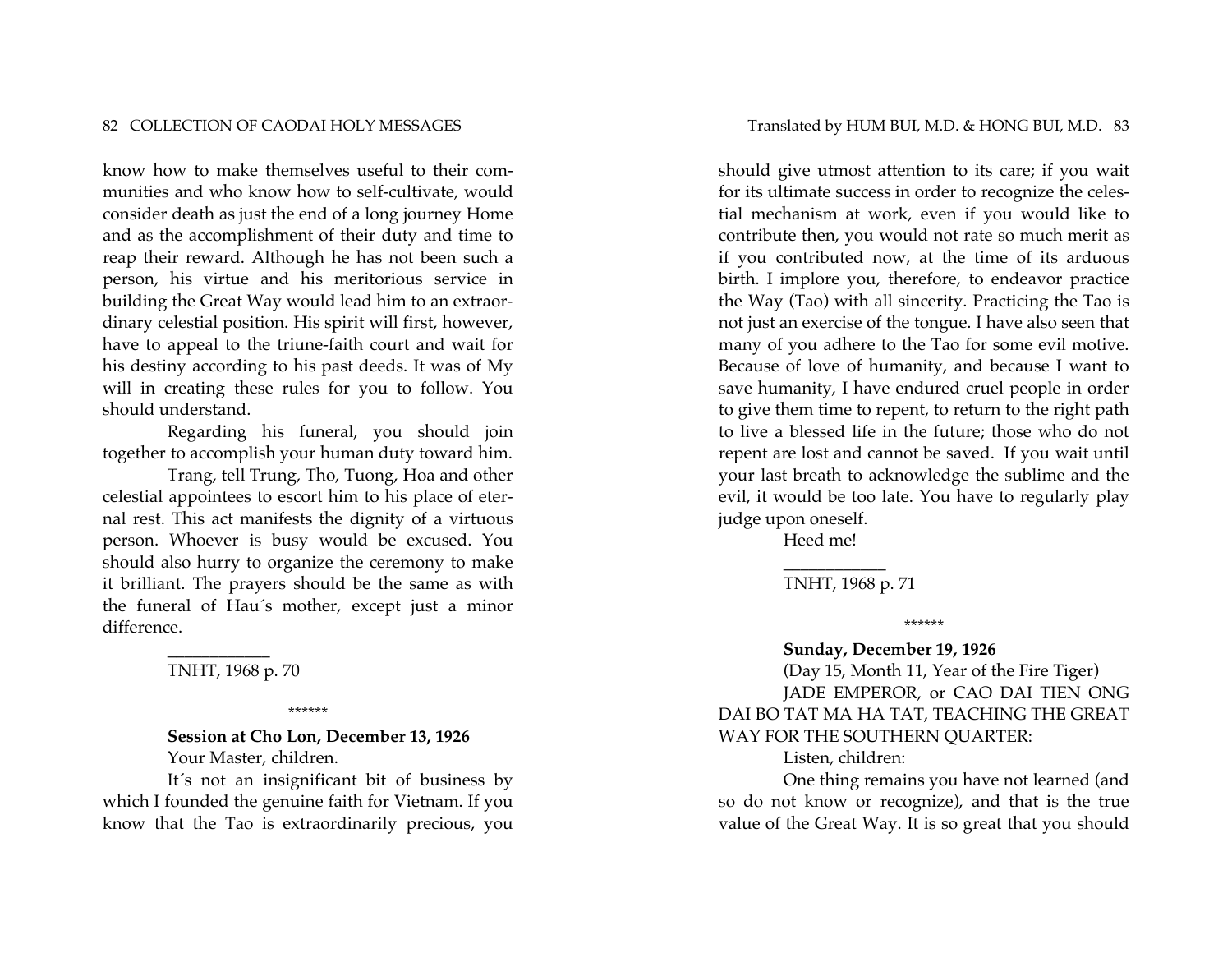indeed be concerned about improving your conscience and spiritually developing your emotions. You were born here on this earth: You live and suffer here, and you will also die here. Do you know what will happen to you after your death? Do you know where you will go?

None of you understands this miraculous, mystic mechanism.

I will now explain: Throughout many thousands of years, all beings are transformed through the reincarnation cycle from minerals to plants to animals — finally reaching the stage of human beings. Human beings on this earth are themselves divided into different classes. For example, the class of "Emperor," as you understand it, on this earth (the 68th world\*) is not even as worthy as the lowest class on the lower, 67th world. The value of worlds increases as their assigned number decreases, from the 3,000th world to the first, then through the <sup>72</sup> earths, then through the four grea<sup>t</sup> ethereal continents and then finally through the <sup>36</sup> heavens. Human beings must persevere in cultivating themselves to reach the pinnacle, the "Bach Ngoc Kinh" (Diamond Palace), or Nirvana (according to Buddhism). You see: All these classes are heavenly ones. But there are similar hellish classes. The Daemon has thus imitatedGod to organize his own hierarchy with corresponding positions for the sole purpose of punishing and harming you. <sup>I</sup> felt compelled to gran<sup>t</sup> him this tremendous privilege of attempting to seduce and induce you to become his servants. <sup>I</sup> have always said

that there should be justice because that is God´s law.\*\* <sup>I</sup> have, at times, lost many of my disciples to him. I have already clearly shown you the different ways: the goo<sup>d</sup> and the evil. <sup>I</sup> have also shown you the direction to follow to not become lost. You should be aware that demons have reincarnated throughout the 3,000 worlds and even among the <sup>72</sup> earths. Unfortunately, these demons are innumerable and they are masters of illusion and seduction. This is why <sup>I</sup> have said that <sup>I</sup> have placed many ferocious beasts among you and have ordered them to devour you; however, <sup>I</sup> have also given each of you an armor to protect yourself. This armor is your virtue and it is invisible to these beasts. Thus, your virtue is the way to exterminate the demons and to return you to Me in Nirvana. If you do not follow the Great Way, you will become the demons' servants. I have said that your virtue is like an endless ladder which could help you to reach the highest position, My level. <sup>I</sup> may also lower Myself to elevate you. <sup>I</sup> tell you again that even if one fulfills one´s duty honestly and justly, she will still have to reincarnate after death again and again, if she does not cultivate the self spiritually by following the Great Way. So, when can she return to Me? Anyone can return to me after even after only one lifetime, if she will spen<sup>d</sup> that life in self-cultivation.

This is an enormous privilege <sup>I</sup> have given you in order to save all human beings. Alas, unfortunately, <sup>I</sup> have not often had the pleasure of seeing those who have accomplished this. Therefore, <sup>I</sup> repeat: You should admire and respec<sup>t</sup> the Great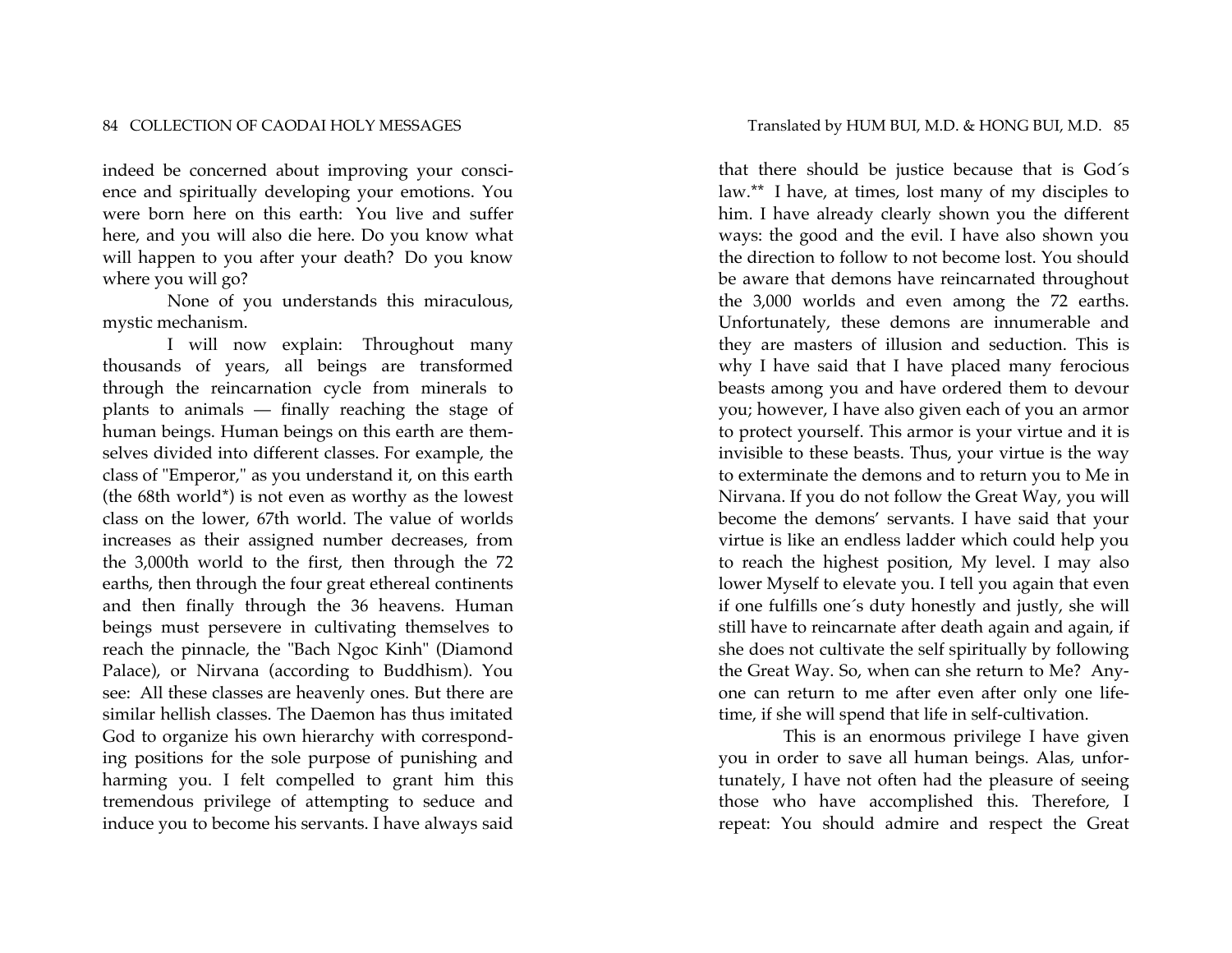Way.

Translator´s note:

\* The earth, where we are living, is the 68th among <sup>72</sup> earths.

\*\*According to God´s law, it would be unfair for humans to have no challenges in their way of selfcultivation to return to Nirvana. Thus, God has granted the Demon the privilege of attempting to seduce many away from the Great Way.

TNHT, 1968 p. 74

\*\*\*\*\*\*

## **12-19-1926**

Your Master,

The majority of you, children know French. <sup>I</sup> will use French to make it easier for you to understand.

What is nobility, richness, and glory?

The nobility is the gathering of titles which are given by men for more or less seducing men.

What is the value of those titles? Isn't it the value of those who gave them?

Donned by human, they are just too human. What come from a human being are but not lasting. They are subject for deterioration: they are destroyed as soon as the life of the bearer is taken away.

Go for celestial nobility, it is the only eternal.

Richness is all the precious things that one gathers on this earth. What does it contain? Gold, silver, velvet, silk, etc... Gold and silver are but simple metals.

Velvet is just a color. Silk is but material derived from animals. Do you see those as real preciosity? They are insignificant as their origin is appraised. Children, search for divine richness. That´s the only you possess eternally; nobody can take it away from you.

Glory is in many instances against virtue. It is transient. It, many times, comes from dishonesty. Divine glory is the only which resists all challenges.

(Trung asked: How can we attain divine nobility, divine richness, and divine glory?)

The Master replied: "TU" (self-cultivation).

TNHT, 1968 p. 136; Fr. p. 76

\*\*\*\*\*\*

**Dai Dan Cho Lon, December 27, 1926** Your Master, children. Listen, disciples!

The Tao needs to have tenets in order to approach perfection, and for you to follow to avoid error. Some of you, thanks to their meritorious service, were employed in an important task so that they would be happy and have opportunities to progress. Unexpectedly, they did not respec<sup>t</sup> My orders, have created criticism and quarrels. Do they deserve to be disciplined?

If I don't have the mercy to guide them forthwith, they will be disciplined more severely by Saints and Angels! You should regulate yourselves in your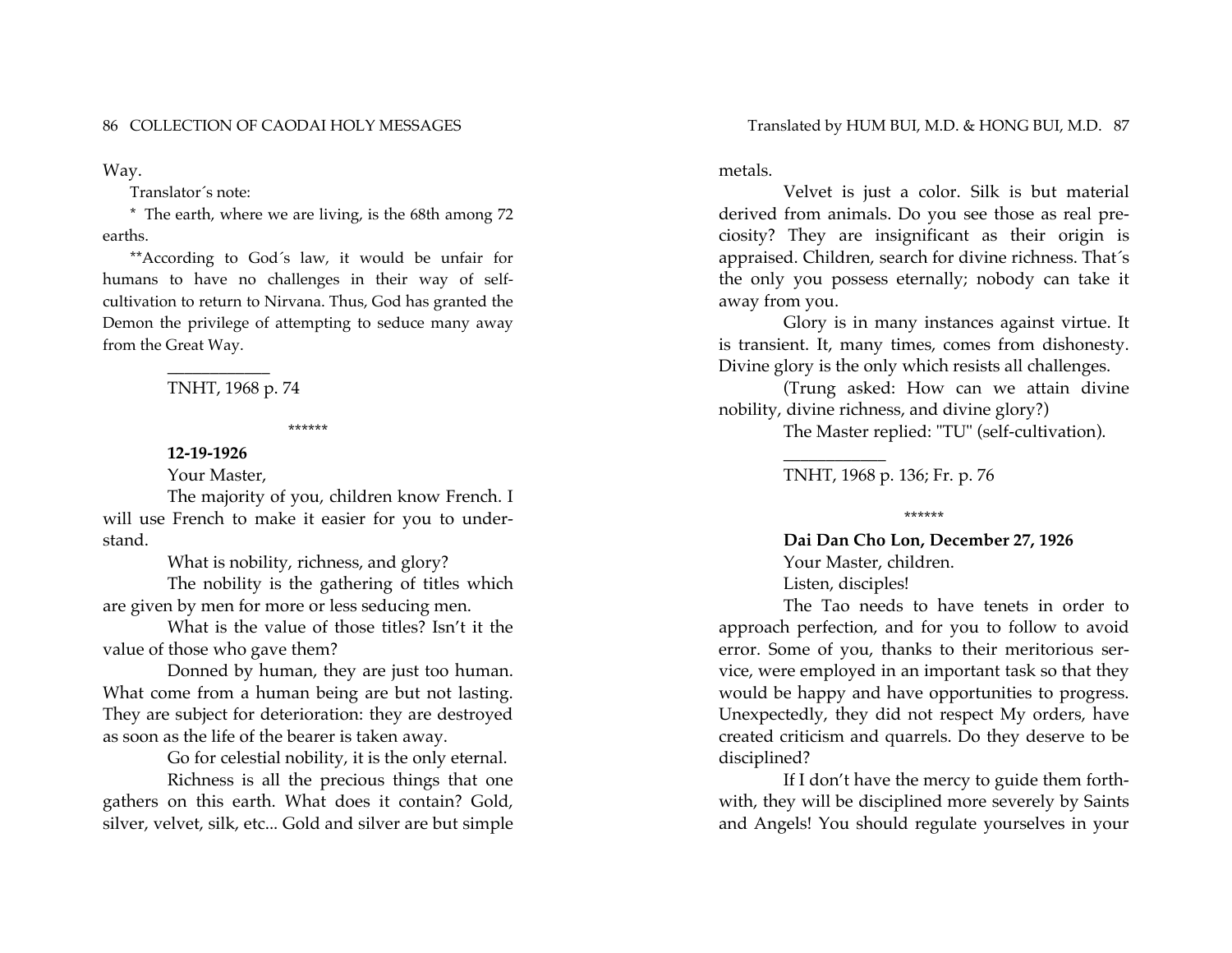religious practice.

Listen, attendants! The Tao is guiding humanity; the holy way pilots earthly people. You are lucky to be born at the time when the Tao is founded, but if you do not cultivate your self to reach Nirvana, you would face regre<sup>t</sup> later, all in vain for being downfallen.

Because of love of humanity, <sup>I</sup> have opene<sup>d</sup> the Third Amnesty to save blessed people. Time is running out. Make haste, for Immortals and Buddhas at the triune-faith convention will propose closing the gates of the Tao. At that time, even though <sup>I</sup> desire to redeem you, <sup>I</sup> could not act against the divine mechanism.

TNHT, 1968 p. 77

\_\_\_\_\_\_\_\_\_\_\_\_\_\_\_\_\_\_\_\_

\*\*\*\*\*\*

#### **December 24, 1926**

JADE EMPEROR, or CAO DAI TIEN ONG DAI BO TAT MA HA TAT, TEACHING THE GREAT WAY FOR THE SOUTHERN QUARTER:

Greetings to all children.

Children, if <sup>I</sup> said <sup>I</sup> have endured many hardships since the beginning of the faith in order to sprea<sup>d</sup> the Tao this rapidly, <sup>I</sup> should be very happy for you... Why am <sup>I</sup> sad? Children, you have suffered too much on this earth... For ten thousand years, you were separate, under the power of evil. From My throne, Huynh Kim Khuyet at the White Pearl Palace, I have come to redeem you. Theoretically, <sup>I</sup> should

decrease your sufferings, but instead, <sup>I</sup> have established the New Codes to discipline you; that´s why <sup>I</sup> am sad! In reality, the New Codes that <sup>I</sup> ask you together to establish would bear upon your virtues as Immortals and Buddhas; that´s why <sup>I</sup> have to accep<sup>t</sup> fate; The White Pearl Palace would not accep<sup>t</sup> anyone who is against these Codes.

You have to try your best to accomplish your duty in the establishment of the New Codes. Thai Bach will come to monitor your endeavors.

TNHT, 1968 p. 78

**Dai Dan Cho Lon, December 27, 1926** Your Master, children. Listen all disciples!

\*\*\*\*\*\*

Many of you don't have sincerity in worshipping Me. In setting an altar in the house, some just wish to have some persona<sup>l</sup> profit to their family, but not to seek a source of purity, to wash away their earthly offenses. Many of them are even more confused: they understand neither the meaning of setting up the altar, nor even the reason for the founding of the Tao.

Alas! In stepping into the path of the Tao, they did not dedicate time to search and study the Tao; do they then expec<sup>t</sup> as disciples to be useful at all for the sacred faith? The Tao was opene<sup>d</sup> just three times, but people have been sinful millions of times. Being born unto the earth, and having left their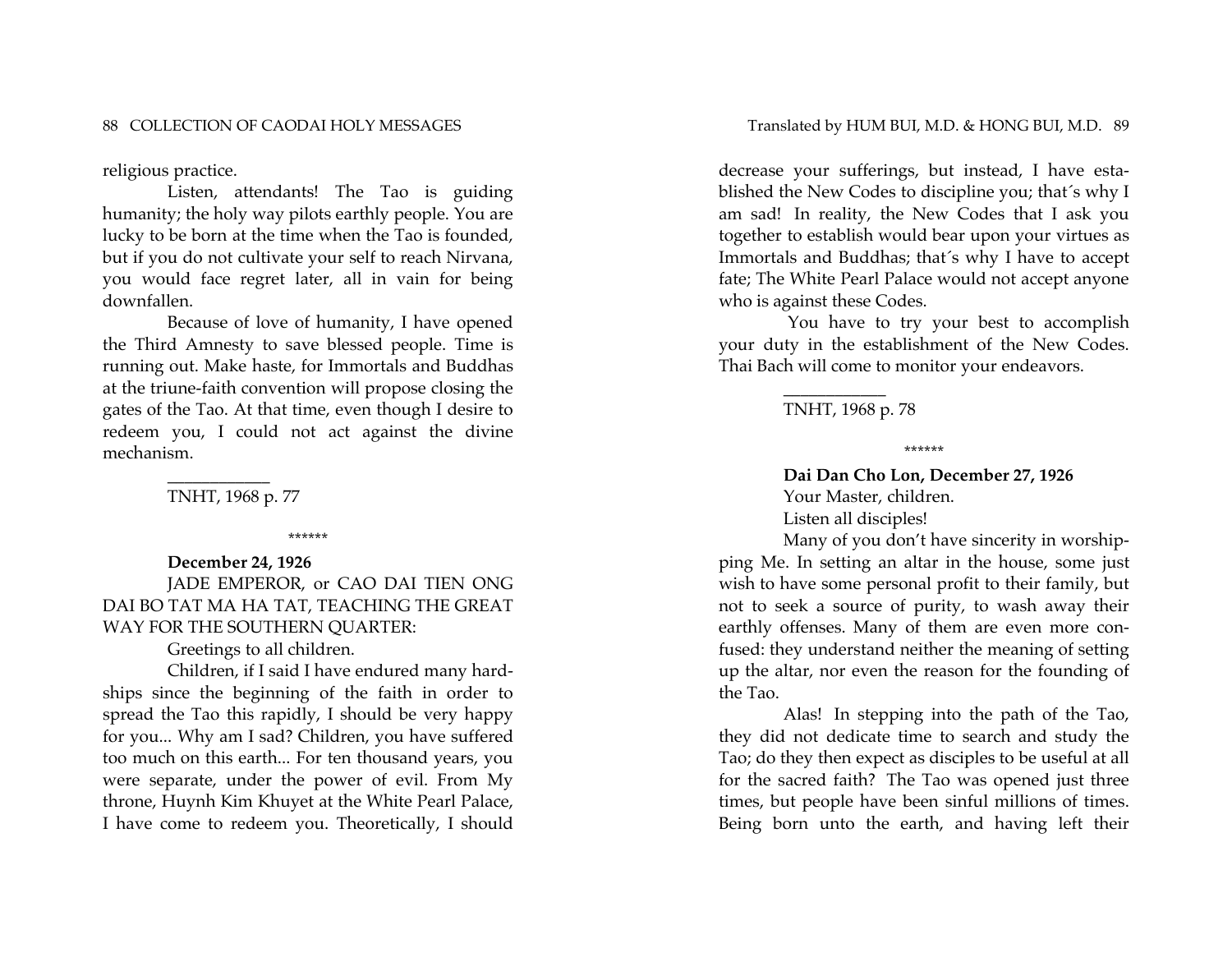missions unrealized, they have passe<sup>d</sup> away, returned to the initiatory center to repor<sup>t</sup> their earthly accomplishment. But they have not been able to accomplish anything, neither for their physical body nor for their spiritual duty, so how could they be useful for the Tao and for the human condition?

Your conscience is a sacred gift from Me which is used to amend for your mistakes and to reward your humanitarian services. Doing right is from the Divine will; committing misdeeds is against the celestial laws. Any right or wrong acts are recorded by Angels and Saints for the final judgment. Try to understand.

TNHT, 1968 p. 79

#### \*\*\*\*\*\*

**Cau Kho, January 8, <sup>1927</sup>**

Your Master, children!

I am gratified that human beings have the compunction to surmount the long and difficult road to come walk together on the spiritual path.

You have only to realize that as human beings, you have to follow the Tao; if you do not, you cannot be fully human — a human recognizes right from wrong. If you are still confused, how can you reach your goa<sup>l</sup> quickly? You have to unite and cooperate with each other, pu<sup>t</sup> aside all secular misconceptions in order to be enlightened.

I encourage you to use all your talents. Don't be shy and waste the sacred light that <sup>I</sup> have granted

OF CAODAI HOLY MESSAGES Translated by HUM BUI, M.D. & HONG BUI, M.D. 91

to you. Try to understand!

# TNHT, 1968 p. 80

\*\*\*\*\*\*

## **Cho lon, January 10, <sup>1927</sup>**

# JADE EMPEROR, or CAO DAI TIEN ONG DAI BO TAT MA HA TAT, TEACHING THE GREAT WAY FOR THE SOUTHERN QUARTER:

Listen, disciples.

Just as birds come back to their origin and water goes away, so too are people on this earth merely travelers. In order to accomplish their mission, they must be able to endure and abide suffering. Endurance will lead them back to their origin\*, and sufferance will expose them to different bad and goo<sup>d</sup> experiences of life.

Life consists of a mixture of glory and richness, which are but a dream. Every person must accomplish their mission assigned by God, whatever that may be, so that when they leave this earth, they may repor<sup>t</sup> the result to God. Whoever has fulfilled their mission will earn a higher position\*\*. Whoever has failed, and has committed crimes toward humanity, will be sent to a much darker and colder dimension where they will repen<sup>t</sup> so that they may return to the right way to their origin. Otherwise, they will stay there to learn the way, life after life. Even the Genies and the Saints cannot escape reincarnation if they do not follow the way of self-cultivation.

The Southern Quarter is well blessed by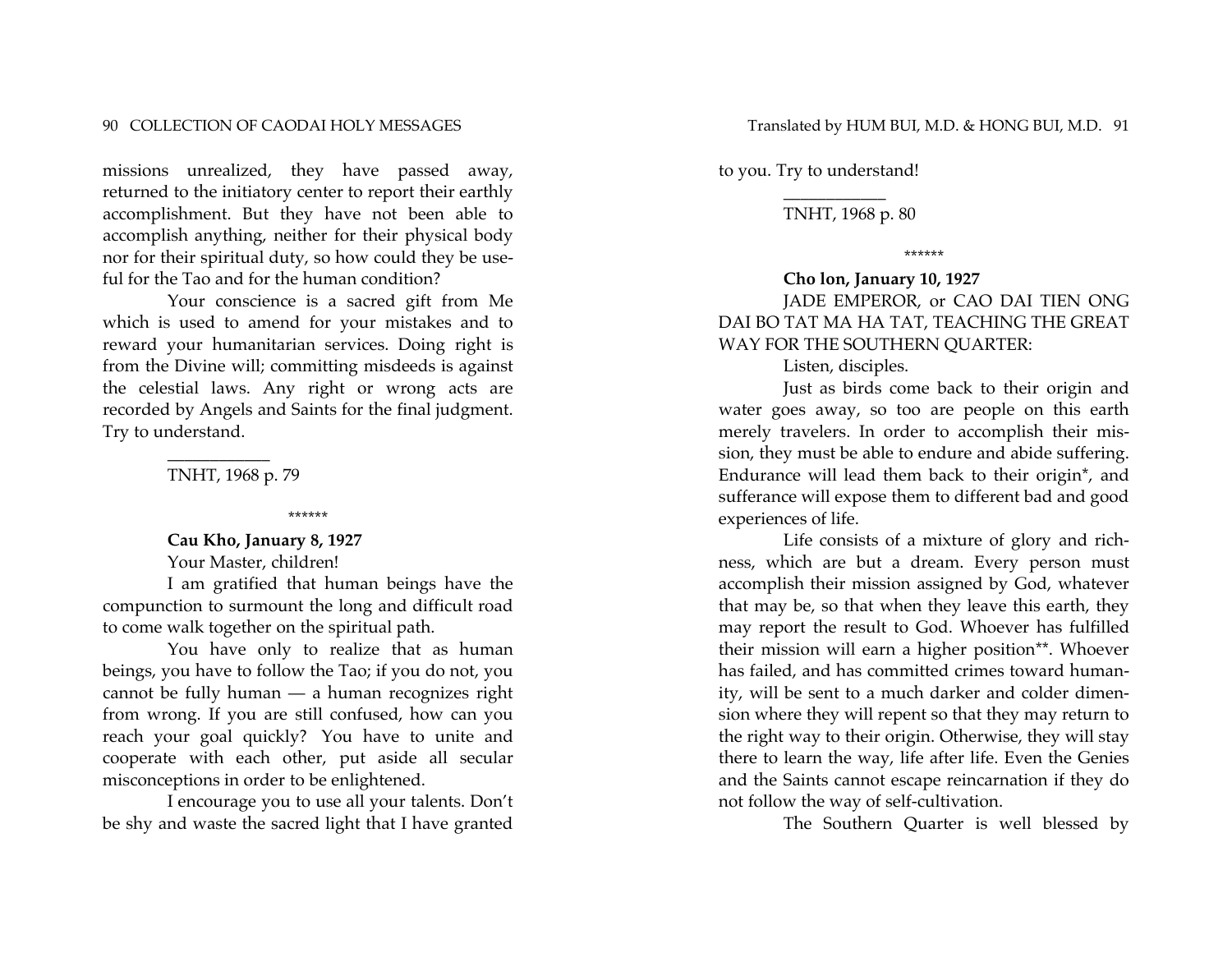receiving God´s light which guides people to escape from darkness and ignorance. Cultivating their virtues, staying contented, using simple attire, not forsaking wealth — all these are considered means to enlightenment. Detachment from things of this world is difficult. The way to heaven is small and the road is narrow: only a few ever find it.

However, the way to hell is broad and its gate is wide enough for all people who choose its easy way. The Great Way has come to earth to guide people; without it even Holy Water would not be able to wash away all sufferance.

Translator´s notes:

\* All living beings are par<sup>t</sup> of God´s spirit. Sooner or later, with self cultivation, they will come back to their origin, which is God.

\*\* Higher position on their way back to their origin. \*\*\* Matthew 7: 13-1

TNHT, 1968 p. 80

#### \*\*\*\*\*\*

#### **Tayninh, January 16, <sup>1927</sup>**

(The 13th day of the 12th month of the year of the Yang Fire Tiger)

- Thai Bach

Congratulations to all disciples. Great joy! Great joy!

Thuong Tuong Thanh, observe and do as <sup>I</sup> do.

> ConfucianistChuong Phap (Censor

Cardinal), it´s your turn.

Tho, sit down. Stand up in two rows. Chuong Phap, Dau Su sit down. The three Phoi Su step forward.

Thai Tho Thanh has to bring the New Codes that you have all compiled to the three Dau Su. These latter, all at the same time, stand up, and respectfully receive the New Codes so that their six hands lay on the book of New Codes. They then will offer the New Codes book to the Chuong Phap. The Chuong Phap, in turn, shall respectfully receive the book, hold it over their heads and walk to the altar and pu<sup>t</sup> the book there upon it. Listen, <sup>I</sup> now assign the two Chuong Phap to revise the book of New Codes, finishing within one month, then submit to the Ho Phap, who will evoke me to edit.

Use a quiet room as the Hiep Thien Dai (Heavenly Union Palace). All the <sup>12</sup> zodiacal dignitaries have to be present; so should be the Thuong Sanh and Thuong Pham. You have to evoke me again for further direction.

The two Chuong Phap have to leave the book of the New Codes at the foot of my image overnight.

Duong has to wear the headdress like Luat.

Nuong has to wear the costume like Thós.

After leaving the book of the New Codes on the altar, you may return to your seats. All celestial appointees prostrate in front of the Master.

*Re-evocation:*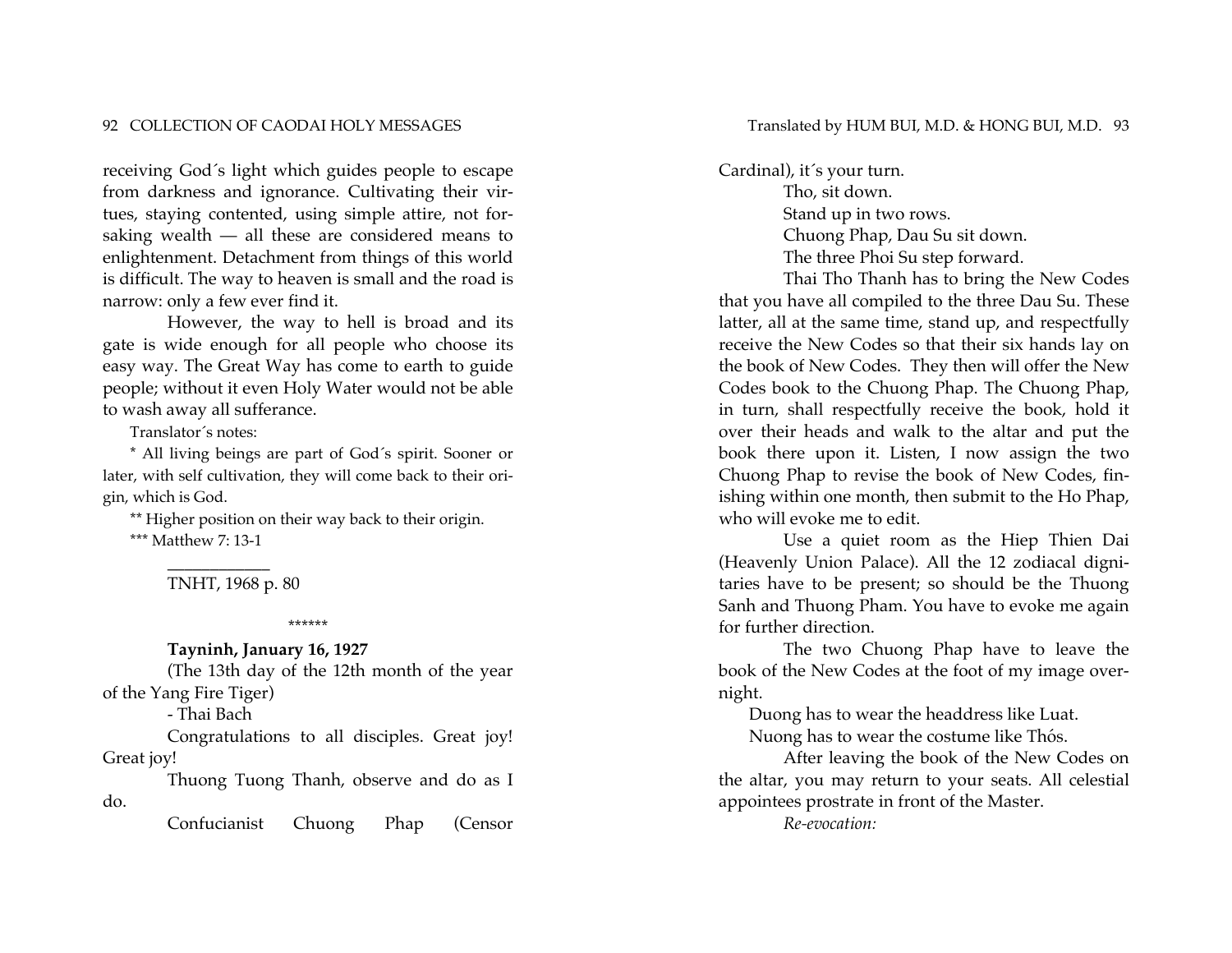- Thai Bach.

The miraculous celestial laws are still missing in the New Codes that you have compiled. (Laughter.) <sup>I</sup> don't blame you: how could you know?

What a mishap! Without this secret, miraculous mechanism, there would not be laws and there would not, subsequently, be the Tao. (Laughter.)

I will pray to our eminently gentle, greatly merciful Master to allow adding these important secret elements to the New Codes. You have to pray with me. You have to ask all disciples of all temples to pray together with me with all sincerity from your hearts. As the Tao is so important, you are important to guide and raise the state of human beings. From now on, <sup>I</sup> will take care of you more diligently. If <sup>I</sup> must discipline you, it´s just because <sup>I</sup> want to increase your value. Please do not mind and be disturbed by it.

TNHT, 1968 p. 82

\*\*\*\*\*\*

**January 17, 1927**

(The 4th day of the 12th month of the year of the Yang Fire Tiger)

Children, your Master.

Thuong Trung Nhut, being the elder brother, you have to teach your younger brothers. As <sup>I</sup> have said, <sup>I</sup> founded the genuine Tao for you. Anything which is false is not from Me. I have come to teach humanity peace without conflict. <sup>I</sup> have also said, true

honor is not on this earth. I have founded for your country the genuine faith to save all living beings. Thanks to the Tao, your country and you would attain grea<sup>t</sup> eminence. Whence do such positions of eminence arise? They are the result of your virtue. It is natural that the virtuous will ultimately overcome the cruel. As the Supreme Being, upholding ultimate justice, do you imagine that <sup>I</sup> do not have the power to do all things Myself but have need of your hands? You are chastened only for your lack of virtue. From this day forward, you have only to have faith in Me, to obey Me: thus reforming your virtue. Anything against the genuine Tao is from evil.

I bless you.

\_\_\_\_\_\_\_\_\_\_\_\_\_\_\_\_\_\_\_\_ TNHT, 1968 p.83

\*\*\*\*\*\*

**Tay Ninh, January 18, <sup>1927</sup>**

(The 15th of the 12th month of the year of the Yang Fire Tiger)

JADE EMPEROR, or CAO DAI TIEN ONG DAI BO TAT MA HA TAT, TEACHING THE GREAT WAY FOR THE SOUTHERN QUARTER:

Children, all human beings! Celestial appointees, sit down!

Children, listen!

Why to abstain from alcohol?

I have taught that your body is compose<sup>d</sup> of a mass of everlasting spirits. You should understand that the internal organs of your body are also formed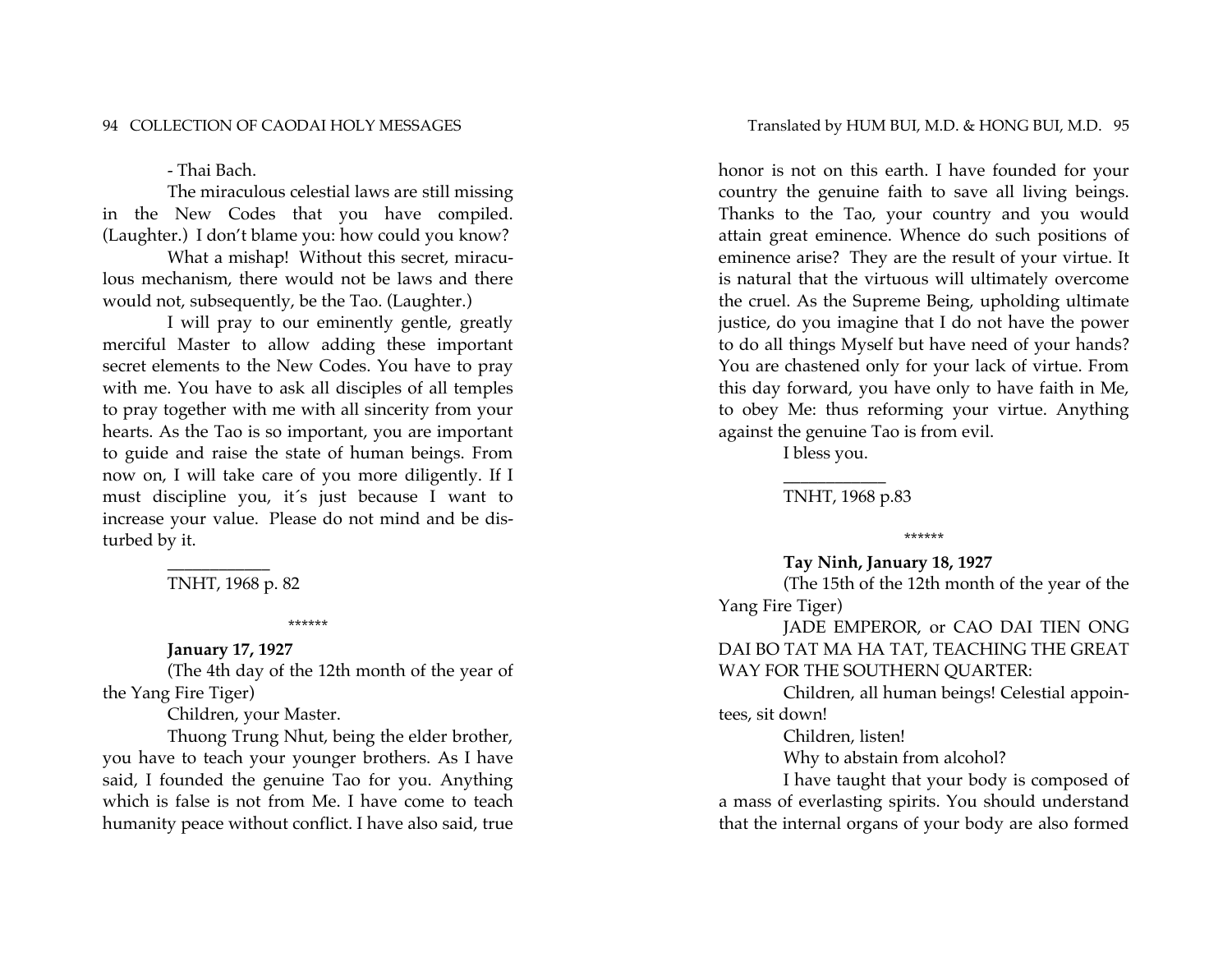by living units whose function, whether they are aware of or not, is commanded by Me. <sup>I</sup> therefore use your body to teach.

Firstly, let´s explain why alcohol is harmful to your physical body. Your physical body is still like animal and needs to eat in order to live. When alcohol is ingested, it is absorbed into all internal organs of your body including the heart which is the main machine for life. It makes your heart work more than naturally, it pushes the whole cardio-vascular system to function excessively, and the lungs do not have enough time to purify dirty blood (to oxygenate blood) which will be accumulated in the whole body, intoxicate the living units leading to progressive sickness and finally to demise of the living units of the organs and then of your body. Many people had half of their body dead just because of alcohol.

Secondly, <sup>I</sup> explain why alcohol is harmful to your spirit.

I said that the soul forms your second body. It is the "Khi" which surrounds your body like a mold. Its center is the brain, the gate by where your second body enters or gets out is the fontanelle on top of the head which is watched and protected by the Ho Phap. With meditation, there is unification of The "Tinh" and the "Khi" and the "Than" leading to enlightenment.

The brain is thus the origin of the "Khi." When dirty blood is accumulated in the brain, it becomes confused and your spirit is not clear and calm to control the body. The body will lose its

human personality and act like animals, and will have no hope to progress to the state of Genie, Saint, Immortal, and Buddha. At the same time, when the brain is confused, it becomes an open gate, the evil will take advantage to invade you and push you into crimes and subsequently into continuous reincarnation. Therefore, listen, <sup>I</sup> forbid you to drink alcohol! I ascend.

# TNHT, 1968 p. 84

\_\_\_\_\_\_\_\_\_\_\_\_\_\_\_\_\_\_\_\_

#### \*\*\*\*\*\*

## **January 18, 1927**

(The 15th day of the 11th month of the year of the Yang Fire Tiger)

- Session at the Communal House of My Loc village

JADE EMPEROR, or CAO DAI TIEN ONG DAI BO TAT MA HA TAT, TEACHING THE GREAT WAY FOR THE SOUTHERN QUARTER:

Greetings to disciples, all male and female human beings!

Calm down, calm down.

Living beings have not recognized how precious and honorable the Tao is. The Tao, as carried forth by human beings, united with the sacredness from Me, is to grow and expan<sup>d</sup> across the universe. Whoever recognizes the Tao is blessed; whoever does not is unfortunate. Understand! <sup>I</sup> gran<sup>t</sup> your application to the faith. <sup>I</sup> mercifully accep<sup>t</sup> all of you tonight and allow the local ange<sup>l</sup> of the village to teach you,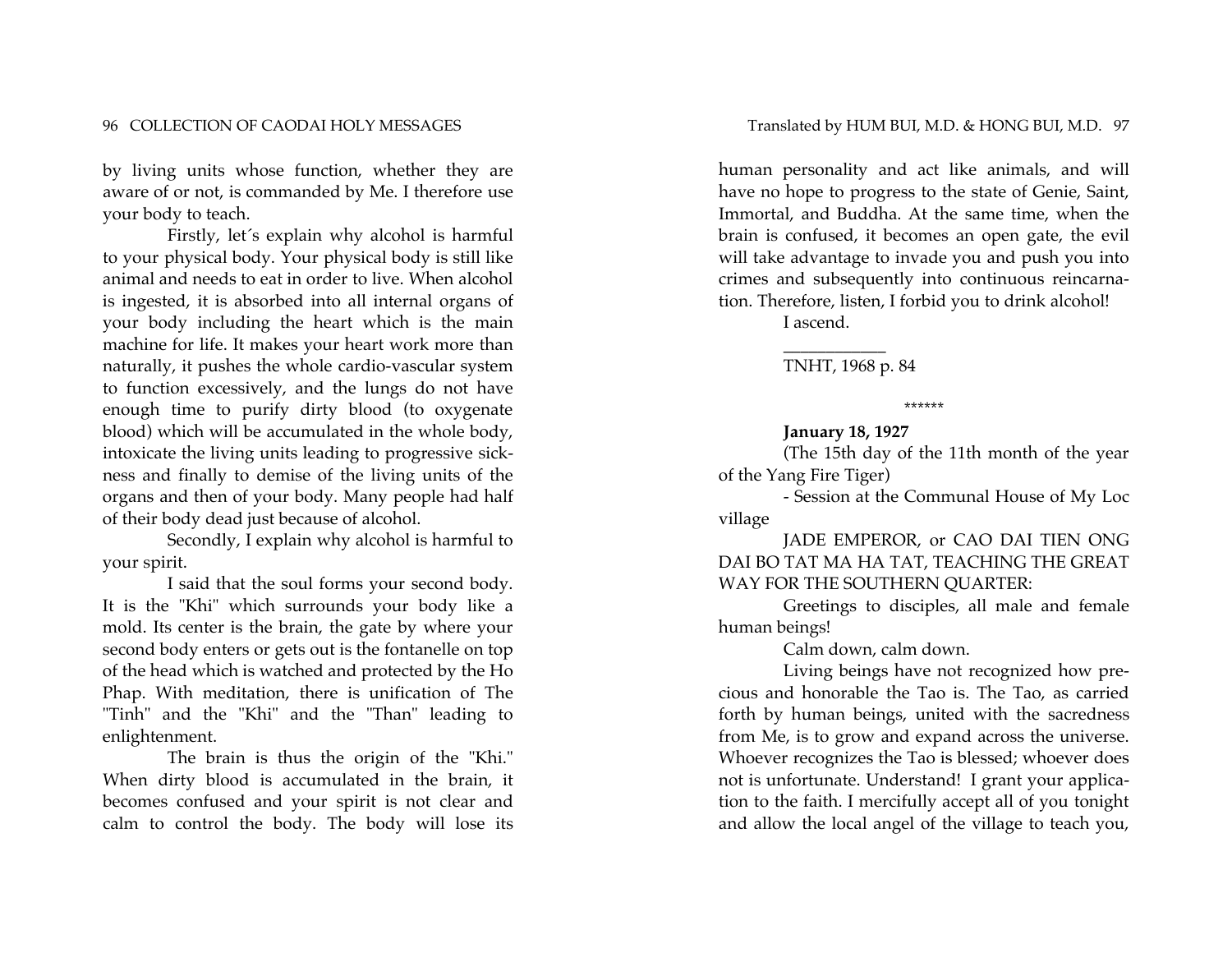as is his responsibility.

I ascend.

- Than Hoang Bon Canh (Local Angel of the village)

Greetings to all celestial appointees. Greetings to disciples and all people, male and female, of the village.

*I, the angel of the village, have*

*the reputation of helping people from the four corners of the world, Having received the blessing and appointment*

*from our Master.*

*I am helping citizens to live in peace and order, With continuous prosperity.*

*I receive your sincere prayers with beneficence,*

*And you have my blessings again and again.*

*All citizens abide in peace and order,*

*Living in safety and honoring the Tao.*

Since the time when I received the order from our Master to govern this village, <sup>I</sup> have been caring for the people with all my heart and with all my might, so that they may have a peaceful and happy life with successful crops every year. Today <sup>I</sup> receive the order from our Master to come to teach you about the Tao. You could not realize the miraculous celestial arrangemen<sup>t</sup> made many thousands of years ago.

Listen, the last era is about to end; <sup>90</sup> percen<sup>t</sup> of humanity will be destroyed. Alas! What a sadness! But no one can change the divine mechanism. The only thing that you can do is to be stricken of conscience, to cultivate self, to open your heart for humanitarian services, and come together to pray to God for the fate of humanity. The Supreme Being, Jade Emperor and all Buddhas, Immortals, and Saints, have founded the Third Amnesty to save humanity, awash as humanity is in an ocean of suffering. If you meet the Bat Nha Boat (Boat to Nirvana) and do not take the opportunity to embark, you will not be saved. Dignitaries presiding ceremonies! Come kneel in front of the altar for me to bless you.

What a joy! What a happiness! Almost all citizens have recognized the Tao. From now on, <sup>I</sup> will pay all my heart and my attention to taking care of the village. <sup>I</sup> will let you know why. Since <sup>I</sup> received the order of our Master to help disciple Cao, <sup>I</sup> became more worried. Any time when there are accidents or epidemics of infectious diseases, <sup>I</sup> come to teach you how to avoid damage. Regarding the offerings, <sup>I</sup> prefer you to use vegetarian foods and fruits in order to avoid killing.

I will explain about ceremony:

Ceremony is from your faith. The offerings are to show your respect. Saints and Angels will never be able to use these offerings. Therefore it´s better for you to use fruits. The offerings are from your heart. <sup>I</sup> will not condemn you; it´s just the tradition. I want you to follow the Supreme Being´s holy will. What do you think? Try to respond! (Laughter.) Good-bye! <sup>I</sup> depart.

TNHT, 1968 p. 86

\_\_\_\_\_\_\_\_\_\_\_\_\_\_\_\_\_\_\_\_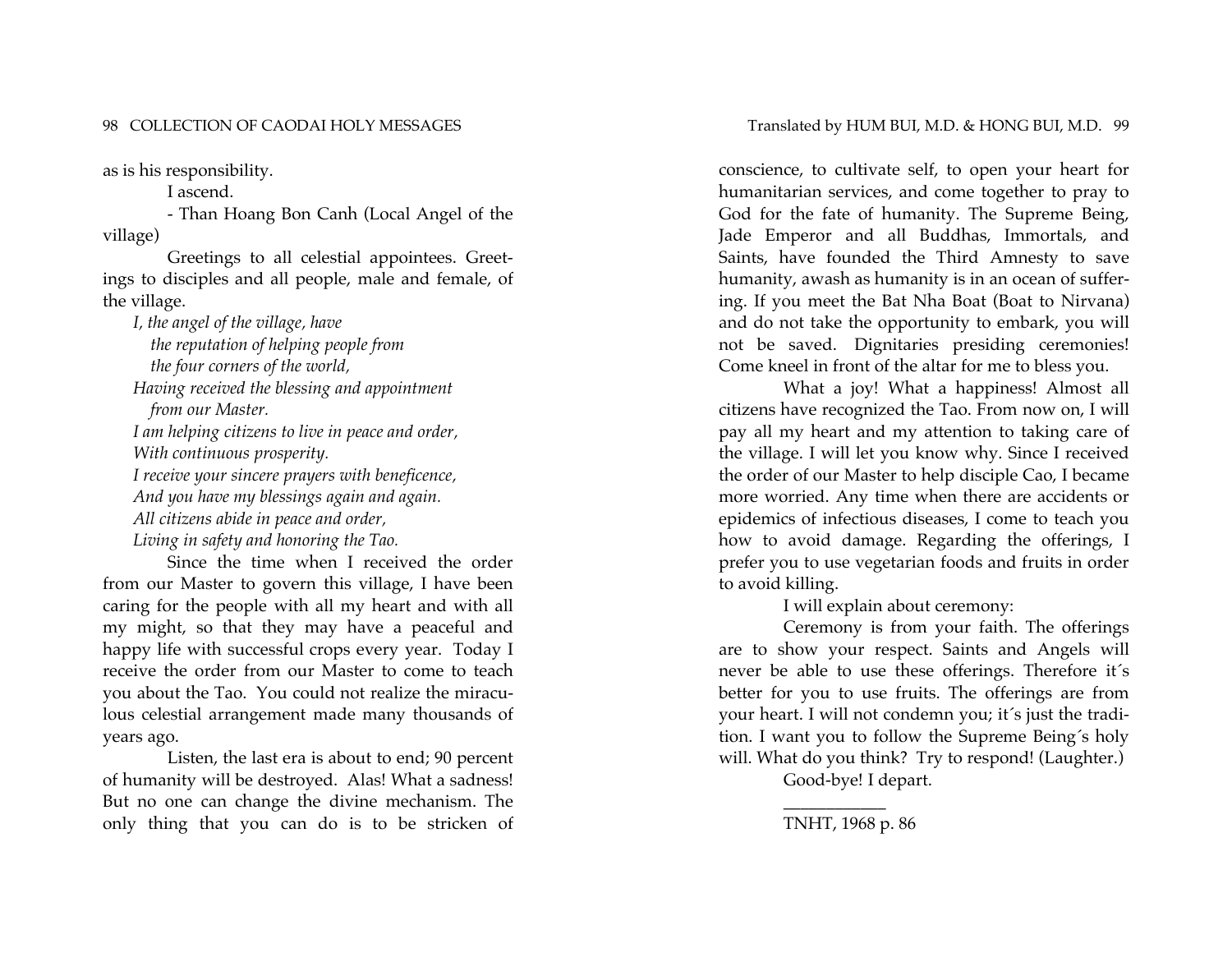## 100 COLLECTION OF CAODAI HOLY MESSAGES Translated by HUM BUI, M.D.

\*\*\*\*\*\*

# **Session at An Hoa, January 22, 1927**

(The 19th day of the 12th month of the year of the Yang Fire Tiger)

JADE EMPEROR, or CAO DAI TIEN ONG DAI BO TAT MA HA TAT, TEACHING THE GREAT WAY FOR THE SOUTHERN QUARTER:

Greetings to disciples and all human beings.

This is the first encounter of your country with Myself, so many suspicions still remain.

By way of overwhelming compassion, you and <sup>I</sup> will sprea<sup>d</sup> the path without fearing difficulty or worrying about dishonest persons. You shall march ahead; they will recognize later what is right and what is wrong. <sup>I</sup> am pleased with you and admit you all, male and female.

Tuong, you have to teach them the necessary knowledge.

I give here a general poem: *There is but one sky for this universe of impermanence, The people, only grains of sand upon the firmament. When caressed by still water, they are content and composed; Caught by storm and wave, their peace is dashed against stones. Having been spun on the karmic wheel without cessation, For the want of an instant of self-cultivation, they have known to be able to*

& HONG BUI, M.D. 101

*escape from reincarnation. Yet behold from the South land gusts <sup>a</sup> fair wind, The reign of the redeeming Tao about to begin.*

Allow all the females in to hear My teachings!

Dear beloved female disciples, <sup>I</sup> bring the Third Amnesty, with no discrimination between stature tall or small, or state of richer or poorer. <sup>I</sup> only wish that you do virtuous deeds every day, following the humanistic teachings; for example, keeping the four virtues (Cong, Dung, Ngon, Hanh: goo<sup>d</sup> work, goo<sup>d</sup> appearance, goo<sup>d</sup> speech, and goo<sup>d</sup> personality, respectively).

The morality of the country of the South is always good; it is just that those among you who are corrupted, <sup>I</sup> have to remind you of the goo<sup>d</sup> way!

Now the males, come in! Listen carefully!

Do you know why you see injustice every day? Do you know why officers abuse their power over the people, children disobey their parents, and people are not faithful to their friends, creating disturbances in moral principles? Because of lack of spirituality!

I bless you all, children. <sup>I</sup> ascend.

TNHT, 1968 p. 88

\_\_\_\_\_\_\_\_\_\_\_\_\_\_\_\_\_\_\_\_

\*\*\*\*\*\*

**January 26, 1927**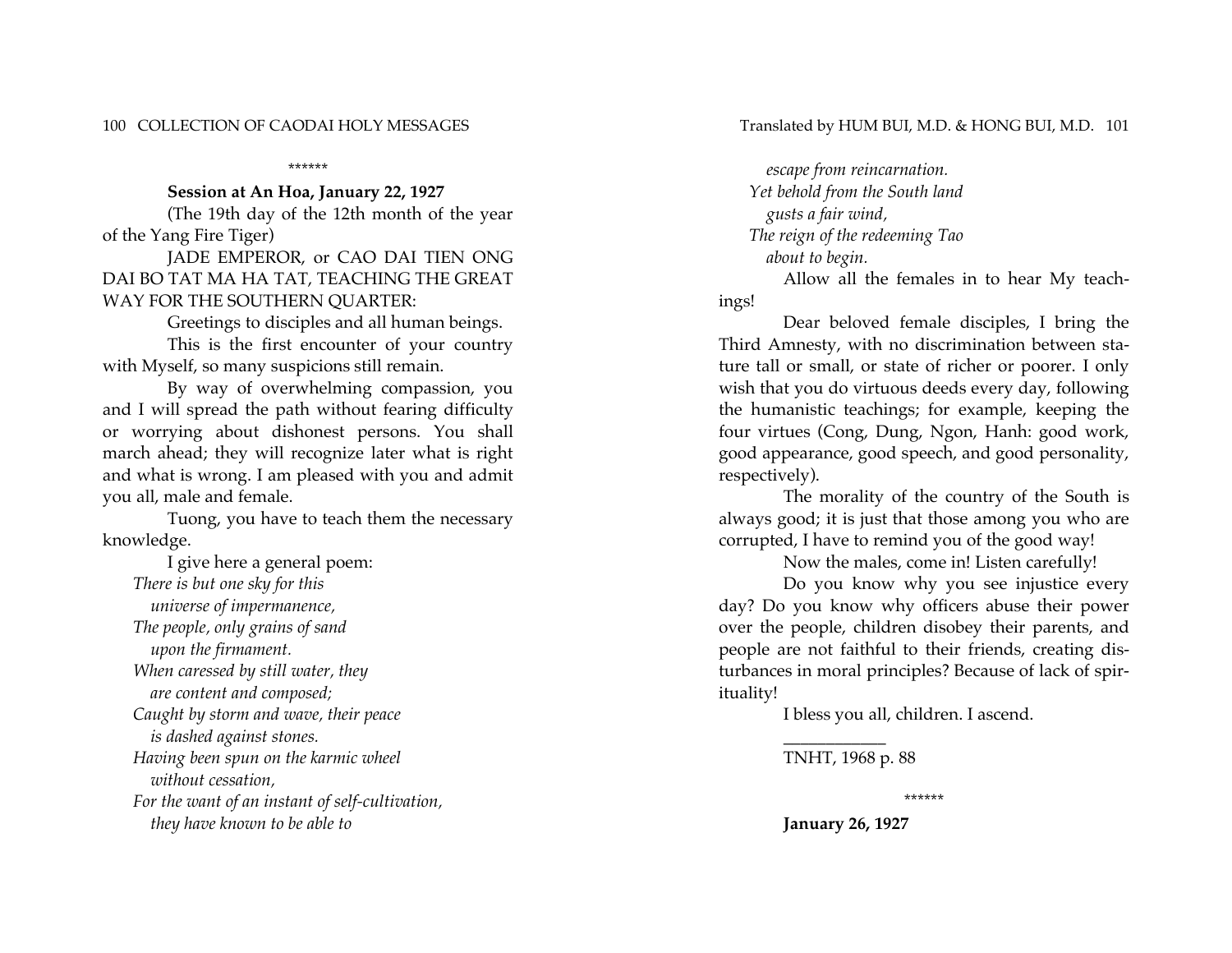#### 102 COLLECTION OF CAODAI HOLY MESSAGES Translated by HUM BUI, M.D.

(The 23rd day of the 12th month of the year of the Yang Fire Tiger)

JADE EMPEROR, or CAO DAI TIEN ONG DAI BO TAT MA HA TAT, TEACHING THE GREAT WAY FOR THE SOUTHERN QUARTER:

Greetings to disciples, and all human beings. Listen:*The ship upon the celestial sea awaits a fair wind, To bear the people of the South aloft from Earth toward Heaven. In donning brown vestments, you strive for Nirvana, In cultivating conscience, you disdain wealth and honor. The clockwork of the heavens tells its time true, Striking the hour the Divine may rain down upon you. Bear well the travails of conscience in this life; You will soon be removed from this earthly realm of strife.*

The Great Way has been founded three times, ye<sup>t</sup> Earthly people still commit many grievous errors. They still become lost in the material world and disregard virtuous principles taught by saints and sages of old. This life full of hypocrisy is short, and ye<sup>t</sup> they fight for wealth and pursue honor. Being born as a human being conveys upon you a special mission; ye<sup>t</sup> people pay no heed to the essentials of

#### & HONG BUI, M.D. 103

the journey, from giving back to their parents, to paying back the debt they owe their country, instead immersing themselves in a life that only leads to worry and sadness, denying the holy virtues, using delusion to satisfy the senses. Time will not wait for such as these. Life´s journey is difficult and tiring, and Death will prove all wealth and honor to have been but a dream. Your day of reckoning will soon be upon you at the Nghiet Canh Dai (storehouse of the Akashic records; a place where the dead review their actions in previous lives, the equivalent to St. Peter´s Gate). Life after life, you will continue to reimburse the Universe for the errors of your ways until you are enlightened. Such is the fate of mortals. The Tao exists to guide people along the path of righteousness and piety, and thereby dismount the Karmic wheel, escaping reincarnation and reaching Nirvana at last. Make haste unto the path to quicken your reward and avoid continuous suffering. The Tao is an open secret; don't lose sight of the fact, continual self-examination is required for its perpetual discovery.

Try to comprehend, human beings!

TNHT, 1968 p. 89

\*\*\*\*\*\*

**Cho Lon, January 31, 1927** Your Master, children.

Time has flown, and it is spring once again. The landscape has not changed, but the people´s hearts have been transformed. The Tao has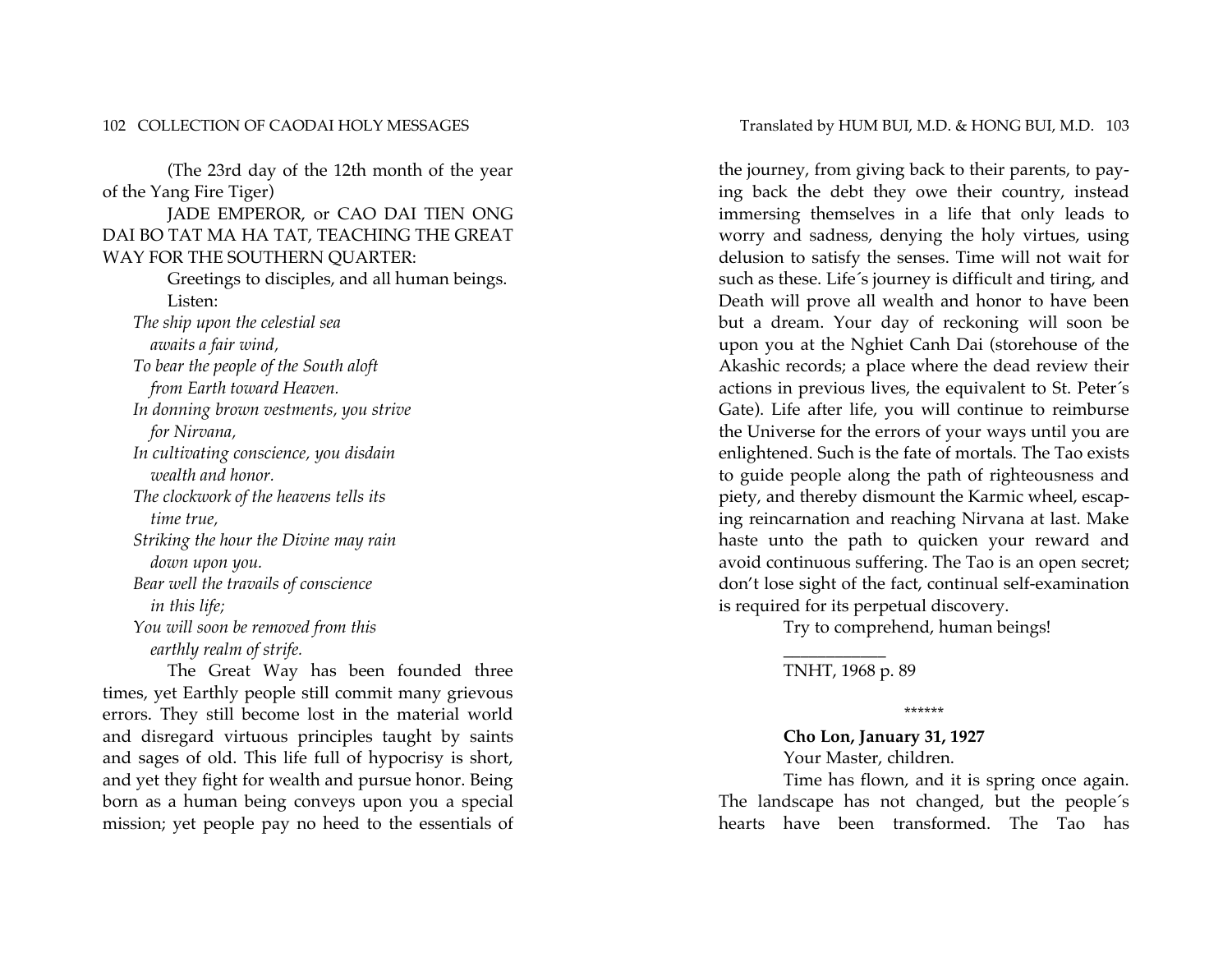progresse<sup>d</sup> quickly; compare<sup>d</sup> with last year, the Tao´s wisdom is now shining ever more brightly in human life. I am delighted to see your heartfelt efforts to magnify the Tao, to bring people closer to each other. You have travailed the thorny path to people´s hearts. Some local disciples do not ye<sup>t</sup> carry the Tao because of their secular obligations. Ly Thai Bach is therefore planning to organize a grea<sup>t</sup> ceremony at Cau Kho temple so that all the disciples can more easily come together in a display of unity.

T., you will have to join in to preside over the ceremony for your younger brothers. You disciples here should do the same.

TNHT, 1968 p. 91

#### \*\*\*\*\*\*

## **Cau Kho Temple, February 1st, <sup>1927</sup>**

I am disappointed for the ones who are absent today. Time has passe<sup>d</sup> quickly and you are still hesitant. The Path is so monumentally grea<sup>t</sup> and profound that your earthly minds cannot fathom. If you do not transcend your secular attachments, your travails in following Me for the last year would have been wasted. The earthly life has so much torment to begin with, and you live in a most difficult time, so you should contemplate spirituality more; otherwise, you condemn yourself to immersion in the material world forever, battling for wealth and power like the run of the mill. You have to direct your energies toward spreading My way; thus you can both

maintain your valuable traditions and still escape rebirth in the Earthly plane. <sup>I</sup> will not reveal the celestial mechanism behind it all, but you have only to understand that as a human, you are in the highest position among Earthly beings; you must cultivate an extraordinary mind to be worthy of being human. You should understand that <sup>I</sup> have created many races with their own special, sacred characteristics. Only because human beings do not try to discover the truth and because they instead obsess on outward profits, negating the profits of their conscience, killing and not loving, looking to harm but not looking to understand each other, do they suffer. Once you comprehend the Universal justice in My way and come together under Universal love, you would satisfy God´s will and be abundantly blessed.

Understand!\_\_\_\_\_\_\_\_\_\_\_\_\_\_\_\_\_\_\_\_

# TNHT, 1968 p. 91

\*\*\*\*\*\*

## **Tay Ninh, February 1st, <sup>1927</sup>**

(The 1st day of the 1st month of the year Dinh Mao)

- Confucianist Chuong Phap Tuong.

Greetings to all disciple brothers and sisters.

Joy... Joy... Joy... Happiness... Happiness... Happiness... Great blessings to humanity and to this 68th earth. I should have more merits in order to be admitted to the <sup>36</sup> heavens. All thanks to the guidance of our grea<sup>t</sup> and gentle Father. <sup>I</sup> am telling you,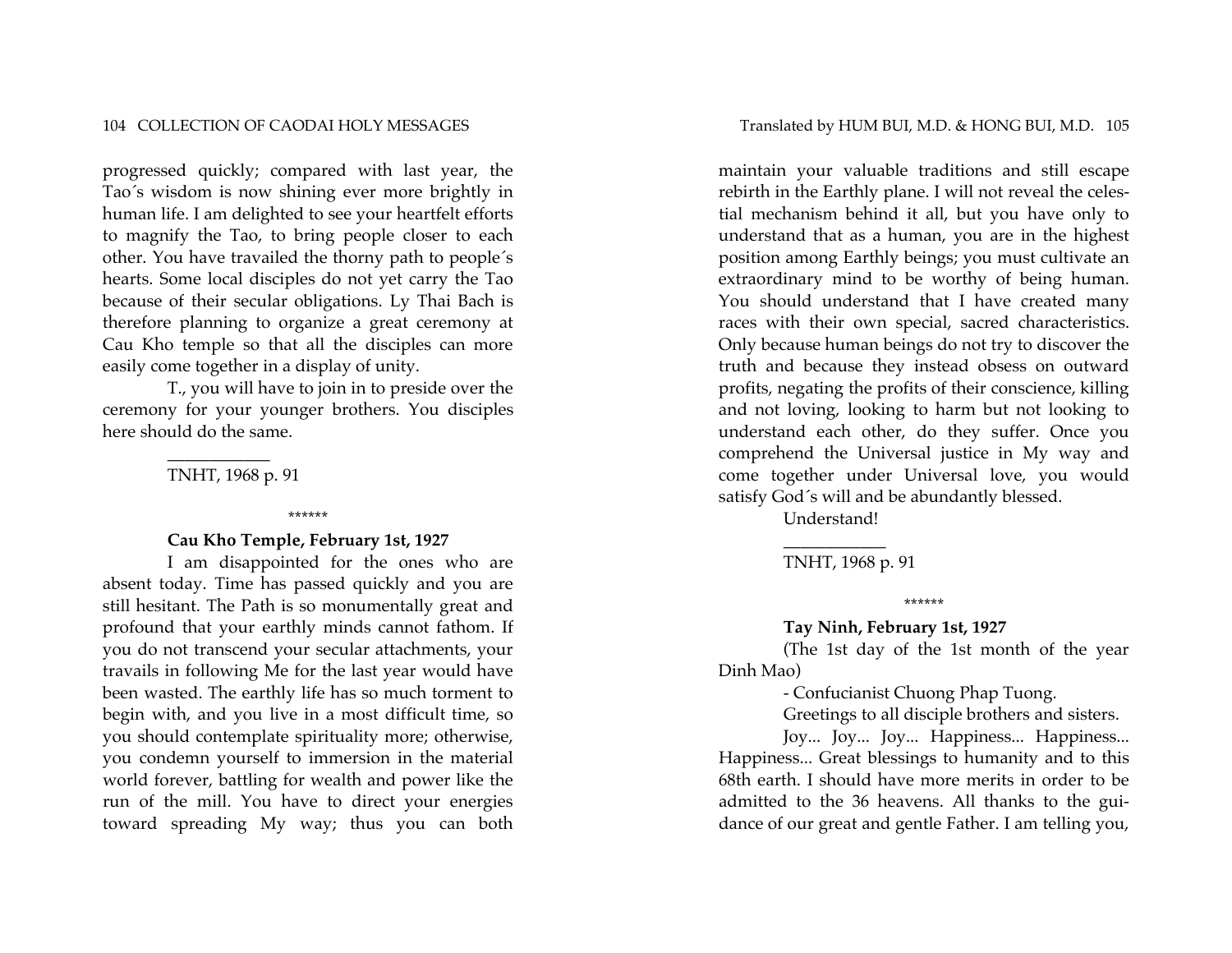brothers and sisters, value your precious celestial position. Don't be reticent on the path. Remember my name when fighting against evil seductions.

For myself, even though <sup>I</sup> didn't have enough accumulated merit, technically, <sup>I</sup> still attain this position. If you guide and save the whole of humanity, your position would be much, much higher!

Think about it, and be happy in your practicing of the Tao.

TNHT, 1968 p. 92

#### \*\*\*\*\*\*

# JADE EMPEROR, or CAO DAI TIEN ONG DAI BO TAT MA HA TAT, TEACHING THE GREAT WAY FOR THE SOUTHERN QUARTER:

Children, greetings to you,

Trung, Cu, Tac, do you remember how it was this time last year? And you see how it is now?

Beloved daughters Trinh and Hieu, have you seen how <sup>I</sup> have kept My promise?

This time last year when <sup>I</sup> founded the Great Way, <sup>I</sup> had but twelve disciples.

Four of them fell wayward and succumbed, so then I had only eight left; but two of those were so indolent, they did not practice the Tao. Even a great Buddha, who incarnates to this earth, without Me, would not be able to guide more than forty thousand human beings at once in so short a time.

I am happy, and congratulate all My forty

OF CAODAI HOLY MESSAGES Translated by HUM BUI, M.D. & HONG BUI, M.D. 107

thousand disciples.

Tho, you are very dedicated, and your dedication has redeemed many people. <sup>I</sup> congratulate you.

Binh, <sup>I</sup> promote you to the Phoi Su as a reward for your love and your virtue.

Thanks to you, humanity will be able to escape the ocean of suffering.

Ban, <sup>I</sup> promote you to the Giao Su and Tro the Giao Huu. And many others, too.

Call them back here on the 9th of the month for Thai Bach to reward them. <sup>I</sup> bless you all, even if you are not here. <sup>I</sup> lift the handle of the Ngoc Co (Basket with beak) for you to pass beneath for Me to bless. I wish you all to be dedicated like

Tho, and self-cultivate like saints, for the Great Way shall be known all over the world, and disciples will increase exponentially, and your responsibilities will grow heavier and heavier.

If you love Me, you would love the Tao, and subsequently love human beings. If you value Me, you would value the Tao and subsequently value living beings.

In this coming first month of the year, Thai Bach will gather the female disciples in order to establish the female college. <sup>I</sup> rely on you. <sup>I</sup> bless you. <sup>I</sup> ascend.

TNHT, 1968 p. 93

\*\*\*\*\*\*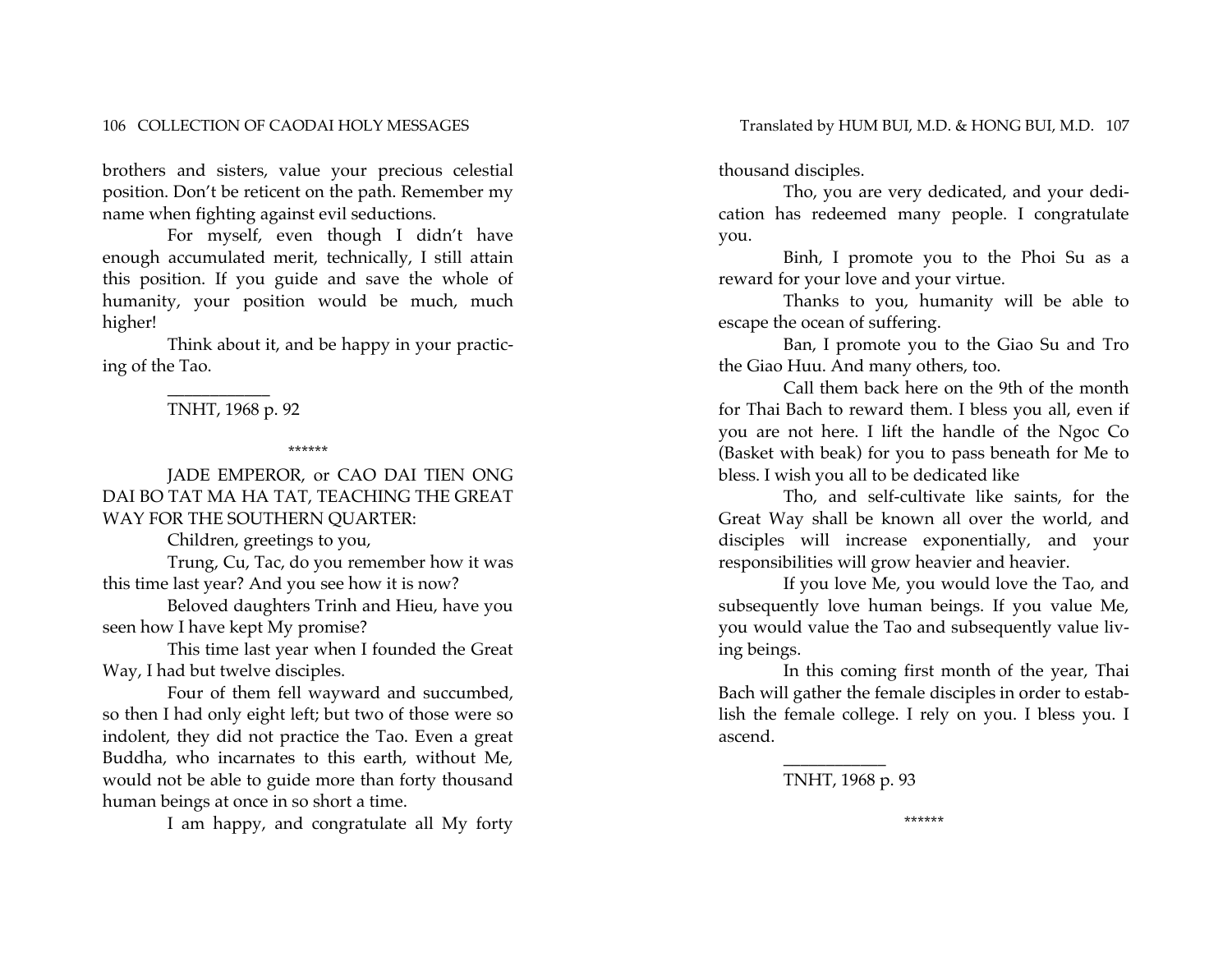- Thai Bach

The Sacerdotal Council. Listen.

I gran<sup>t</sup> ceremonial costume to the female college. Comply, and from now on, use these beautiful costumes for ceremonies, according to the hierarchy.

All female dignitaries are to work under the female Dau Su (Cardinal) who in turn has to obey the Giao Tong (Pope) and the Chuong Phap (Censor Cardinal).

Female Dau Su are also elected according to the New Codes established by the Sacerdotal Council. They are to obey the orders of the Sacerdotal Council both spiritually and temporally.

Female Dau Su wear a costume similar to the one for the male Dau Su. The white silk robe has nine ribbons and is embroidered with lotus flowers. The head covering is a hood like the one worn by nuns and is also made of white silk. The hood is overlaid with a golden headdress called Phuong Thien Mao, and the top of it is embossed with the Divine Eye surrounded by a golden circle.

She wears white Vo Uu shoes (worriless shoes) with the calligraphic character "Huong" (Fragrance) on the toes. Comply with these instructions!

Female Phoi Su (Archbishops) are to wear a similar costume without Phuong Thien Mao. Their robes have three ribbons. On the chest is embroideredthe Divine Eye surrounded by a golden circle. Comply with these instructions!

Female Giao Su (Bishops) are to wear a robe

with three ribbons, with the white silk hood, but without shoes.

Female Giao Huu (Priestesses) wear costumes like the Giao Sús, but without headdress, and instead, a white lotus with the Divine Eye in the center is pinned into their hair.

Female Le Sanh (Student Priestesses) wear acostume like the Giao Huu. They cover their head with a long veil knotted at the nape so that the two ends of unequa<sup>l</sup> lengths hang down. A white lotus flower is pinned into their chignon.

Our Master observes the absence of many sisters and will not gran<sup>t</sup> any appointment. Sister Lam Huong Thanh! You are to invite all female disciples to come the 15th day of this month for appointment by our Master and for the establishment of the female college.

# TNHT, 1968 p. 94

\_\_\_\_\_\_\_\_\_\_\_\_\_\_\_\_\_\_\_\_

#### \*\*\*\*\*\*

#### **Tay Ninh, February 5th, <sup>1927</sup>**

(The 4th day of the 1st month of the year Dinh Mao)

- Thai Bach.

Greeting to all disciples, brothers and sisters, and all living beings. Good gathering!

Such sorrow for humanity! Such misery for humanity!

Human beings are too cruel. Their crimes deserve just punishment. But because of love for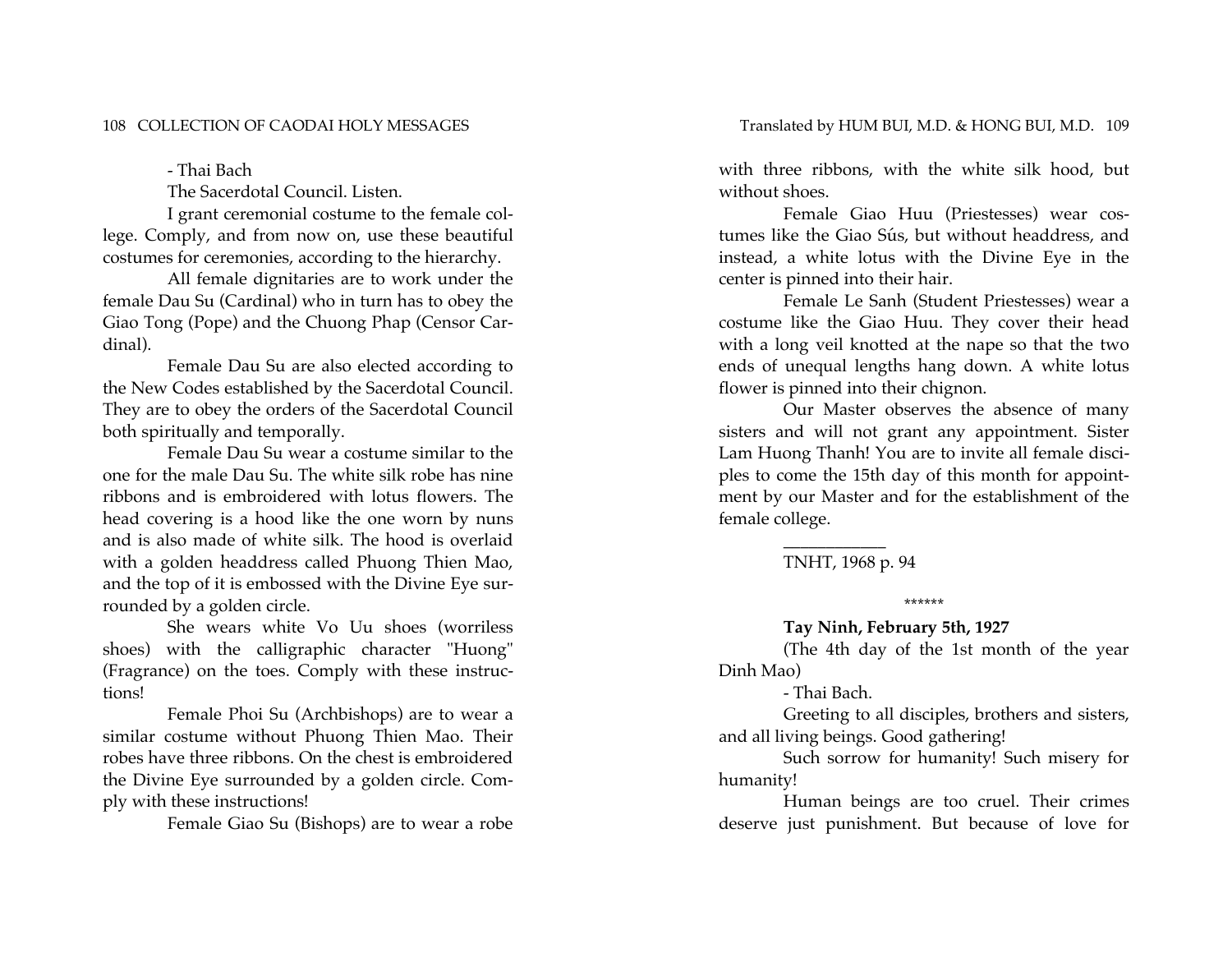humanity, <sup>I</sup> have tried in vain to pray for the amnesty of human beings during the ten-day convention at the Bach Ngoc Kinh (the White Pearl Palace). Yet, <sup>I</sup> could not act against Divine Justice. Human destruction shall afflict you through your mutual killing, and deadly diseases. <sup>I</sup> have been heartbroken, prostrated and praying at the Bach Ngoc Kinh, but finally had to accep<sup>t</sup> the fate of humanity.

I am even sadder in seeing human beings in confusion and ignorance. Needless to say, even in this small country, Vietnam, with its sacred groun<sup>d</sup> here, <sup>I</sup> could not procure amnesty for cities such as Saigon, Cho Lon, Gia Dinh, Hue, Hai Phong and Hanoi. What a tragedy! What a tragedy! What a tragedy!

TNHT, 1968 p. 95

\_\_\_\_\_\_\_\_\_\_\_\_\_\_\_\_\_\_\_\_

Notes of the translator:

We are all much too familiar with the succeeding tragedies in Vietnam, occurring since <sup>1945</sup> in the struggles for power from North to South and resulting in the deaths of thousands upon thousands of people, both from Vietnam and intervening powers.

#### \*\*\*\*\*\*

### **December 24th, 1926**

JADE EMPEROR, or CAO DAI TIEN ONG DAI BO TAT MA HA TAT, TEACHING THE GREAT WAY FOR THE SOUTHERN QUARTER:

I, your Master, am happy to see you all gathering here tonight to show your sincere respect. <sup>I</sup> congratulate you disciples, sons and beloved daughters, for your virtues. Your gathering here is not only for the faith but also because of your mutual love.

This day last year you were still confused in your earthly dreams; the path had somewhat lessened your secular attachments but not enough for you to be totally dedicated to the Tao. And the time has rushed by, with enormous changes in people´s hearts, including a relinquishment of wisdom in lieu of honor and riches, and abuse of the Tao for persona<sup>l</sup> gain.

I am still holding open the secret, Divine mechanism, hoping that you will try with all of your might to institute the Tao in order to redeem people, to help them surmount their weaknesses, and together walk the elusive path to Nirvana, that even many sages of old have missed.

I have to mention that many of you have not pu<sup>t</sup> all your heart into serving the Tao. Realize that, through mercy, <sup>I</sup> have appointed you to certain celestial positions in order for you to redeem your karma. However, many of you with heavy secular obligations still have not recognized the hardship of selfcultivation as a ladder to help to escape from reincarnation. You must realize that, lacking My mercy, your mistakes would be recorded and you would not have further opportunity to serve humanity and thereby redeem yourselves.

Before praying to Me in the evening, you should ask yourself in your best conscience if you have completed your duties of the day, or have done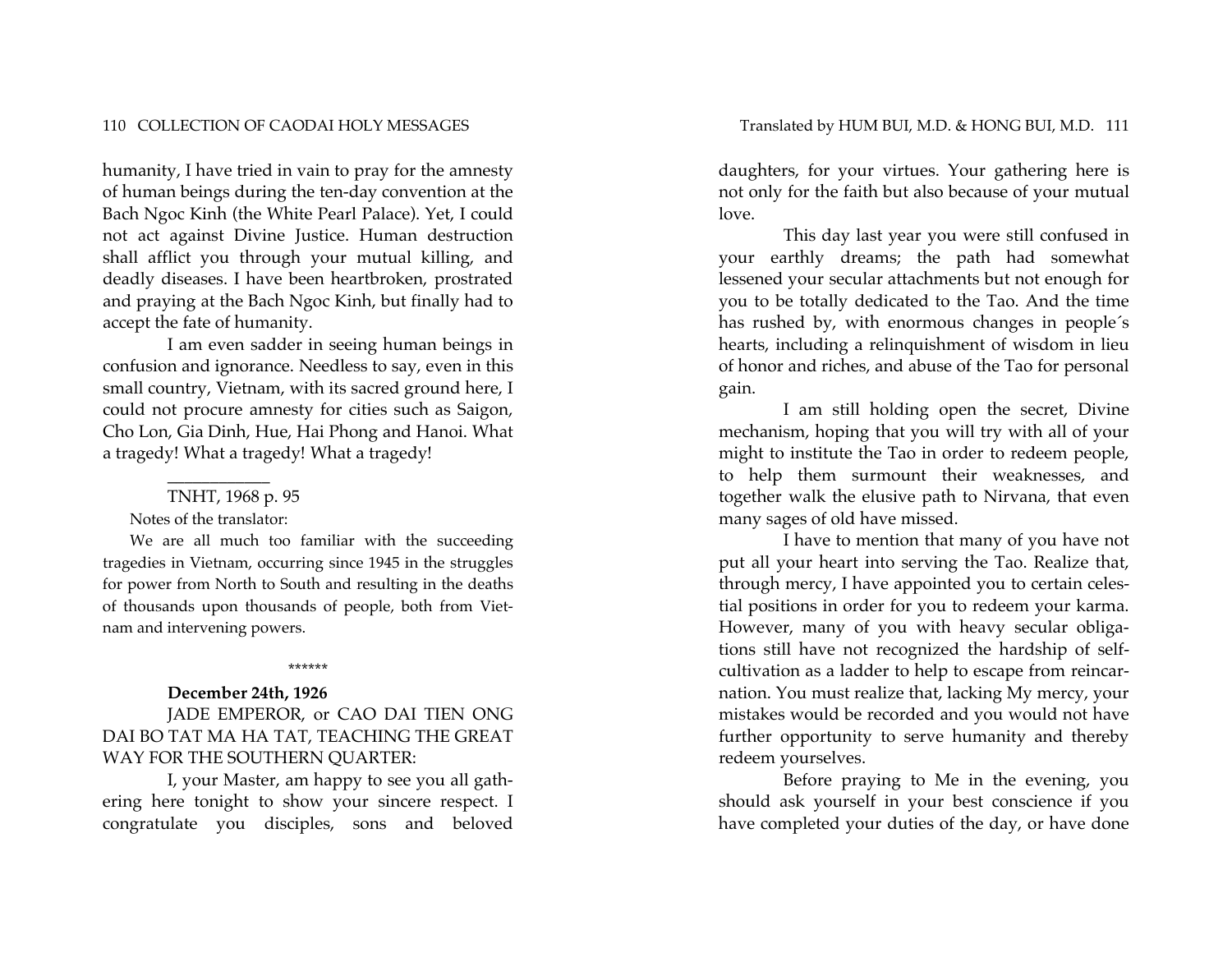anything against your conscience. If your duties were left incomplete, or your conscience was left unsatisfied, you must repent. This will serve to make you more and more holy day by day. My hope for each of you is that you would tend heartily to your selfimprovement, so then both the Tao would benefit from your efforts, and you would set a good example for others.

You are to love one another; your guidance to and sharing with each other are precious gifts which please Me greatly.

TNHT, 1968 p. 96

\_\_\_\_\_\_\_\_\_\_\_\_\_\_\_\_\_\_\_\_

\*\*\*\*\*\*

## **February <sup>1927</sup>**

- Quan Am Boddhisattva of the South Sea Greetings to disciples, brothers and sisters, all living beings. Celestial appointees sit down. Listen, sisters.

I am so delighted to see you sisters practicing the Tao. You must also ge<sup>t</sup> together to guide younger sisters. Many sisters who have not given their all for the Tao must endeavor to be more worthy of the love of the Supreme Being. <sup>I</sup> am happy with those sisters who have endured hardship to complete their duties.

That´s what <sup>I</sup> expec<sup>t</sup> from you all.

TNHT, 1968 p. 97

\*\*\*\*\*\*

- Thai Bach

All friends, be in order and solemnity to gree<sup>t</sup> the Supreme Being.

# JADE EMPEROR, or CAO DAI TIEN ONG DAI BO TAT MA HA TAT, TEACHING THE GREAT WAY FOR THE SOUTHERN QUARTER:

Children, listen. Wherever <sup>I</sup> abide is the holy land. I have ordained to promote the local ange<sup>l</sup> to the Van Xuong position to govern Hiep Ninh village, to teach the Tao to people, and to have the ultimate power of reward and punishment over the local people until they should repent. So, people of Long Thanh village, don't worry. Regarding the Holy See, <sup>I</sup> want to see unity between God´s will and man´s power. That´s My virtue that you should watch and imitate. Since the time I founded the Tao for you, <sup>I</sup> have never done anything by Myself alone.

Wherever you choose that pleases the Sacerdotal Council would please Me. You have to ge<sup>t</sup> together to attend to the matter of the Holy See. Everything should be at Tay Ninh. You have understood My Holy will about spending; be economic, spen<sup>d</sup> only what is necessary.

TNHT, 1968 p. 98

\_\_\_\_\_\_\_\_\_\_\_\_\_\_\_\_\_\_\_\_

\*\*\*\*\*\*

## **February 13th, <sup>1927</sup>**

(The 12th day of the first month of the year Dinh Mao)

JADE EMPEROR, or CAO DAI TIEN ONG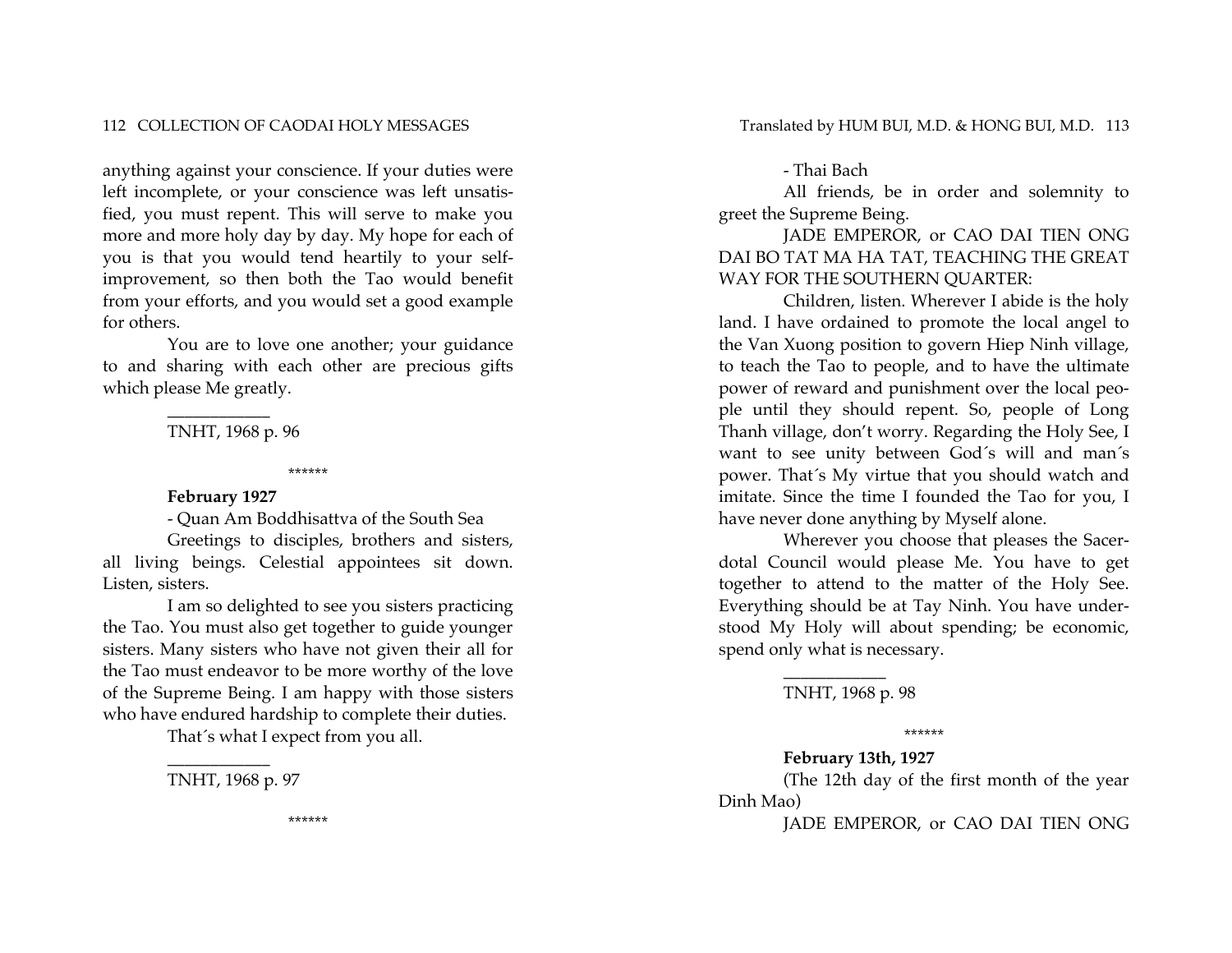# DAI BO TAT MA HA TAT, TEACHING THE GREAT WAY FOR THE SOUTHERN QUARTER:

Children, all disciples, heed me!

The Hiep Thien Dai is the sacred place where I reign to preserve the sacred power of the faith. As long as the Tao endures, the Hiep Thien Dai still exists.

Moreover, the Hiep Thien Dai is the place where the Giao Tong comes and communicates with the 36 Heavens, the <sup>3000</sup> Worlds, the <sup>68</sup> planets and the 10 courts of Hell to beg the salvation of humanity.

As I have warned, the five branches of the Great Way are rendered profane by the incarnate believers who day by day move further from fidelity with the Tao, completely degrading the significance of the holy doctrine. For this reason <sup>I</sup> have resolved to come to teach My children Myself, not to entrust the teaching of My holy doctrine any longer to imperfect incarnate beings.

I have already spoken about spiritual power; I shall now speak to you about temporal powers.

The Hiep Thien Dai is placed under the authority of the Ho Phap (Legislative Protector). He is assisted by the Thuong Sanh (Director in Secular Affairs) and by the Thuong Pham (Director in Spiritual Affairs). <sup>I</sup> have chosen the <sup>12</sup> Zodiacal dignitaries in increments of three;

1- Under the Ho Phap, who is concerned with Law and Justice:

> Hau is Bao Phap\* (Juridical Conservator) Duc is Hien Phap (Juridical Renovator)

OF CAODAI HOLY MESSAGES Translated by HUM BUI, M.D. & HONG BUI, M.D. 115

Nghia is Khai Phap (Juridical Reformer) Trang is Tiep Phap (Juridical Legislator)

This branch is concerned with the conservation and application of the religious laws, temporally and spiritually. Every transgression of the laws is brought to the awareness of the Hiep Thien Dai.

2- Under The Thuong Pham, who is concerned with spiritual affairs:

> Chuong is Bao Dao (Religious Conservator) Tuoi is Hien Dao (Religious Renovator) Dai is Khai Dao (Religious Reformer) Trong is Tiep Dao (Religious Legislator)\*\*

This branch is concerned with the meditation cells and temples. He supervises all disciples and defends them against the abuses of authorities.

3- Under the Thuong Sanh, who is concerned with temporal affairs:

Phuoc is Bao The (Temporal Conservator) Manh is Hien The (Temporal Renovator) Thau is Khai The (Temporal Reformator) Vinh is Tiep The (Temporal Legislator)

I exhort you to maintain persona<sup>l</sup> impartiality in your functions. Do not forget that anyone who has grea<sup>t</sup> power has a heavy burden of responsibility.

I bless you.

Notes:

\* Bao is to conserve

- Hien is to offer
- Khai is to initiate
- Tiep is to accep<sup>t</sup>

\*\* Mr. Cao Duc Trong is the last appointee among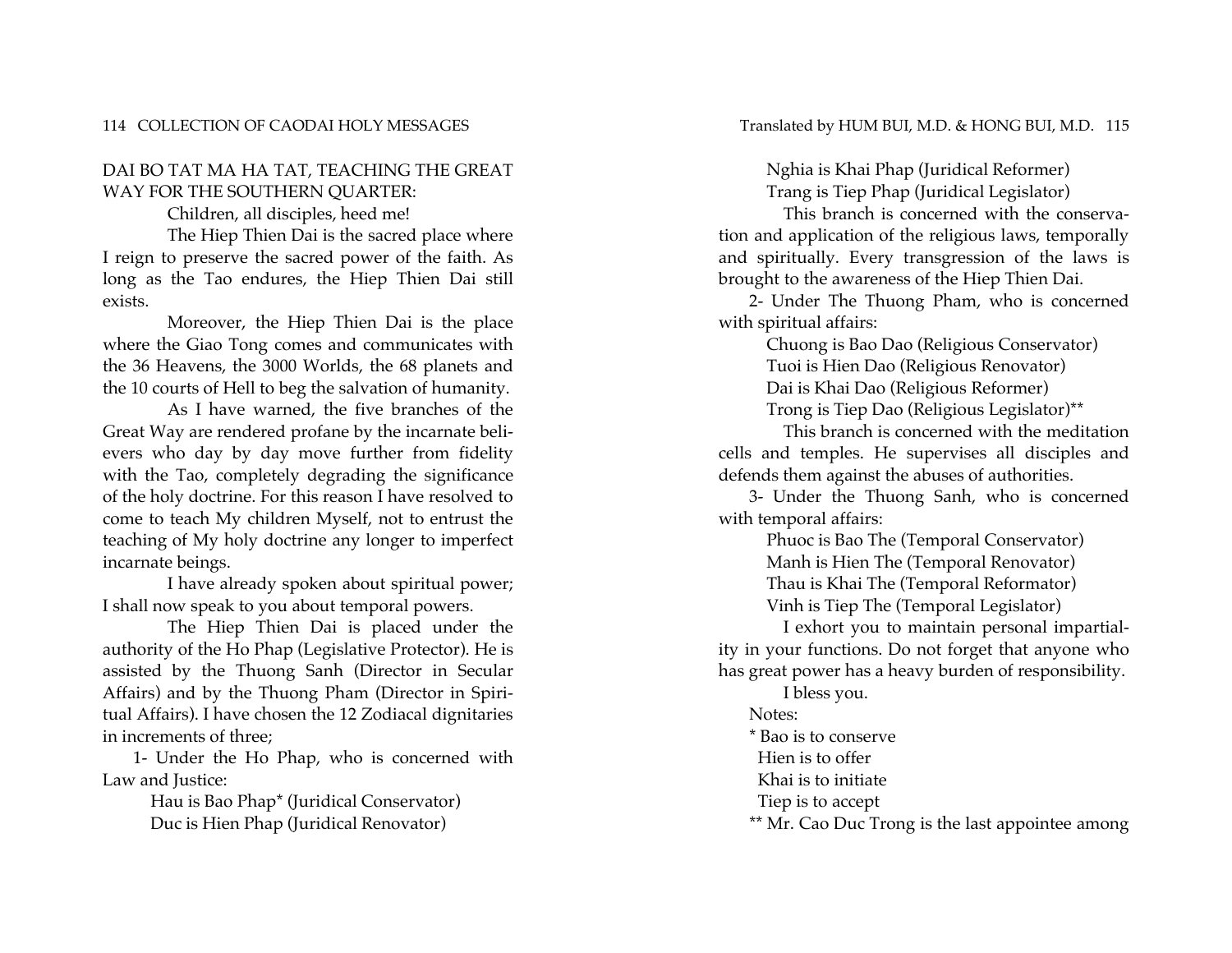the 12 Zodiacal dignitaries.

TNHT, 1968 p. 98

\*\*\*\*\*\*

## **Cau Kho, February 19, <sup>1927</sup>**

Your Master, children.

In accordance with Justice and the reques<sup>t</sup> from the Triune-Faith Court, <sup>I</sup> appointed you as dignitaries. In reality, not many of you appointees are worthy for the term. Therefore, once appointed, you should remain humble and remember your responsibility; and whoever has not been appointed should not be sad and abandon your virtue. Understand; <sup>I</sup> would be pleased if you would try to build up your merit yourselves. It would be useless for you to be accepted into the Tao, appointed to <sup>a</sup> celestial position, ye<sup>t</sup> be without redeeming qualities or virtues.

Understand!

TNHT, 1968 p. 100

\*\*\*\*\*\*

## **Cho Dem, March 1, 1927**

(Opening Ceremony at Phuoc Long Temple) Your Master, children.

The spiritual transformation of human beings is in accordance with the transformation of Heavens and Earth. Everyone who has affinity with Creation likes to find quietness among Nature for meditation. Many others, although capable of the

same affinities, are not true to them; they do not gear their activities toward noble acts but instead toward cruelty and crime: they act against the Divine will, and disregard reincarnation and karma. They think of life as the fleeting moment; they conspire for wealth, power and gluttony.

I would challenge you: where does the noble par<sup>t</sup> of the human mind go after the body´s death, the par<sup>t</sup> embracing within it Love, Hatred, Joy, Remorse? Do you think such <sup>a</sup> mind simply disintegrates?

Each of you should meditate on this question and pursue an answer. If you find an appropriate answer, you are <sup>a</sup> person who realizes the Tao; otherwise, you are of feeble mind.

I ask you women to follow the three womanly duties and the four virtues; and you males to follow the three male duties and the five virtues of Confucianism. If you fulfill your human duties, you would be well received by the Tao. Heed My words!

TNHT, 1968 p. 101

# \*\*\*\*\*\*

# **Dai Dan Cau Kho, March 5, 1927** JADE EMPEROR, or CAO DAI TIEN ONG DAI BO TAT MA HA TAT, TEACHING THE GREAT WAY FOR THE SOUTHERN QUARTER:

Many of you may think that being CaoDai disciples, one has to be totally detached from secular activities, dreaming day and night that you might only find <sup>a</sup> secluded place for meditation. <sup>I</sup> would let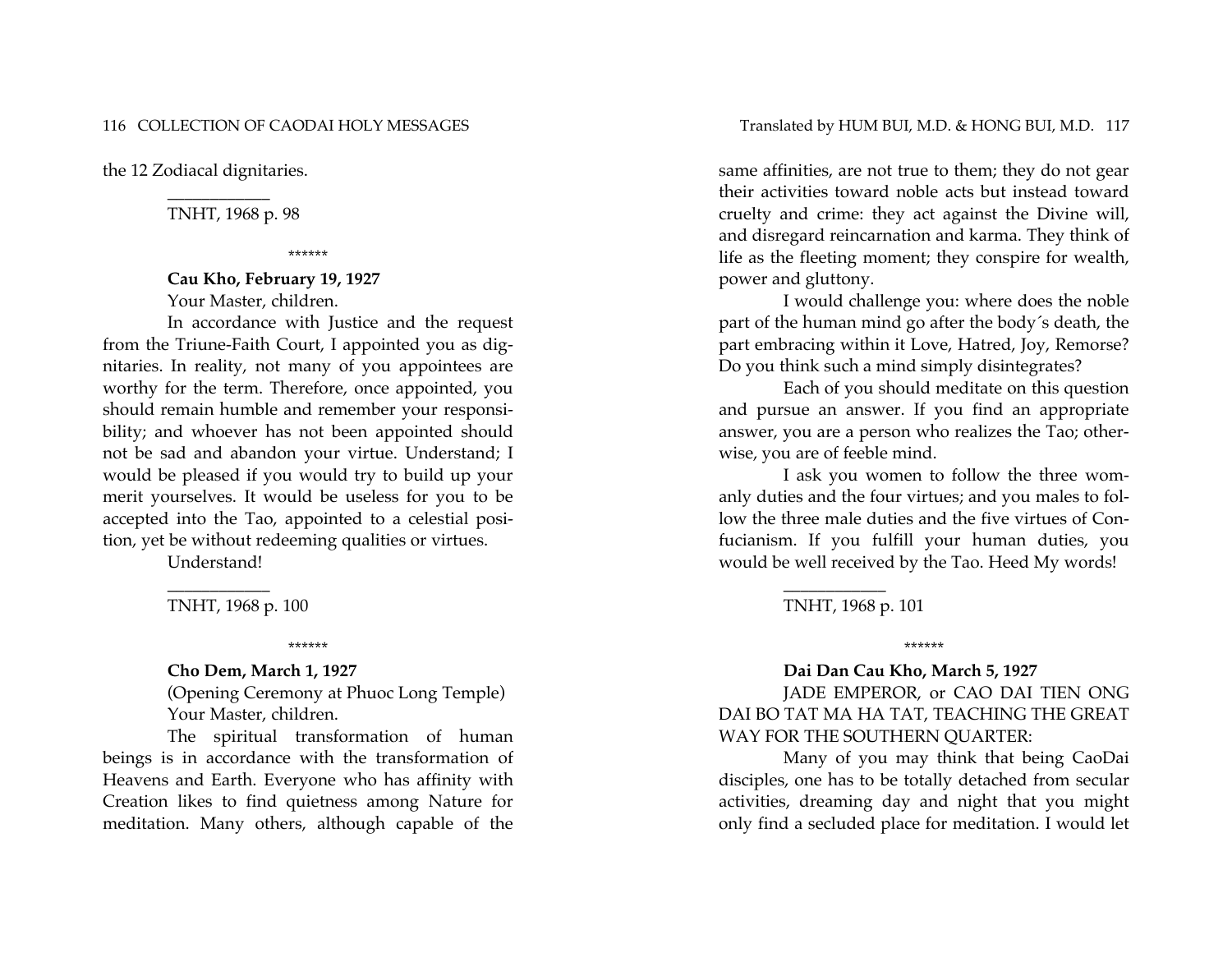you know that if you have not paid all your karmic debt, and have not accrued enough merit, you cannot become enlightened. In order to be enlightened, you must first accrue enough merit by spreading the Tao and guiding human beings. If such is against your nature, you may then find other ways by which to attain the coveted position of enlightenment. You have to understand My holy will in order to cultivate your mind and set up your goals. Any path you choose to walk, you have to have a sacred guiding light; you have to have a goal in order to succeed, whether you want to be a king, a teacher, a technician, or a Taoist. Any profession would be sufficient excep<sup>t</sup> that in which you do not act as a professional.

Dear, beloved women! You keep looking up to nobility and the wealthy, and complain that you are not enough blessed, while you look down your nose and despise the lowly and poorer people. This is the height of immorality! <sup>I</sup> advice you to open your hearts and love people; that would please Me. You have to cultivate your virtue. Be modest to the superior and generous to the inferior. Obey this, children!

Male disciples, new disciples, listen, children. Under the justice of the divine law, you have had to suffer. It´s because you do not know how to cultivate the noble mind that <sup>I</sup> have bequeathed to you. Your mind is ye<sup>t</sup> so narrow so that you do not progress and the path becomes increasingly difficult. Henceforth from your initiation, you must take heed to adhere to the right path, to guide each other clear of the thorny maze. Do not lose your character due to

OF CAODAI HOLY MESSAGES Translated by HUM BUI, M.D. & HONG BUI, M.D. 119

desire of persona<sup>l</sup> profit: this would only squander the priceless sacred light that <sup>I</sup> have bestowed upon you. Heed Me!

# TNHT, 1968 p. 101

\*\*\*\*\*\*

## **April 5, 1927**

Your Master, children.

Trung, because you have so many important responsibilities, <sup>I</sup> have asked T. to sprea<sup>d</sup> the Tao in the other provinces for you. You have safely negotiated a difficult turn in your path, thanks to which your future merits would be fulfilled. <sup>I</sup> have granted you and other disciples enough authority and responsibilities to perfect the Tao that <sup>I</sup> have begotten. You have to nurture it in order to become worthy; you must show patience in all things, surmounting difficulties to reach your goal. <sup>I</sup> have mercifully guided you with each step, and now it´s your turn to use your enlightened mind to guide humanity. Young and old, you have to love and guide each other using your virtue as an example for the next generation. The path is still long and difficult, and once you will not have close communication with Me in the future, if you do not help and suppor<sup>t</sup> each other, what then would you become?

What you are planning is good. When your worries touch your heart, they would summon Genies and Saints who will guide you out of the darkness. Whether you fail or you succeed all depends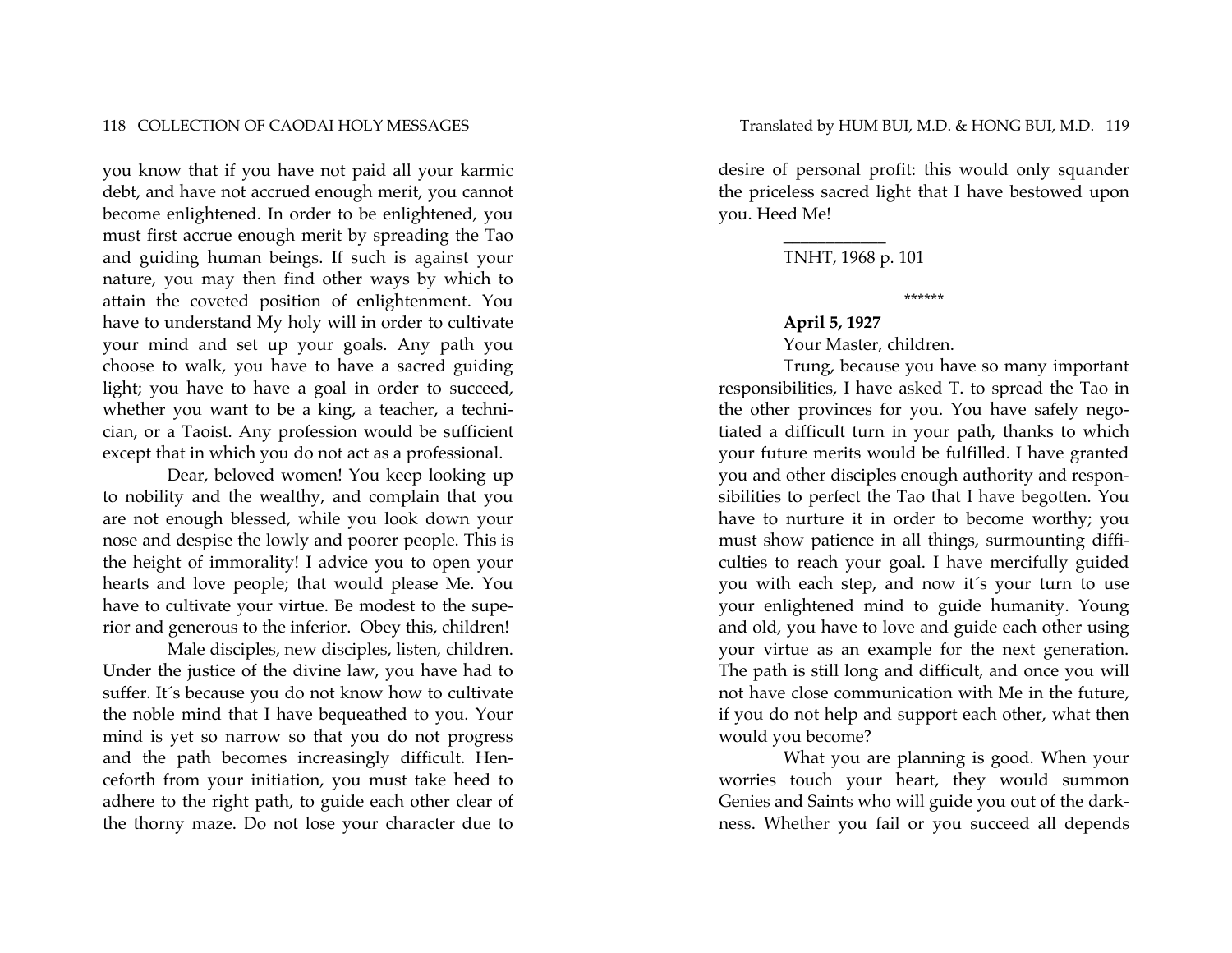upon your sincerity. If you do have sincerity and keep to the straight and narrow, always helping each other, you surely will fulfill your duty. On the contrary, if you allow stumbling blocks to waylay you, you could never succeed even with a simple undertaking. There is always divine arrangemen<sup>t</sup> ("God´s will"), but without man´s compliance the result is imperfect and incomplete.

I also need you to know that many Giao Huu (Priests) do not know their duties, so you have to teach them. They should know at least the origin of the Tao, and should learn My teachings and then take turns in teaching male and female disciples. Many of the Giao Huu know nothing about the Tao, and disciples cannot learn anything from them, so they are not useful for anything. You have to remind them to meet once a month with the Sacerdotal Council in order to learn how to teach. Obey! <sup>I</sup> bless you all.

TNHT, 1968 p. 103

\*\*\*\*\*\*

## **April 12, 1927**

Your Master, children.

Children, <sup>I</sup> have clearly felt those concerns about the Tao which are near to your hearts. Many of you wish the Genies and the Saints would punish the evil ones so that the Tao would be more stable and succeed faster. However, the divine mechanism takes no heed your earthly desires which are simply due to your human impatience. You should try not to hate

but to have compassion for those unenlightened ones. With love and mercy in guiding you, <sup>I</sup> have designed the secret mechanism so that you may use your acquired holiness of mind to deal with even heretics, until the time when you have overcome your own karma.

The Tao is steadfast. Be neither taken to excess, nor hesitant. Be patient and cooperative in clearing the thorny path for the generations to follow. The celestial guidebook has clearly spelled out many paths of action. Through love, <sup>I</sup> have taken care of the difficulties for you; you have only to complete your duty. Whoever puts all their efforts into the Tao will come back to be unified with Me. But whoever intends to disturb the Tao will be punished.

The Triune-Faith Court has often times propose<sup>d</sup> to close the gate of the Tao, but <sup>I</sup> hadn't the heart to do it, due to your sincere efforts. Ly Bach and Quan Am had recommended punishment of the evil ones, but <sup>I</sup> would not agree because <sup>I</sup> want you to experience a little more sufferance among them.

... If you have thought of Me, each of you will take haste to advance the Tao. In the old times, the Saints spent a lot of time arduously initiating the Tao. Now, the Tao that was founded only a short age ago has become a glorious beacon which would be enough to pleasantly light your steps upon your journey.

TNHT, 1968 p. 104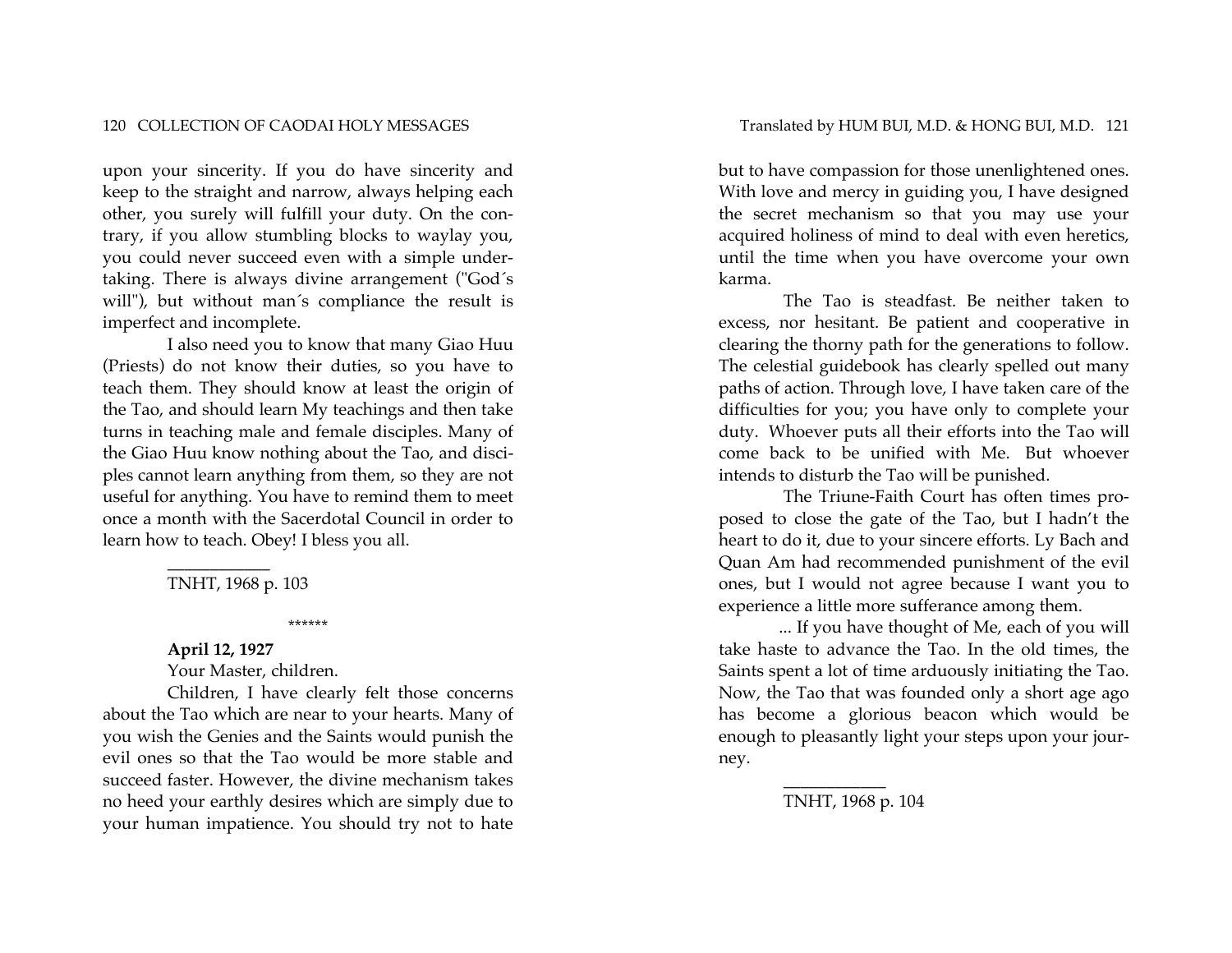#### \*\*\*\*\*\*

## **April 15, 1927 (Phu Nhuan)**

Your Master, children.

You misunderstand the celestial mechanismin thinking that <sup>I</sup> am unable to subdue evil, and suffer the evildoers. You just wish to see them be punished, but that is not My Holy plan.

If you yourself choose not to walk, <sup>I</sup> would not carry you through your life. Doing for yourself is therefore your concern. The Tao is founded in Justice and is already therefore a grea<sup>t</sup> blessing. If instead <sup>I</sup> carried you through this tempora<sup>l</sup> world, you would not be wont to labor for the Tao. As long as you are witness to disappointment on this Earth, the Tao is not ye<sup>t</sup> fulfilled.

You are the first to receive the Tao from Me; therefore, you should realize your grea<sup>t</sup> and noble responsibility. If you do not fulfill your duty you are not worthy. <sup>I</sup> advise you just to keep cultivating your heart, your virtue, to keep the Tao in order, all difficulty would be surmounted.

In practicing the Tao, you have to observe justice. Once justice is able to control violence, the Tao would be manifest. Understand!

TNHT, 1968 p. 105

\*\*\*\*\*\*

**April, 20, 1927** - Ly Bach. Friend Trung, <sup>I</sup> would like to let you know

that many disciples of our Compassionate Master did not follow the teachings of our Master in order to fulfill their human duties in love and cooperative friendship, but instead create hatred among each other. <sup>I</sup> wish that you could set that issue straight. The Compassionate Master taught that there should be love, sharing, and cooperation in the promotion of the Tao. It has not been very long, and His teachings were not respectfully followed. What should happen in the future when there will be no more close communication from our Master? <sup>I</sup> want you to take time to straighten out this issue with the disciples. <sup>I</sup> will keep an eye on you. Hatred and indifference among followers of the Tao would create animosity among people and only lead to chaos. They would relinquish the path, having been stained with this bloodshed and would be doomed to their loss of Heaven. Our Compassionate Master spoke that the Tao would be raised out of the determination of the disciples, especially of the celestially appointed dignitaries. For any issue related to the Tao, in order to please people´s hearts you have to ge<sup>t</sup> together for discussion and have the consensus before implementation. That would make the Tao stable and strong. If there is any difficulty, it´s your responsibility to guide all disciples to setting things straight. You have been granted the authority to make decisions, so if you ge<sup>t</sup> together for discussion and support, all would be well.

Ever be mindful of your human duty, never to neglect it and become irreverent of the Holy will of our Compassionate Master. Take heed!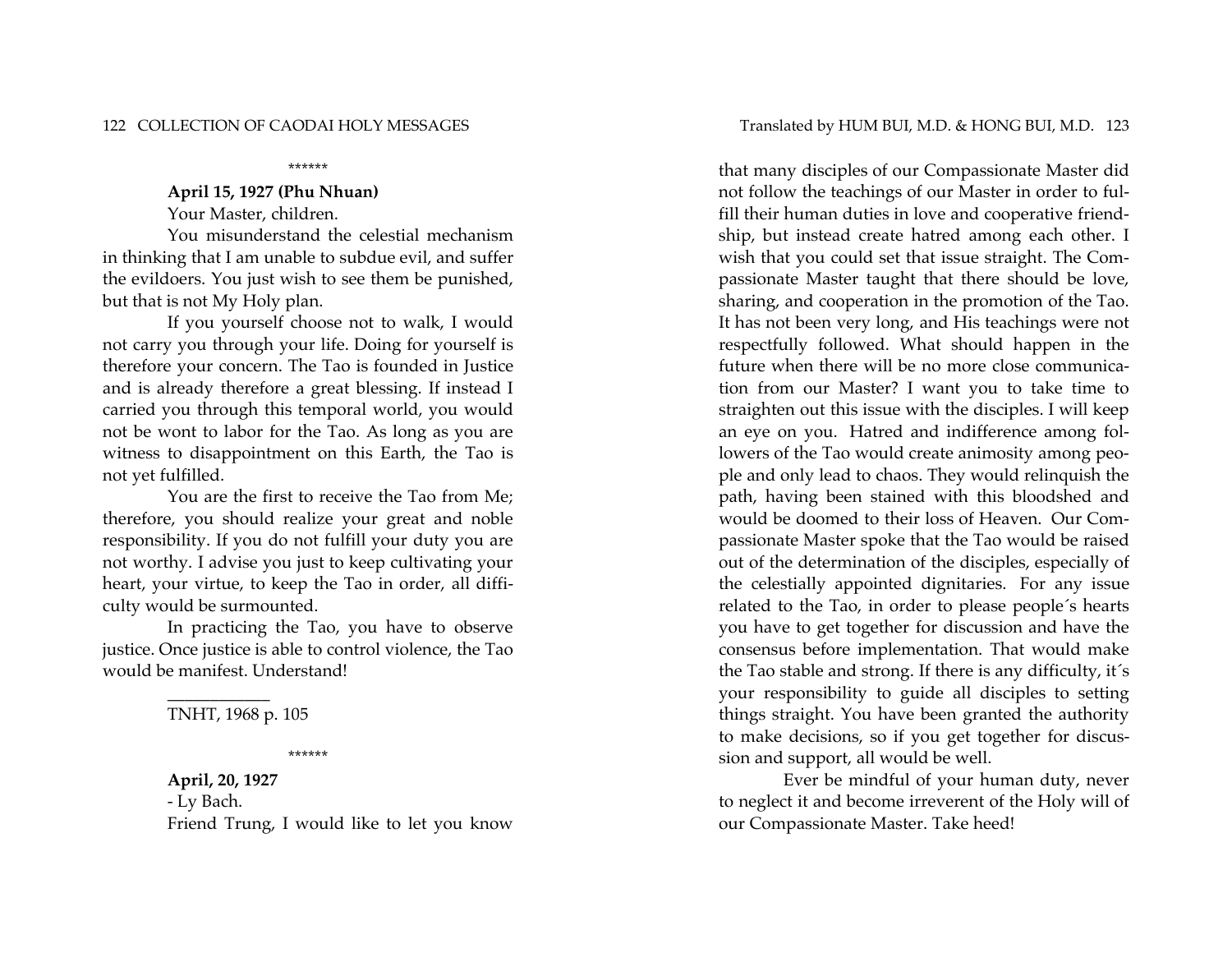TNHT, 1968 p. 106

\*\*\*\*\*\*

## **5-27-1927**

(The 27th day of the fourth month of the year Dinh Mao)

Your Master, children.

What´s a such Sacerdotal Council? Children! How sad I am! What a tragedy! <sup>I</sup> thought <sup>I</sup> would not need to lecture upon it and had only to await your heightened spirituality in order for you to realize My concerns about humanity since the Creation of the race. But your mind has so been inundated by maya (the illusionary material world) that it has overlooked the holy spirit that <sup>I</sup> have granted to you. That´s why I have to bring it up now.

Children! Do you know how much suffering I have endured each time I have labored to redeemyou? If you only knew the power of the Supreme Being, you would realize that it is a torturous trial for Me.

I have created human beings thinking that in establishing positions of Genies, Saints, Immortals, and Buddhas, <sup>I</sup> would show you that the holy spirit is higher than the earthly mind. However, the prize was only one out of a million, and this breaks My heart. Alone in you, since the creation of the whole universe, have I invested the best love of a gentle father; ye<sup>t</sup> you children have despised your father and betrayed Me, akin to the demon called Lucifer in

Christianity. Genies, Saints, Immortals, and Buddhas have bemoaned your downfall.

In upholding justice, <sup>I</sup> must be impartial and apply the Divine law. But if <sup>I</sup> should enforce the letter of the law, you would be exiled to Hell forever. If you would pu<sup>t</sup> yourself in My position, the position of a father, you would know how much <sup>I</sup> have suffered for you.

Each time I suffered for you, <sup>I</sup> have incarnated to Earth to found the Tao to save you; in this <sup>I</sup> was maltreated by you, railed against and expelled by you, even killed by you. Alas! What a tragedy! What a tragedy! The Tao that <sup>I</sup> have labored to bequeath you is now in the hands of a Demon who has charmed and seduced your minds. If even the grea<sup>t</sup> spirits and Immortals were seduced, what could <sup>I</sup> expec<sup>t</sup> from other spirits? <sup>I</sup> did not punish the Demon, so how could <sup>I</sup> punish you? But one cannot avoid the Divine law which <sup>I</sup> Myself must respect. You have committed your own crimes, and therefore will exact your own punishment, as even the Genies, Saints, Immortals, and Buddhas have done. I have blessed even My own enemy; how could <sup>I</sup> not bless you, My children? Except when you refuse My blessings. What a pity! What a hate!

Each time I founded the Tao, I had to warrant My suppor<sup>t</sup> for you exactly like a warranty against a loan. I am ultimately responsible for whatever crime that you commit. You have been given due time to cultivate yourselves ye<sup>t</sup> you did not improve but committed more crimes instead. What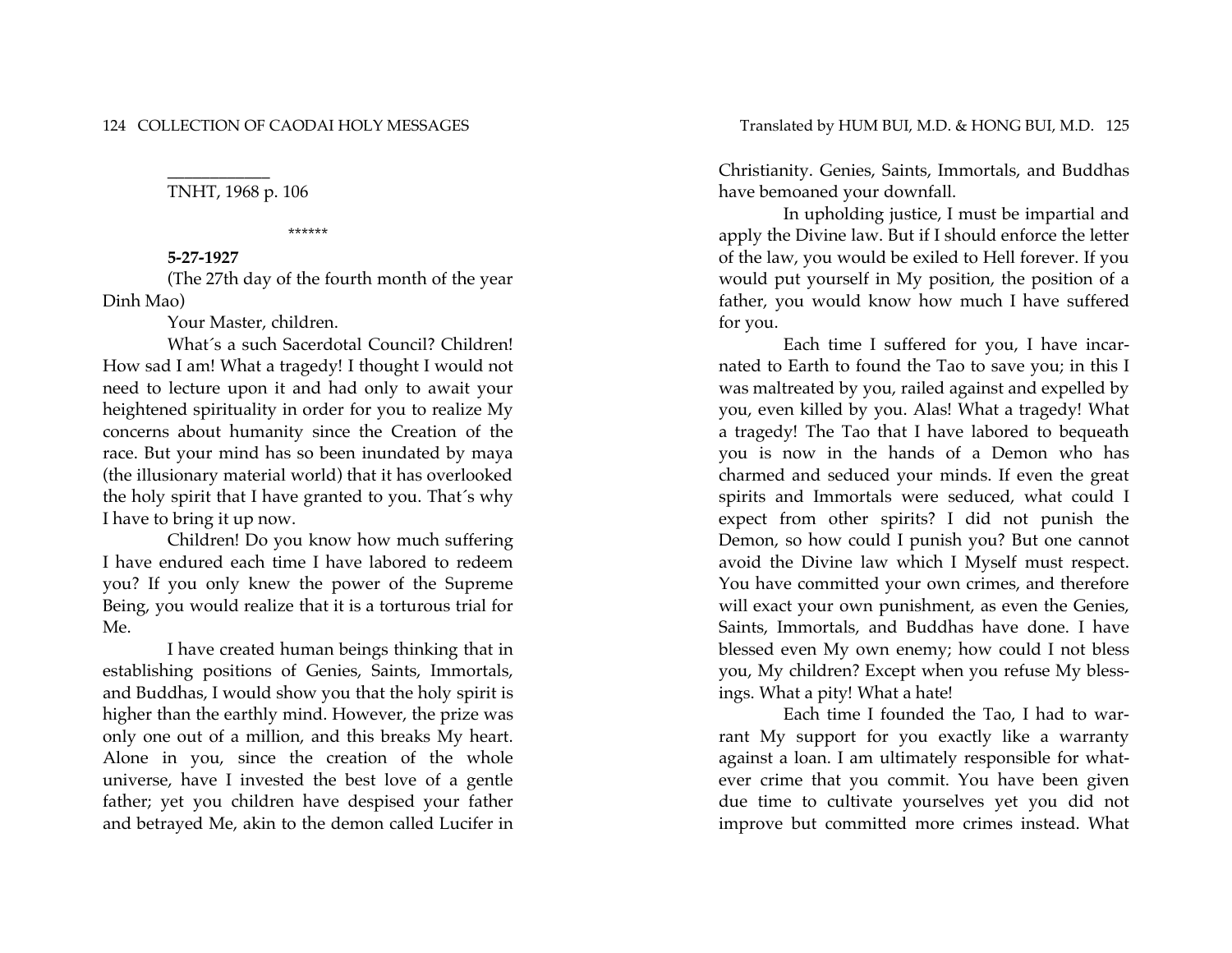an outrage!

What would you have Me do; shall <sup>I</sup> desert the Tao to find other means of pursuing your redemption, so to be exiled along with you, or wait until the Tao eliminates Me?

Who would not suffer in slicing out one´s own entrails? If I did not ask Thai Bach to postpone your punishment until the completion of the Holy See so that you may redeem yourselves through the personal merits wrought through service, there would not be one tenth of you left. You have to listen to My words in order to redeem yourselves. And you have to heed and respec<sup>t</sup> Thai Bach´s orders. <sup>I</sup> remind you one last time.

> I bless you. I ascend.

TNHT, 1968 p. 107

\*\*\*\*\*\*

# **Session of May 29, <sup>1927</sup>**

- Ly Bach.

Greetings to disciples, male and female. Be seated.

The Tao is erected through the virtuous minds and humble behavior of the disciples of the Compassionate Master. If one chooses to follow the Tao, ye<sup>t</sup> still struggles and competes with the mind of an ordinary human, even though there be numerous disciples and a multitude of contributions, the Tao remains merely a phenomenon of the mortal plane.

Due to human frailty, disciples themselves often generate obstacles which preven<sup>t</sup> the Tao from progressing, creating storm clouds over the firmament of the Tao. The Compassionate Master generously introduced a path of purity to the world to serve as the way to Heaven; but man, instead of purification, prefers to immerse himself instead in human failings, bringing calamity upon the heads of his brethren. Such behavior serves no one. But pay this no heed; <sup>I</sup> have my own way to correct that. Concentrate instead upon only fulfilling your own responsibility and do not bother yourselves with any others' wrongdoing. <sup>I</sup> assiduously follow our Father´s will, without which there would be no possibility of redemption through meritorious service, and humanity would have no hope left though the wicked would neither be able to create chaos anymore.

Black and white, two colors; goo<sup>d</sup> and bad, two ways; if one is strong and perseverant, it will succeed. Evil, evil; Buddha, Buddha — two different paths. Punishment and reward shall come accordingly.

TNHT, 1968 p. 109

\*\*\*\*\*\*

## **June 1, 1927**

Your Master, children.

T..., from the establishment of the Tao for the spreading of the way until now, in general, disciples have been devoted to guiding humanity and building